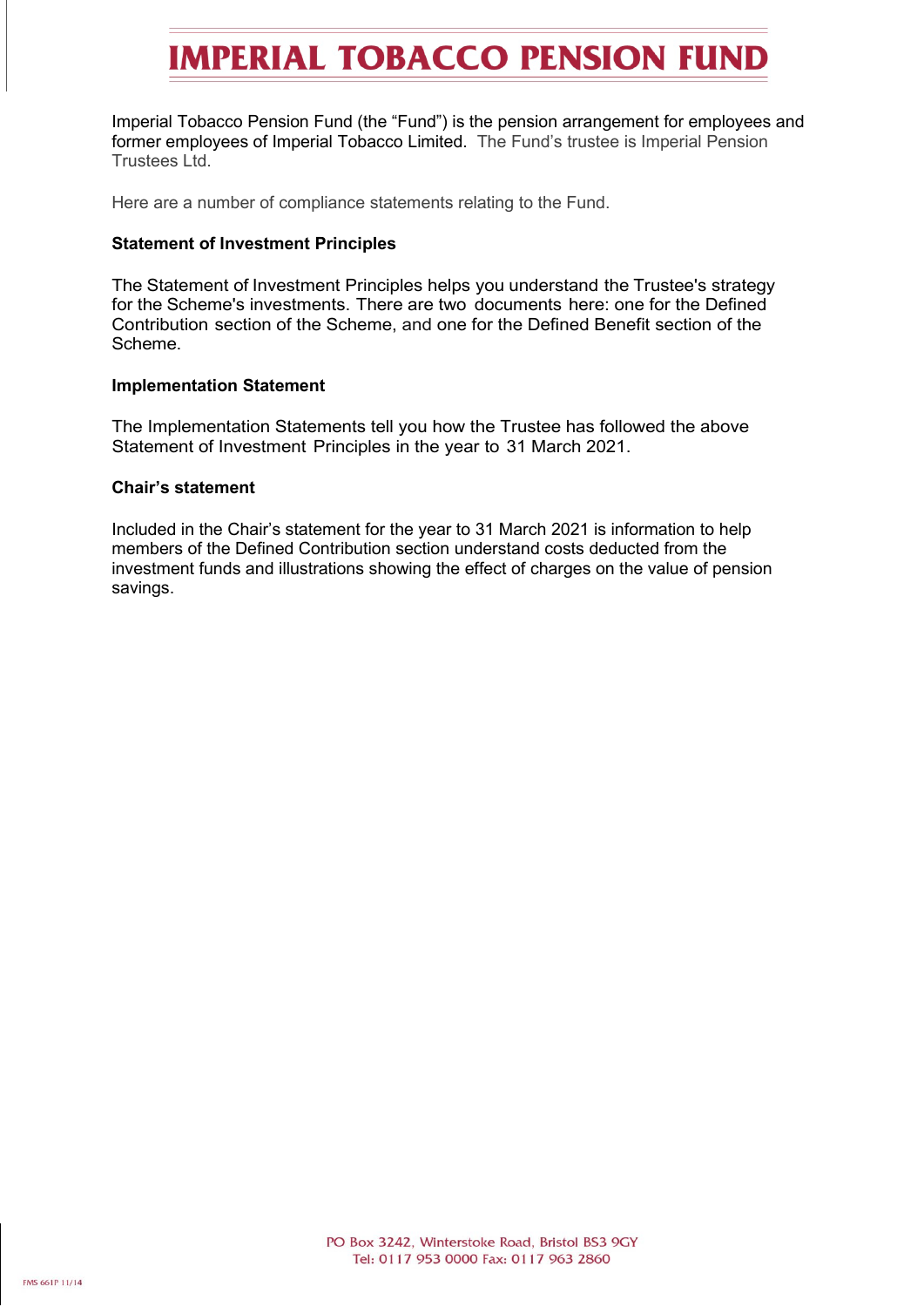## **Imperial Tobacco Pension Fund**

## **Statement of Investment Principles – Defined Contribution Section**

## **March 2022**

## **1. Introduction**

- 1.1 Imperial Tobacco Trustees Limited ("the Trustee"), as the Trustee of the Imperial Tobacco Pension Fund (the "Fund"), has drawn up this Statement of Investment Principles (the "Statement") to comply with the requirements of the Pensions Act 1995 (the "Act") and subsequent legislation. The Statement is intended to affirm the investment principles that govern the decisions about the Fund's investments. The Trustee's investment responsibilities are governed by the Fund's Trust Deed and Rules.
- 1.2 In preparing this Statement, the Trustee has consulted a suitably qualified person by obtaining written investment advice from its Investment Consultant Isio Group Limited ("Isio"). In addition, consultation has been undertaken with Imperial Tobacco Ltd ("the Sponsor") in agreeing this Statement and changes to it, the Fund's investment arrangements and, in particular on the Trustee's objectives.
- 1.3 This Statement applies to the Defined Contribution (DC) Section only. There is a separate Statement for the Defined Benefits Section.
- 1.4 This Statement is available to Fund members on request and is published publicly at *[imperialbrandsplc.com/about-us/governance.](https://www.imperialbrandsplc.com/about-us/governance.html)*
- 1.5 The Trustee will monitor compliance with and review this Statement at least once every three years and will review it without delay if there are relevant, material changes to the investment arrangements, the Fund and/or the Sponsor. Any such review will be based on written expert investment advice and will be in consultation with the Sponsor.

### **For and on behalf of Imperial Tobacco Trustees Limited, as Trustee of the Imperial Tobacco Pension Fund**

**Signed H F Clatworthy Date 29 March 2022**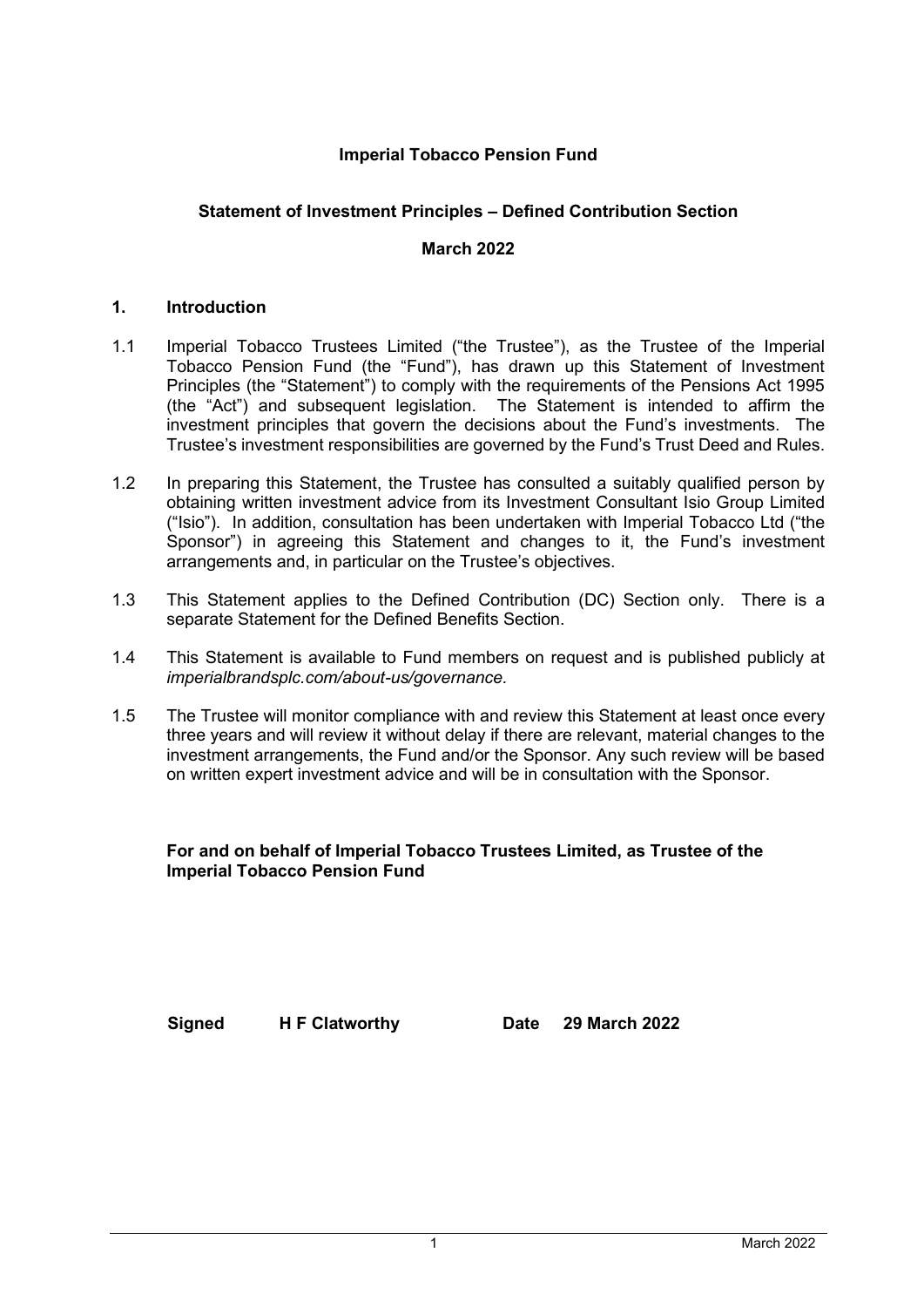## **2. Trustee Investment Objectives**

- 2.1 In relation to the DC Section, the Trustee views its role as the following:
	- To establish a default investment option appropriate for the needs of the membership.
	- To make available a range of pooled investment funds which serve to meet the needs and risk tolerances of the members in a DC pension arrangement. The Trustee recognises that members of the Fund have differing investment needs and that these may change during the course of members' working lives. They also recognise that members have different time horizons and attitudes to risk. The Trustee believes that members should be able to make their own investment decisions based on their individual circumstances.

## **3. Fund Governance**

- 3.1 The Trustee takes advice from its Investment Consultant and other professional advisers as appropriate. Fees for the Investment Consultant are based on an annually agreed retainer fee, with any work not covered by the retainer charged as a fixed fee or on a time costs basis as agreed in advance.
- 3.2 The Trustee is responsible for the investment of the Fund's assets and has ultimate control over the decisions on investment strategy. The Trustee decides what to delegate after considering whether it has the necessary internal skills, knowledge and professional support to make informed and effective decisions.
- 3.3 The Trustee has delegated certain investment powers to an Investment Committee with separate Terms of Reference.

## **4. Responsible Investment and Corporate Governance (Voting and Engagement)**

- 4.1 The Trustee believes that environmental, social, and corporate governance ("ESG") factors may have a material impact on investment risk and return outcomes, and that good stewardship can create and preserve value for companies and markets as a whole. The Trustee also recognises that long-term sustainability issues, particularly climate change, present risks and opportunities that increasingly may require explicit consideration.
- 4.2 The Trustee has given appointed Investment Managers full discretion in evaluating ESG factors, including climate change considerations, and exercising voting rights and stewardship obligations attached to the investments, in accordance with their own corporate governance policies and current best practice, including the UK Corporate Governance Code and UK Stewardship Code.
- 4.3 The Trustee considers how ESG, climate change and stewardship are integrated within investment processes in monitoring existing Investment Managers. Monitoring is undertaken on a regular basis and is documented at least annually. In particular, the Trustee makes use of ratings provided by Isio, the Fund's Investment Consultant, to facilitate this.
- 4.4 A separate ESG Policy, which was approved by the Trustee on 15 December 2020, sets out the Trustee's ESG beliefs and clarifies how they will be incorporated into investment decision making.
- 4.5 The Trustee has not set any investment restrictions on the appointed Investment Managers in relation to particular products or activities but may consider this in future.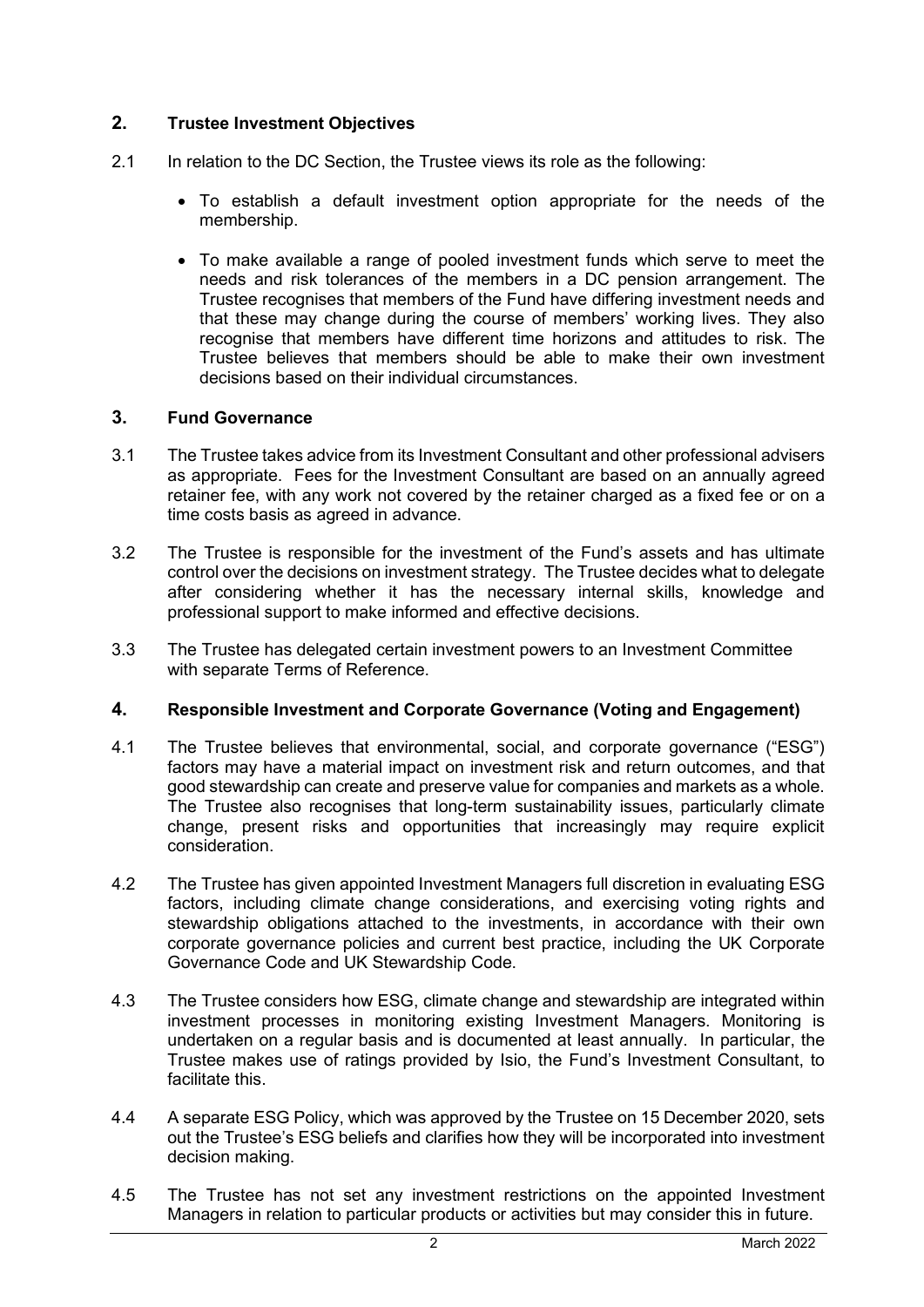## **5. Investment Policies**

- 5.1 The Trustee has made available a range of individual self-select fund options for investment in addition to the default investment option. All of the funds allocated to within the default investment option are also available as self-select options. More details specifically related to the default investment option are provided in a separate section of this Statement.
- 5.2 The Trustee delegates the day-to-day investment decisions of the assets in the DC Section of the Fund to a range of Investment Managers through the DC service provider's (Aegon) Platform. The Trustee is responsible for the selection, appointment, removal and monitoring of these external Investment Managers. The Trustee has taken steps to satisfy itself that the managers have the appropriate knowledge and experience for managing the Fund's investments and that the managers are carrying out their work competently.
- 5.3 In considering appropriate investments for the Fund, the Trustee has obtained and considered the written advice of its Investment Consultant, whom the Trustee believes to be suitably qualified to provide such advice. The advice received and arrangements implemented are, in the Trustee's opinion, consistent with the requirements of Section 36 of the Pensions Act 1995 (as amended).
- 5.4 The Trustee's policies in relation to the Fund's investment management arrangements with the investment managers are set out in Appendix A.
- 5.5 In selecting assets, the Trustee considers the liquidity of the investments in the context of the likely needs of members. All funds are daily-dealt pooled investment arrangements, with assets mainly invested on regulated markets and therefore should be realisable based on member demand. It is the Trustee's policy to offer both active and passive management options to members, depending on asset class.
- 5.6 A range of asset classes has been made available, including developed market equities, money market investments, index-linked gilts, diversified growth funds and annuity protection funds. The Trustee has also made available Shariah-compliant and sustainable fund options.
- 5.7 Members can combine the investment funds in any proportion in order to determine the balance between different kinds of investments. This will also determine the expected return on a member's assets and should be related to the member's own risk appetite and tolerances.
- 5.8 In addition, the Trustee has made available three different lifestyle investment options built to be suitable for a member who wishes to take either cash, an annuity (secured income) or follow income drawdown (variable income) at retirement. The lifestyle switching periods commence eight years before a member's Selected Retirement Age in the Fund.
- 5.9 The Trustee has considered risks from a number of perspectives. The list below is not exhaustive but covers the main risks that the Trustee considers and how they are managed.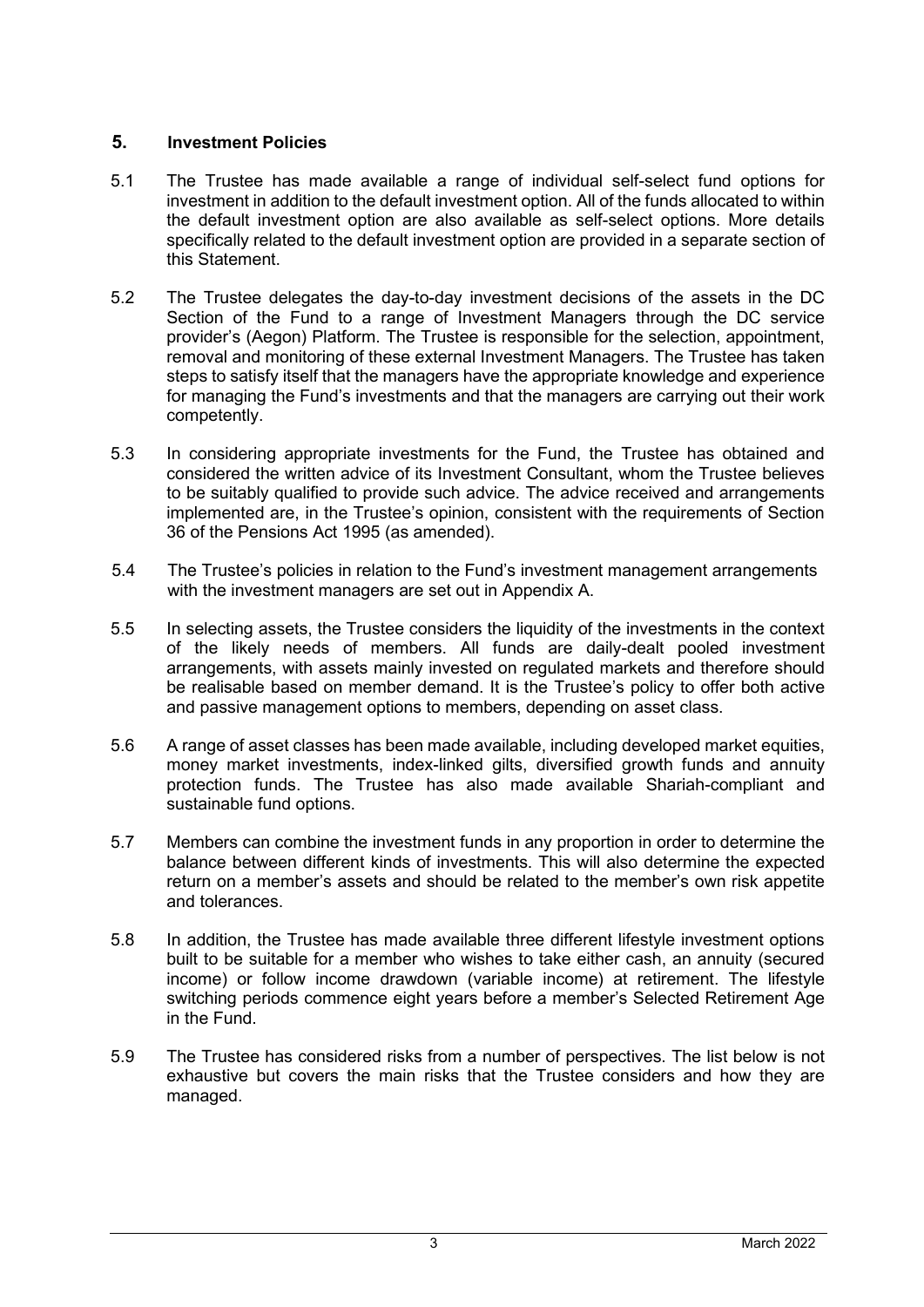| <b>Risk</b>                                                                                                                                 | How it is managed                                                                                                                                                                                                                                                                                          | <b>How it is measured</b>                                                                                                                                                                                                                                       |  |
|---------------------------------------------------------------------------------------------------------------------------------------------|------------------------------------------------------------------------------------------------------------------------------------------------------------------------------------------------------------------------------------------------------------------------------------------------------------|-----------------------------------------------------------------------------------------------------------------------------------------------------------------------------------------------------------------------------------------------------------------|--|
| <b>Inflation Risk</b><br>The real value (i.e. post<br>inflation) value of members'<br>accounts decreases.                                   | The Trustee provides members<br>with a range of funds, across<br>various asset classes, with the<br>majority expected to keep pace<br>with inflation (with the exception<br>of the money market and fixed<br>interest bond funds).<br>Members are able to set their<br>own investment allocations, in      | Considering the real<br>returns (i.e. return above<br>inflation) of the funds, with<br>positive values indicating<br>returns that have kept<br>pace with inflation                                                                                              |  |
|                                                                                                                                             | line with their risk tolerances.<br>The Trustee makes available                                                                                                                                                                                                                                            |                                                                                                                                                                                                                                                                 |  |
|                                                                                                                                             | three lifestyle strategies for DC<br>members, each targeting either<br>cash, drawdown or annuity.                                                                                                                                                                                                          | Considering the returns of<br>the funds used within the<br>switching phase of the<br>lifestyle strategy both in<br>absolute terms as well as<br>relative to inflation, cash<br>or annuity prices<br>(depending on their<br>selected retirement<br>destination). |  |
| <b>Pension Conversion</b><br><b>Risk</b><br>Member's investments do<br>not match how they would<br>like to use their pots in<br>retirement. | These lifestyle strategies<br>increase the proportion of<br>assets that more closely match<br>the chosen retirement<br>destination as members<br>approach retirement. This aims<br>to reduce the risk of a<br>substantial fall in the purchasing<br>power of their accumulated<br>savings near retirement. |                                                                                                                                                                                                                                                                 |  |
| <b>Market Risk</b><br>The value of securities,<br>including equities and                                                                    | The Trustee provides members<br>with a range of funds, across<br>various asset classes. Members<br>are able to set their own<br>investment strategy in line with<br>their risk tolerances.                                                                                                                 | Monitors the performance<br>of investment funds                                                                                                                                                                                                                 |  |
| interest bearing assets, can<br>go down as well as up.                                                                                      | For the multi-asset funds which<br>are targetting non-market<br>benchmarks this is delegated to<br><b>Investment Managers.</b>                                                                                                                                                                             | regularly.                                                                                                                                                                                                                                                      |  |
| <b>Counterparty Risk</b>                                                                                                                    | Delegated to external<br><b>Investment Managers.</b>                                                                                                                                                                                                                                                       | Monitors the performance<br>of investment funds<br>regularly.                                                                                                                                                                                                   |  |
| A counterparty, either an<br>underlying holding or<br>pooled arrangement,<br>cannot meet its obligation.                                    | Members are able to set their<br>own investment allocations, in<br>line with their risk tolerances.                                                                                                                                                                                                        |                                                                                                                                                                                                                                                                 |  |
| <b>Currency Risk</b><br>The value of an investment                                                                                          | The Trustee provides diversified<br>investment options that invest in<br>local as well as overseas<br>markets and currencies.                                                                                                                                                                              | Monitors the performance<br>of investment funds<br>regularly.                                                                                                                                                                                                   |  |
| in the member's base<br>currency may change as a<br>result of fluctuating foreign                                                           | Delegated to Investment<br>Managers.                                                                                                                                                                                                                                                                       | Considers the movements<br>in foreign currencies                                                                                                                                                                                                                |  |
| exchange rates.                                                                                                                             | Members are able to set their<br>own investment allocations, in<br>line with their risk tolerances.                                                                                                                                                                                                        | relative to pound sterling<br>in performance reporting.                                                                                                                                                                                                         |  |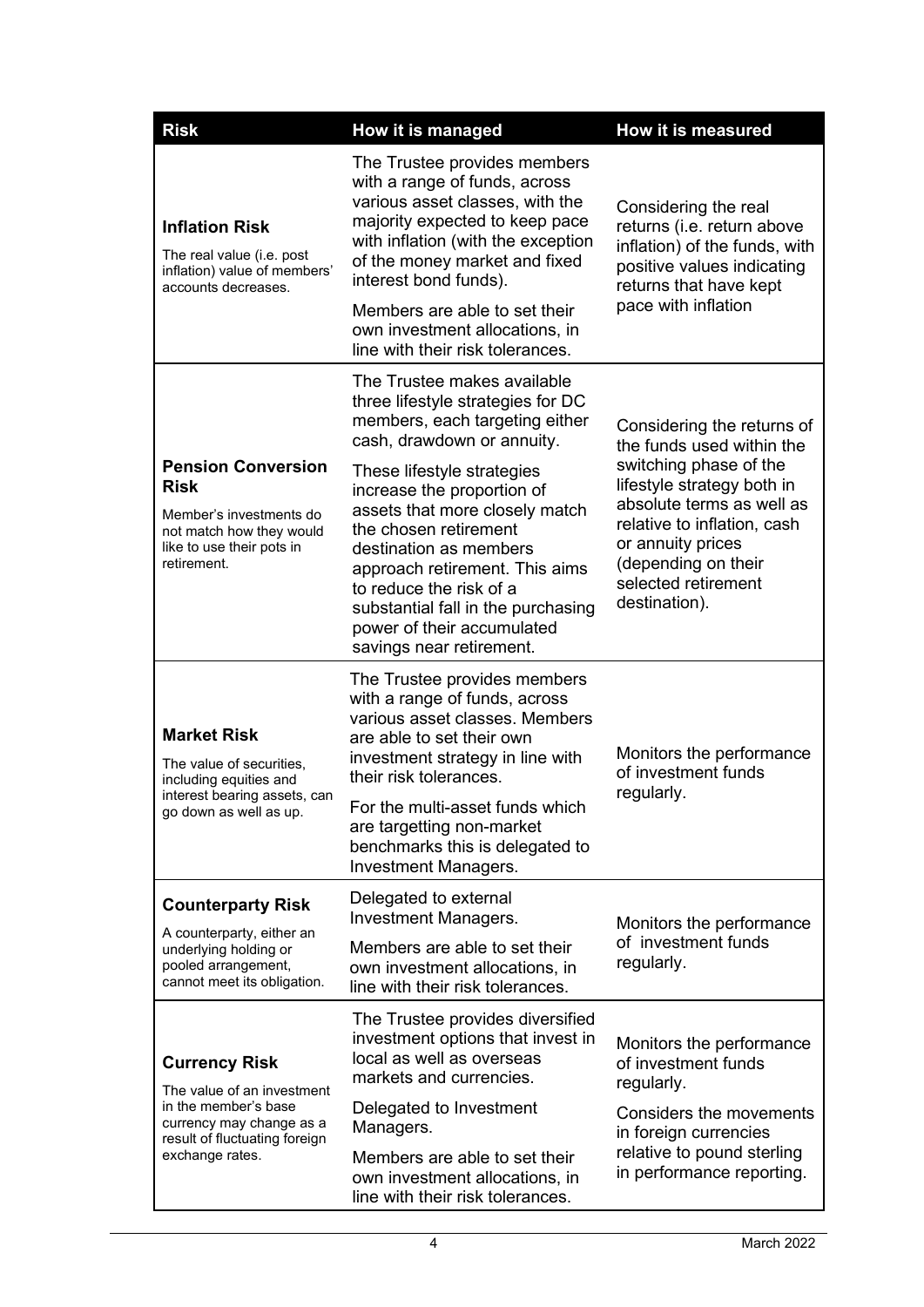| <b>Risk</b>                                                                                                                                                                                                                    | How it is managed                                                                                                                                                                                                                                                                                                                                            | How it is measured                                                                                                                                                                                                                                                                                          |
|--------------------------------------------------------------------------------------------------------------------------------------------------------------------------------------------------------------------------------|--------------------------------------------------------------------------------------------------------------------------------------------------------------------------------------------------------------------------------------------------------------------------------------------------------------------------------------------------------------|-------------------------------------------------------------------------------------------------------------------------------------------------------------------------------------------------------------------------------------------------------------------------------------------------------------|
| <b>Operational Risk</b><br>A lack of robust internal<br>processes, people and<br>systems.                                                                                                                                      | The Investment Consultant's<br>ratings for fund managers<br>include consideration of<br>management of operational risk.                                                                                                                                                                                                                                      | Concerns regarding<br>operational risk are raised<br>by the Investment<br>Consultant.                                                                                                                                                                                                                       |
| <b>Liquidity Risk</b><br>Assets may not be readily<br>marketable when required.                                                                                                                                                | The Trustee accesses daily<br>dealt and daily priced pooled<br>funds through a unit-linked<br>insurance contract from Aegon.                                                                                                                                                                                                                                 | The pricing and dealing<br>terms of the funds<br>underlying the unit-linked<br>insurance contract.                                                                                                                                                                                                          |
| <b>Valuation Risk</b><br>The value of an illiquid<br>asset is based on a<br>valuer's opinion, realised<br>value upon sale may differ<br>from this valuation.                                                                   | Some multi-asset managers<br>may hold illiquid assets. In such<br>cases, the management of<br>valuation risk is delegated to the<br>external Investment Manager.<br>The majority of Investment<br>Managers invest solely in liquid<br>quoted assets.                                                                                                         | The Trustee monitors<br>performance of funds.                                                                                                                                                                                                                                                               |
| Environmental,<br><b>Social and</b><br><b>Governance Risk</b><br>ESG factors can have a<br>significant effect on the<br>performance of the<br>investments held by the<br>Fund e.g. extreme weather<br>events, poor governance. | The Trustee has given<br>appointed Investment Managers<br>full discretion in evaluating ESG<br>factors.<br>A separate ESG Policy sets out<br>the Trustee's ESG beliefs and<br>clarifies how they will be<br>incorporated into investment<br>decision making.<br>The Trustee makes available a<br>sustainable global equity fund in<br>the self-select range. | The Trustee reviews its<br>Investment Managers'<br>policies and actions in<br>relation to this regularly.                                                                                                                                                                                                   |
| <b>Manager Skill /</b><br><b>Alpha Risk</b><br>Returns from active<br>investment management<br>may not meet expectations,<br>leading to lower than<br>expected returns to<br>members.                                          | The Trustee makes available a<br>number of actively managed<br>funds to DC members where<br>they deem appropriate.<br>The actively managed funds<br>made available are highly rated<br>by its Investment Consultant,<br>based on forward-looking<br>expectations of meeting<br>objectives.                                                                   | The Trustee considers the<br>ratings of investment<br>strategies from their<br><b>Investment Consultant</b><br>during the selection<br>process.<br><b>Trustee monitors</b><br>performance and rating of<br>funds on an ongoing<br>basis relative to the<br>fund's benchmark and<br>stated targets/objective |

5.10 The above items are in relation to what the Trustee considers 'financially material considerations'. The Trustee believes the appropriate time horizon for which to assess these considerations within should be viewed at a member level. This will be dependent on the member's age and their Selected Retirement Age. It is for this reason that a number of lifestyle options have been made available to members.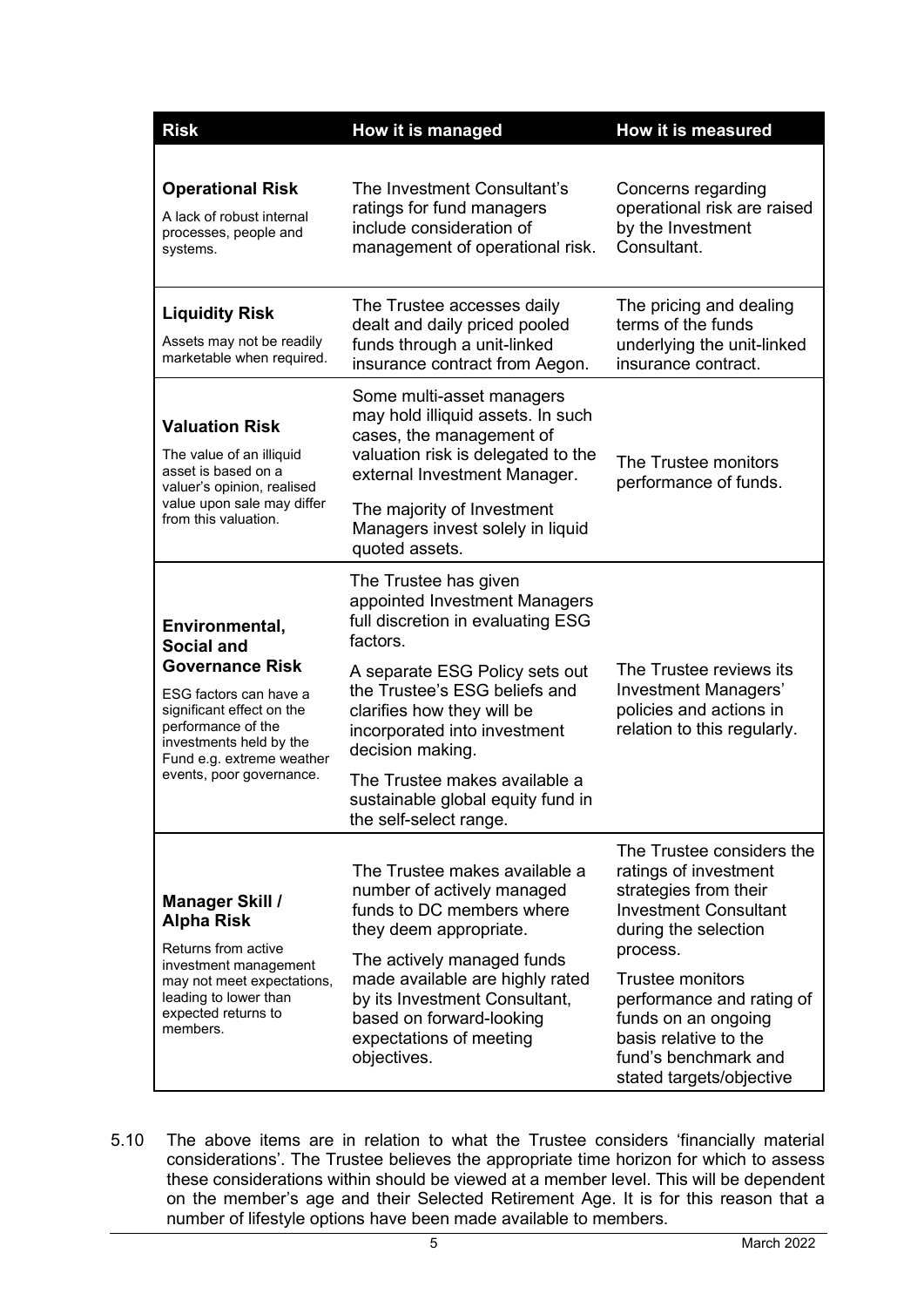Member views, when expressed, relating to all financial and non-financial matters are considered.

## **DEFAULT INVESTMENT OPTION**

The Trustee recognises that not all members wish to make an active choice that is tailored to their individual circumstances. The vast majority of DC Fund members do not make an active investment decision and are, therefore, invested in the default option. However, it is expected that a proportion of members will actively choose the default option because they feel it is most appropriate for them.

## **6. Aims and Objectives**

- 6.1 The lifestyle strategy targeting variable income drawdown has been chosen as the default investment option by the Trustee. This strategy initially aims to maximise returns, at an appropriate level of risk, for the majority of the members' working life before switching as retirement approaches into diversified funds, to target income drawdown.
- 6.2 The lifestyle strategy's growth phase invests in equities and other growth-seeking assets that will provide growth with some downside protection and some protection against inflation erosion.
- 6.3 As a member's pot grows, investment risk will have a greater impact on member outcomes. Therefore, the Trustee believes that a default strategy which seeks to reduce investment risk as the member approaches retirement is appropriate.
- 6.4 An investment strategy that targets income drawdown at retirement is likely to meet a typical member's requirements for income in retirement. This is based on the Trustee's understanding of the Fund's membership profile. This does not mean that members have to take their benefits in this format at retirement – it merely determines the default investment strategy that will be in place pre-retirement. Members who intend to take their retirement benefits through other formats have the option of switching to an alternative lifestyle strategy prior to retirement or choosing their own investment strategy.

## **7. Investment Policies**

- 7.1 In selecting assets, the Trustee considers the liquidity of the investments in the context of the likely needs of members. All funds are daily-dealt pooled investment arrangements, with assets mainly invested on regulated markets and therefore should be realisable based on member demand. The default investment option includes both active and passive management, depending on asset class.
- 7.2 The default variable income lifestyle strategy aims to target an allocation which provides an appropriate retirement position for members wishing to take income drawdown in retirement. The target allocation consists of 30% cash, with the assumption that the average member opting for drawdown will want 25% tax free cash at retirement and then sufficient cash thereafter to meet the first year's expected income requirements. In addition, 50% is allocated to diversified growth assets, with the intention that this is the growth engine for the drawdown portfolio (with lower volatility than an explicit equity allocation given the path dependency issues associated with regular withdrawals). Finally, there is a 20% allocation to a Pre-Retirement Fund as a more defensive allocation as well as being an on-going source of liquidity. The strategy is as follows: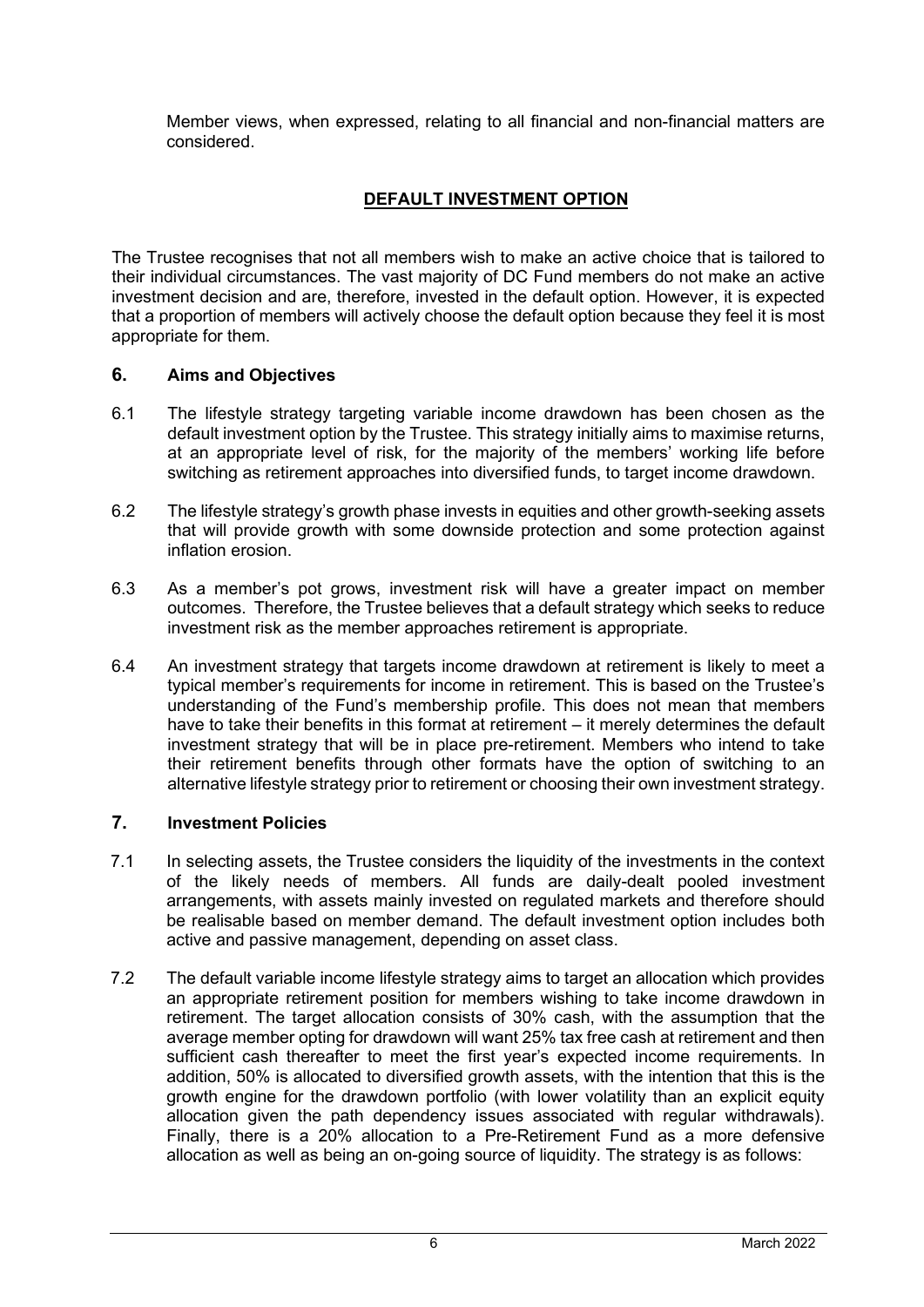

- 7.3 When designing the current default lifestyle strategy, the Trustee explicitly considered the trade-off between risk and expected returns. Risk was not considered in isolation, but in conjunction with expected investment returns and outcomes for members. The default investment option allocates to a diversified strategic asset allocation consisting of traditional and alternative assets. The asset allocation is consistent with the expected amount of risk that is appropriate given the age of a member and their Selected Retirement Age.
- 7.4 The Trustee has considered risks from a number of perspectives. The list below is not exhaustive but covers the main risks that the Trustee considers and how they are managed.

| <b>Risk</b>                                                                                                                                    | How it is managed                                                                                                                                                                                                                                                                                                                                                                                                 | <b>How it is measured</b>                                                                                                                                                                                                                                                                                                         |
|------------------------------------------------------------------------------------------------------------------------------------------------|-------------------------------------------------------------------------------------------------------------------------------------------------------------------------------------------------------------------------------------------------------------------------------------------------------------------------------------------------------------------------------------------------------------------|-----------------------------------------------------------------------------------------------------------------------------------------------------------------------------------------------------------------------------------------------------------------------------------------------------------------------------------|
| <b>Inflation Risk</b><br>The real value (i.e.<br>post inflation) value of<br>members' accounts<br>decreases.                                   | During the growth phase of the<br>default investment option the<br>Trustee invests in a diversified<br>range of assets which are likely<br>to grow in real terms. The<br>Trustee monitors the<br>performance of the growth phase<br>against the change in CPI.<br>The default investment options<br>invests in a diversified range of<br>assets which are considered<br>likely to grow in excess fo<br>inflation. | Considering the real returns (i.e.<br>return above inflation) of the<br>funds, with positive values<br>indicating returns that have kept<br>pace with inflation                                                                                                                                                                   |
| <b>Pension</b><br><b>Conversion Risk</b><br>Member's<br>investments do not<br>match how they<br>would like to use their<br>pots in retirement. | The default investment option is<br>a lifestyle strategy which targets<br>flexible access income<br>drawdown as a retirement<br>destination.<br>The Trustee believes that a<br>strategy targeting drawdown<br>minimises the overall pension<br>conversion risk for the relevant<br>members accessing pots in a<br>different manner (annuity or<br>drawdown).                                                      | Considering the returns of the<br>funds used within the switching<br>phase of the lifestyle strategy<br>both in absolute terms as well as<br>relative to inflation (the<br>retirement destination).<br>As part of the triennial default<br>strategy review, the Trustee<br>ensure the default destination<br>remains appropriate. |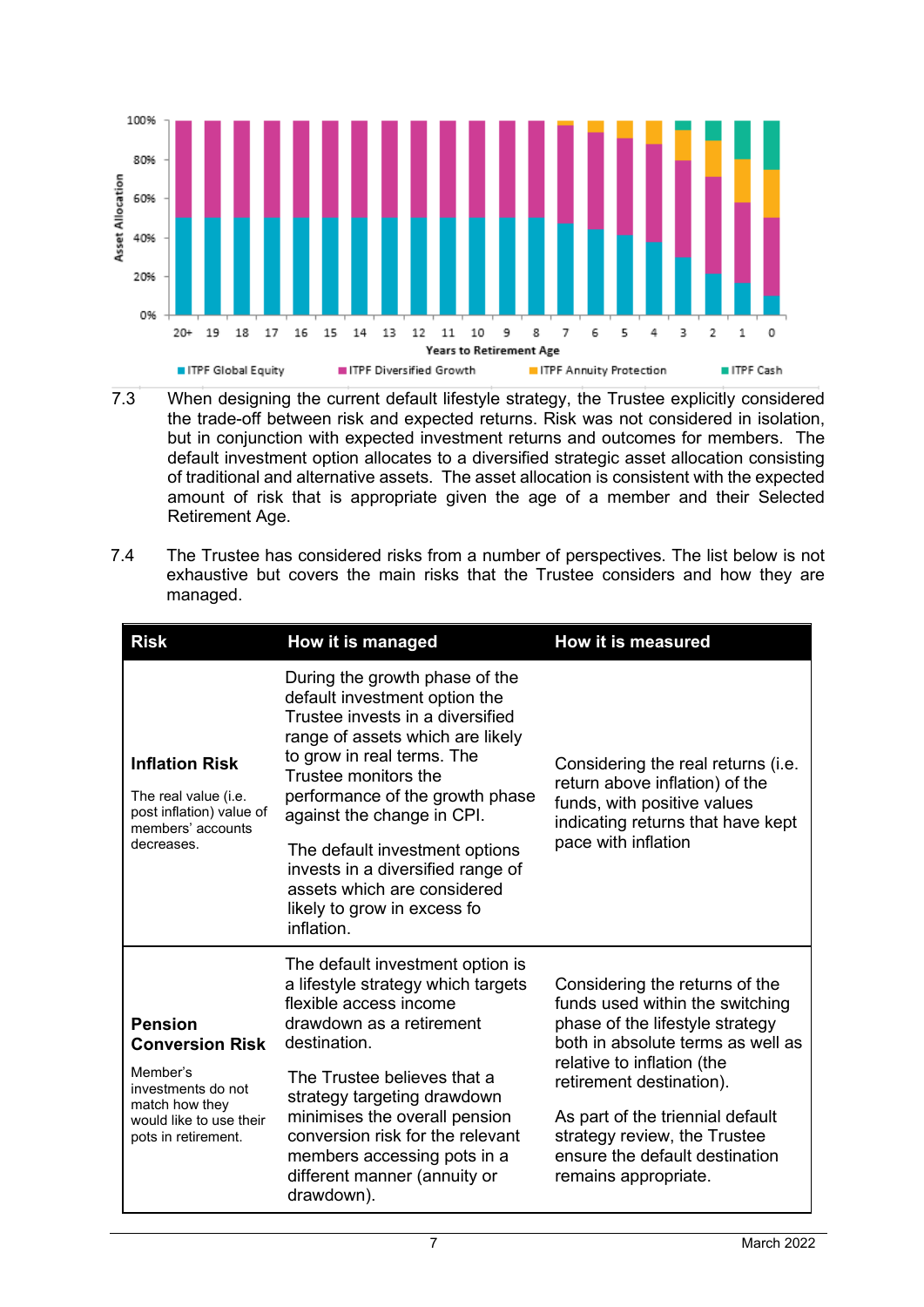| <b>Risk</b>                                                                                                                                                                                                                             | How it is managed                                                                                                                                                                                                                                                                                                                                                                                                | How it is measured                                                                                                                                                                           |
|-----------------------------------------------------------------------------------------------------------------------------------------------------------------------------------------------------------------------------------------|------------------------------------------------------------------------------------------------------------------------------------------------------------------------------------------------------------------------------------------------------------------------------------------------------------------------------------------------------------------------------------------------------------------|----------------------------------------------------------------------------------------------------------------------------------------------------------------------------------------------|
| <b>Market Risk</b><br>The value of<br>securities, including<br>equities and interest<br>bearing assets, can<br>go down as well as<br>up.                                                                                                | The default investment strategy<br>is set with the intention of<br>diversifying this risk to reach a<br>level of risk deemed appropriate<br>for the relevant members by the<br>Trustee.<br>For the diversified growth funds<br>which are targeting non-market<br>benchmarks this is delegated to<br><b>Investment Managers.</b>                                                                                  | Monitors the performance of the<br>default investment strategy<br>regularly.                                                                                                                 |
| <b>Counterparty</b><br><b>Risk</b><br>A counterparty, either<br>an underlying holding<br>or pooled<br>arrangement, cannot<br>meet its obligation.                                                                                       | In line with the main DC section.<br>Investment strategy is set with<br>the intention of diversifying this<br>risk to reach a level of risk<br>deemed appropriate for the<br>relevant members by the<br>Trustee.                                                                                                                                                                                                 | Monitors the performance of the<br>default investment strategy<br>regularly.                                                                                                                 |
| <b>Currency Risk</b><br>The value of an<br>investment in the<br>member's base<br>currency may change<br>as a result of<br>fluctuating foreign<br>exchange rates.                                                                        | The equity allocation of the<br>default investment option is<br>invested in a fund without a<br>currency hedge. Within the<br>diversified growth funds the<br>currency risk management is<br>delegated to Investment<br>Managers.<br>Investment strategy is set with<br>the intention of diversifying this<br>risk to reach a level of risk<br>deemed appropriate for the<br>relevant members by the<br>Trustee. | Monitors the performance of the<br>default investment strategy<br>regularly.<br>Considers the movements in<br>foreign currencies relative to<br>pound sterling in performance<br>monitoring. |
| Environmental,<br><b>Social and</b><br>Governance<br><b>Risk</b><br>ESG factors can have<br>a significant effect on<br>the performance of<br>the investments held<br>by the Fund e.g.<br>extreme weather<br>events, poor<br>governance. | The Trustee has given appointed<br>Investment Managers full<br>discretion in evaluating ESG<br>factors.<br>A separate ESG Policy sets out<br>the Trustee's ESG beliefs and<br>clarifies how they will be<br>incorporated into investment<br>decision making.                                                                                                                                                     | The Trustee reviews its<br>Investment Managers' policies<br>and actions in relation to this<br>regularly.                                                                                    |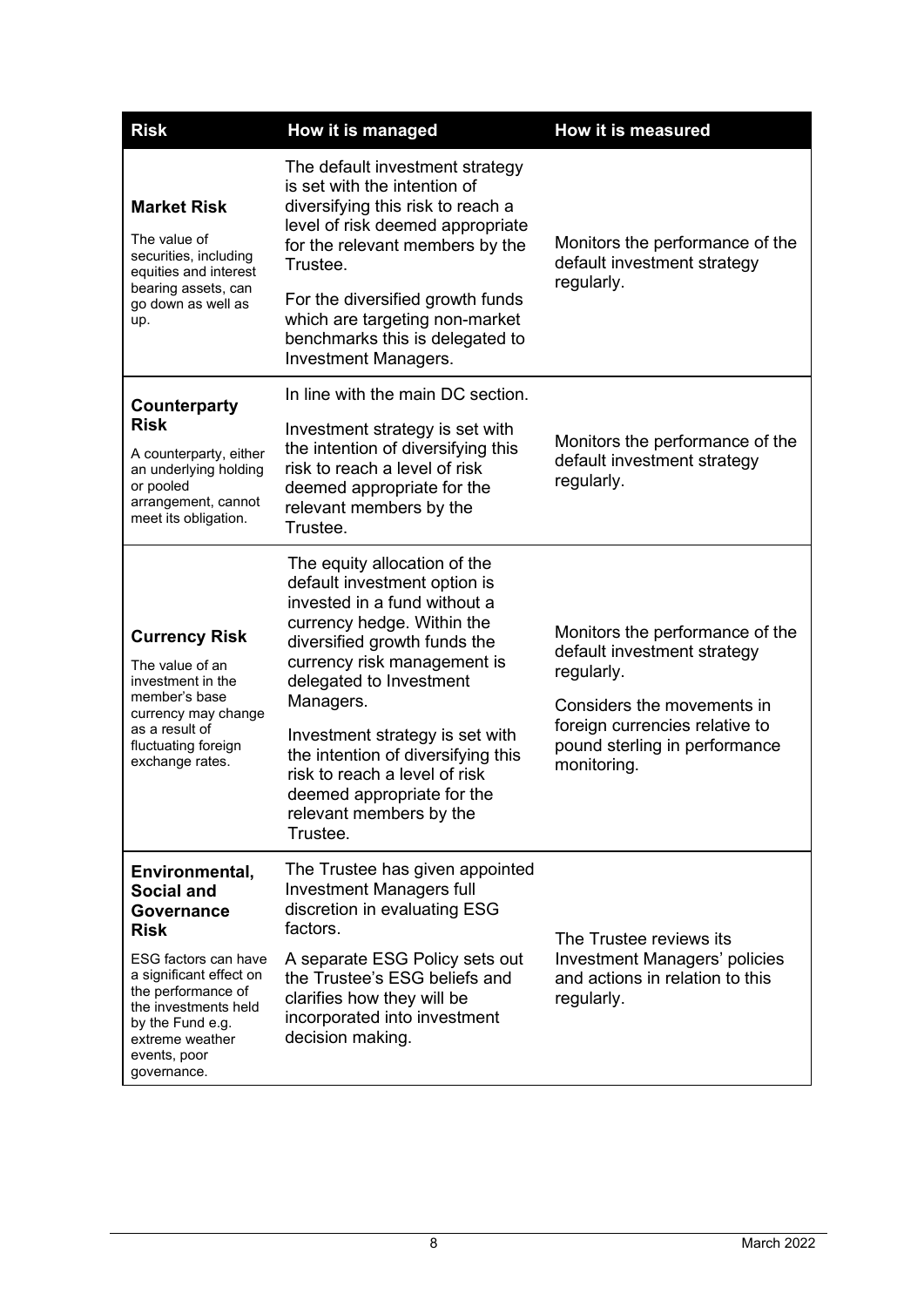| <b>Risk</b>                                                                                                                               | How it is managed                                                                                                                                                                       | How it is measured                |
|-------------------------------------------------------------------------------------------------------------------------------------------|-----------------------------------------------------------------------------------------------------------------------------------------------------------------------------------------|-----------------------------------|
| <b>Manager Skill /</b><br><b>Alpha Risk</b>                                                                                               | In line with the main DC Section.                                                                                                                                                       |                                   |
| Returns from active<br>investment<br>management may not<br>meet expectations,<br>leading to lower than<br>expected returns to<br>members. | The default investment strategy<br>is set with the intention of<br>diversifying this risk to reach a<br>level of risk deemed appropriate<br>for the relevant members by the<br>Trustee. | In line with the main DC Section. |

- 7.5 The above items listed in this section of this Statement are in relation to what the Trustee considers 'financially material considerations'. The appropriate time horizon for which to assess these considerations is the same as for the main DC Section.
- 7.6 Member views, when expressed, relating to all financial and non-financial matters are considered.

## **8. Member's Best Interests**

- 8.1 Taking into account the demographics of the Fund's membership and the Trustee's views of how the membership will behave at retirement, the Trustee believes that the default strategy outlined in this document is appropriate.
- 8.2 In order to ensure this remains appropriate the Trustee will undertake a review the default investment option, at least triennially, or after significant changes to the Fund's demographic, if sooner.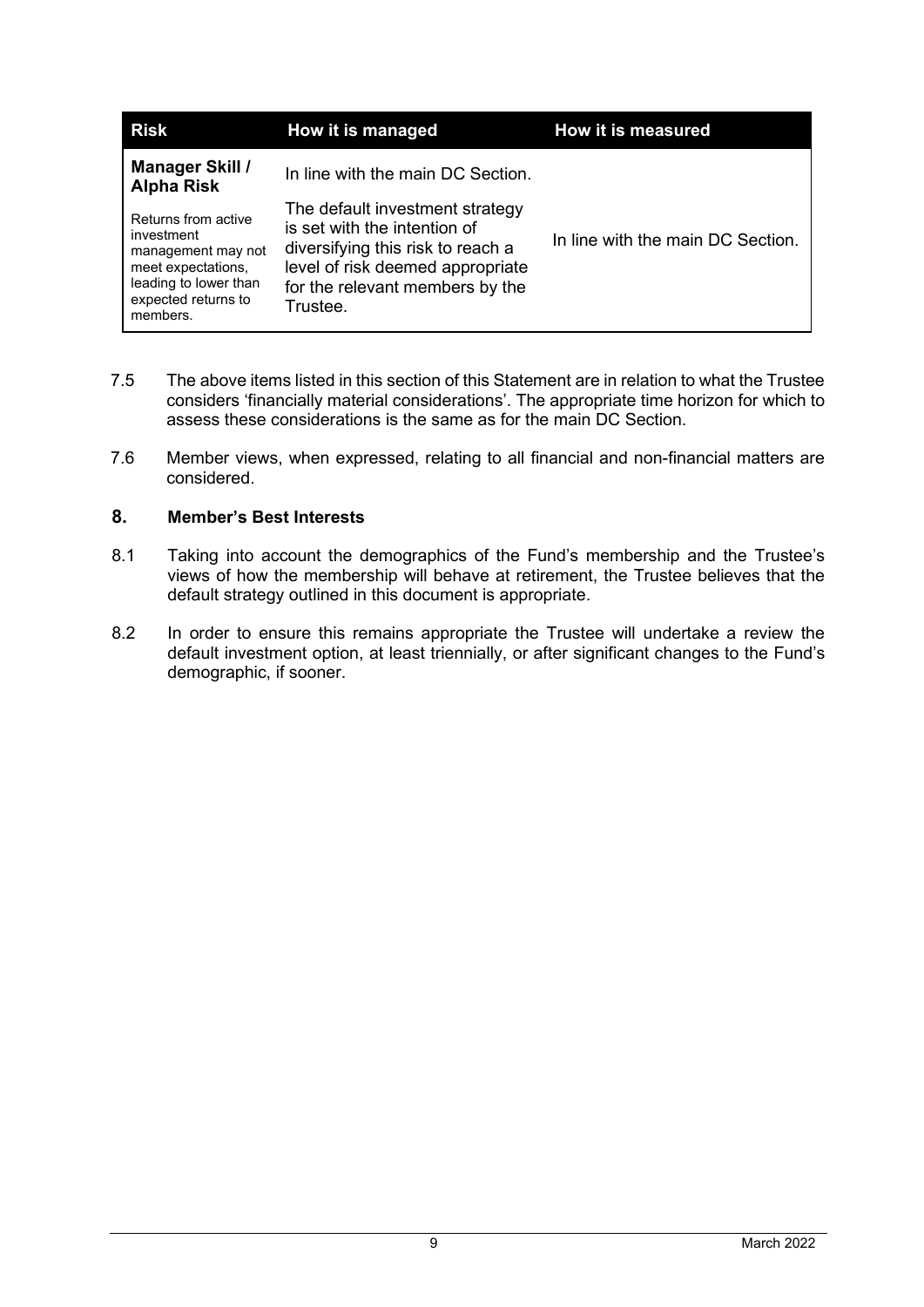## **Appendix A**

The Trustee has the following policies in relation to the investment management arrangements for the Fund:

| How the investment managers<br>are incentivised to align their<br>investment strategy and<br>decisions with the Trustee's<br>policies.                                                                                                                                                | The Fund is invested in pooled funds, there<br>$\bullet$<br>is no scope for these funds to tailor their<br>strategy and decisions in line with the<br>Trustee's policies. However, the Trustee<br>invests in a portfolio of pooled funds that are<br>aligned to the Fund's strategic objective.                                                                                                                                                                                         |
|---------------------------------------------------------------------------------------------------------------------------------------------------------------------------------------------------------------------------------------------------------------------------------------|-----------------------------------------------------------------------------------------------------------------------------------------------------------------------------------------------------------------------------------------------------------------------------------------------------------------------------------------------------------------------------------------------------------------------------------------------------------------------------------------|
| How the investment managers<br>are incentivised to make<br>decisions based on<br>assessments of medium to long-<br>term financial and non-financial<br>performance of an issuer of debt<br>or equity and to engage with<br>them to improve performance in<br>the medium to long-term. | The Trustee reviews the investment<br>$\bullet$<br>managers' performance relative to medium<br>and long-term objectives as documented in<br>the investment management agreements.<br>The Trustee monitors the investment<br>managers' engagement and voting activity<br>on an annual basis as part of their ESG<br>monitoring process.<br>The Trustee does not incentivise the<br>$\bullet$<br>investment managers to make decisions<br>based on non-financial performance.             |
| How the method (and time<br>horizon) of the evaluation of<br>investment managers'<br>performance and the<br>remuneration for their services<br>are in line with the Trustee's<br>policies.                                                                                            | The Trustee reviews the performance of all<br>$\bullet$<br>of the Fund's investments on a net of cost<br>basis to ensure a true measurement of<br>performance versus investment objectives.<br>The Trustee evaluates performance over the<br>$\bullet$<br>time period stated in the investment<br>managers' performance objective, which is<br>typically 3 to 5 years.<br>Investment manager fee rates are reviewed<br>$\bullet$<br>annually to ensure that they remain<br>competitive. |
| The method for monitoring<br>portfolio turnover costs incurred<br>by investment managers and<br>how they define and monitor<br>targeted portfolio turnover or<br>turnover range.<br>The duration of the Fund's                                                                        | The Trustee does not directly monitor<br>$\bullet$<br>turnover costs. However, the investment<br>managers are incentivised to minimise costs<br>as they are measured on a net of cost basis.<br>The investment managers are required to<br>provide transaction cost information on an<br>annual basis, on the slippage cost<br>methodology, for disclosure to members.<br>The Fund invests in pooled funds, the<br>$\bullet$                                                            |
| arrangements with the<br>investment managers                                                                                                                                                                                                                                          | duration of which is flexible and the Trustee<br>will from time-to-time consider the<br>appropriateness of the fund range and<br>whether they should continue to be held.                                                                                                                                                                                                                                                                                                               |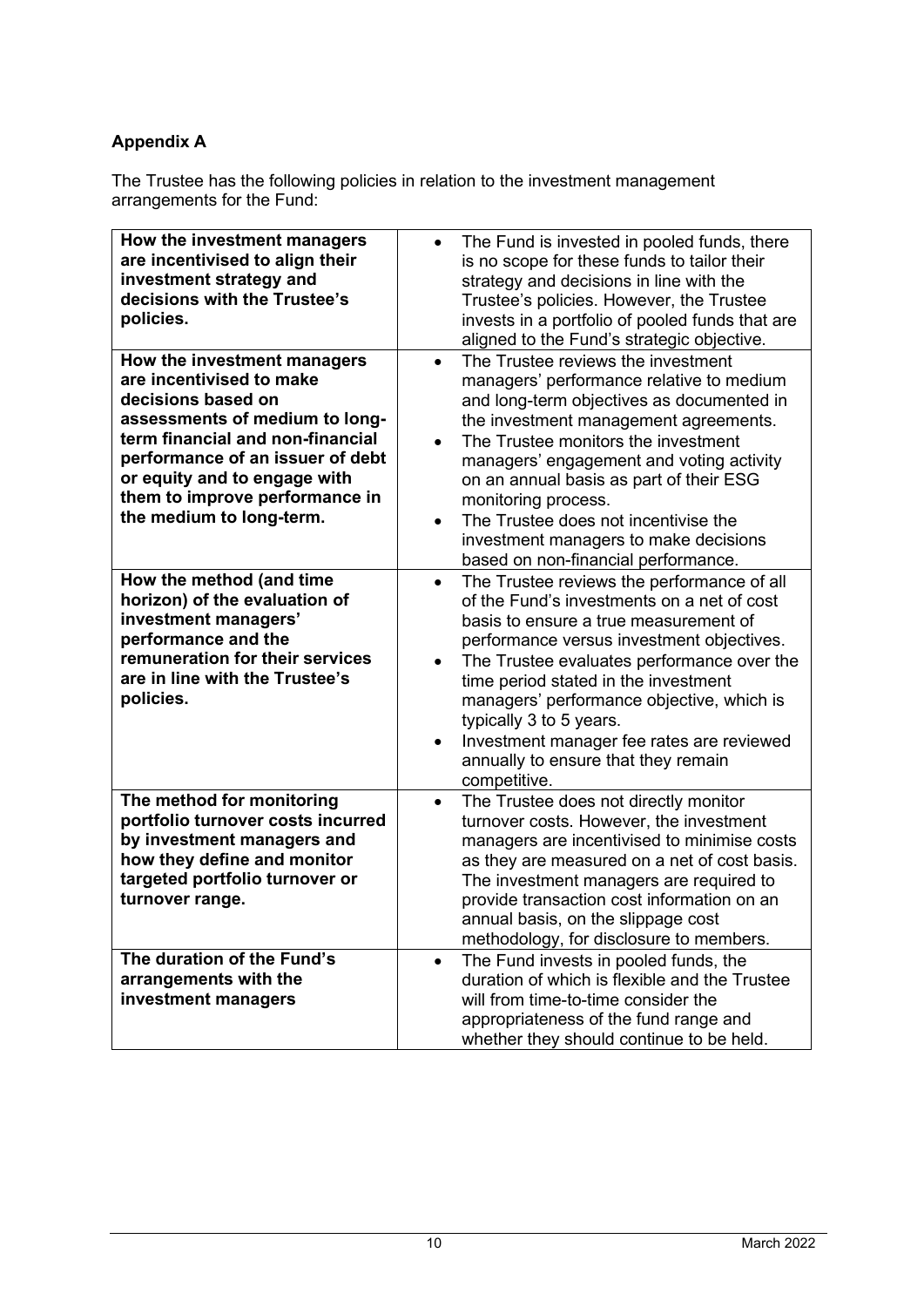## **Imperial Tobacco Pension Fund**

## **Statement of Investment Principles – Defined Benefits Section**

## **March 2022**

## **1. Introduction**

- 1.1 Imperial Tobacco Trustees Limited ("the Trustee"), as the Trustee of the Imperial Tobacco Pension Fund (the "Fund"), has drawn up this Statement of Investment Principles (the "Statement") to comply with the requirements of the Pensions Act 1995 (the "Act") and subsequent legislation. The Statement is intended to affirm the investment principles that govern the decisions about the Fund's investments. The Trustee's investment responsibilities are governed by the Fund's Trust Deed and Rules.
- 1.2 In preparing this Statement, the Trustee has consulted a suitably qualified person by obtaining written investment advice from its Investment Consultant Isio Group Limited ("Isio"). Where matters described in this Statement may affect the Fund's funding policy, input has been obtained from the Fund Actuary. In addition, consultation has been undertaken with Imperial Tobacco Ltd ("the Sponsor") in agreeing this Statement and changes to it, the Fund's investment arrangements and, in particular on the Trustee's objectives.
- 1.3 This Statement applies to the Defined Benefit (DB) section only. There is a separate Statement for the Defined Contribution (DC) section.
- 1.4 This Statement is available to Fund members on request and is published publicly at *[imperialbrandsplc.com/about-us/governance.](https://www.imperialbrandsplc.com/about-us/governance.html)*
- 1.5 The Trustee will monitor compliance with and review this Statement at least once every three years, and will review it without delay if there are relevant, material changes to the investment arrangements, the Fund and/or the Sponsor. Any such review will be based on written expert investment advice and will be in consultation with the Sponsor.

**For and on behalf of Imperial Tobacco Trustees Limited, as Trustee of the Imperial Tobacco Pension Fund**

**Signed H F Clatworthy Date 29 March 2022**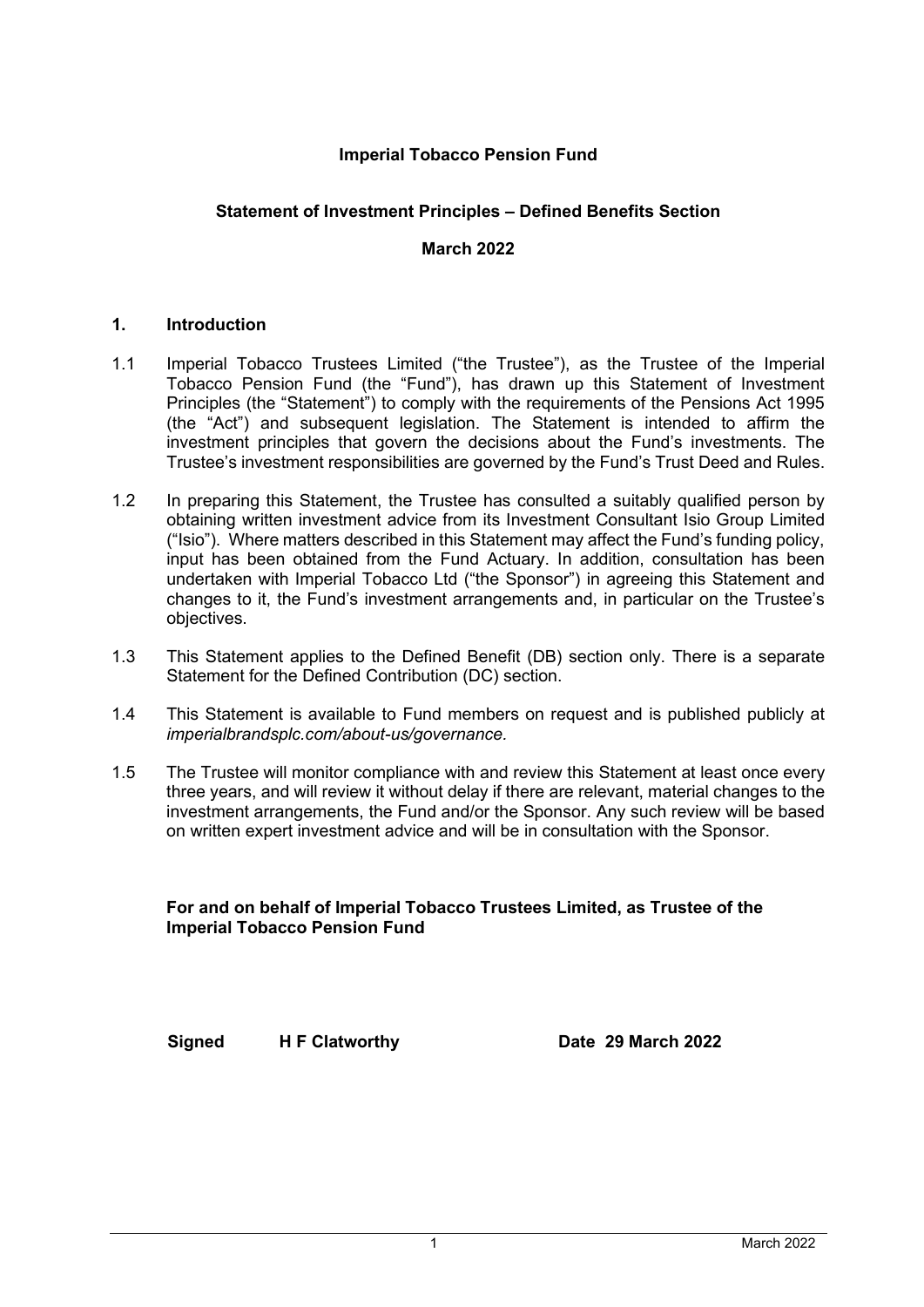## **2. Fund Governance**

- 2.1 The Trustee takes advice from its Investment Consultant, the Fund Actuary and other professional advisers as appropriate. Fees for the Investment Consultant are based on an annually agreed retainer fee, with any work not covered by the retainer charged as a fixed fee or on a time cost basis as agreed in advance.
- 2.2 The Fund purchased a bulk annuity policy in December 2021 to reduce risk. The policy is held as an asset of the Fund by the Trustees. After taking specialist advice, receiving a number of competitive insurance quotations, and consulting with the Sponsor, the Trustee agreed to purchase a bulk purchase annuity policy from Standard Life.
- 2.3 The Trustee is responsible for the investment of the Fund's remaining assets (outside the bulk annuity policy) and has ultimate control over the decisions on investment strategy. The Trustee decides what to delegate after considering whether it has the necessary internal skills, knowledge and professional support to make informed and effective decisions.
- 2.4 The Trustee has delegated certain investment powers to an Investment Committee with separate Terms of Reference.

## **3. Responsible Investment and Corporate Governance (Voting and Engagement)**

- 3.1 The Trustee believes that environmental, social, and corporate governance ("ESG") factors may have a material impact on investment risk and return outcomes, and that good stewardship can create and preserve value for companies and markets as a whole. The Trustee also recognises that long-term sustainability issues, particularly climate change, present risks and opportunities that increasingly may require explicit consideration.
- 3.2 Standard Life is responsible for investing its assets underlying the bulk annuity policy, so this section relates to the remaining assets held by the Trustee outside the bulk annuity policy.
- 3.3 The Trustee has given appointed Investment Managers full discretion in evaluating ESG factors, including climate change considerations, and exercising voting rights and stewardship obligations attached to the investments, in accordance with their own corporate governance policies and current best practice, including the UK Corporate Governance Code and UK Stewardship Code.
- 3.4 The Trustee considers how ESG, climate change and stewardship are integrated within investment processes in monitoring existing Investment Managers. Monitoring is undertaken on a regular basis and is documented at least annually. In particular, the Trustee makes use of ratings provided by Isio, the Fund's Investment Consultant, to facilitate this.
- 3.5 A separate ESG Policy, which was approved by the Trustee on 15 December 2020, sets out the Trustee's ESG beliefs and clarifies how they will be incorporated into investment decision making.
- 3.6 The Trustee has not set any investment restrictions on the appointed Investment Managers in relation to particular products or activities, but may consider this in future.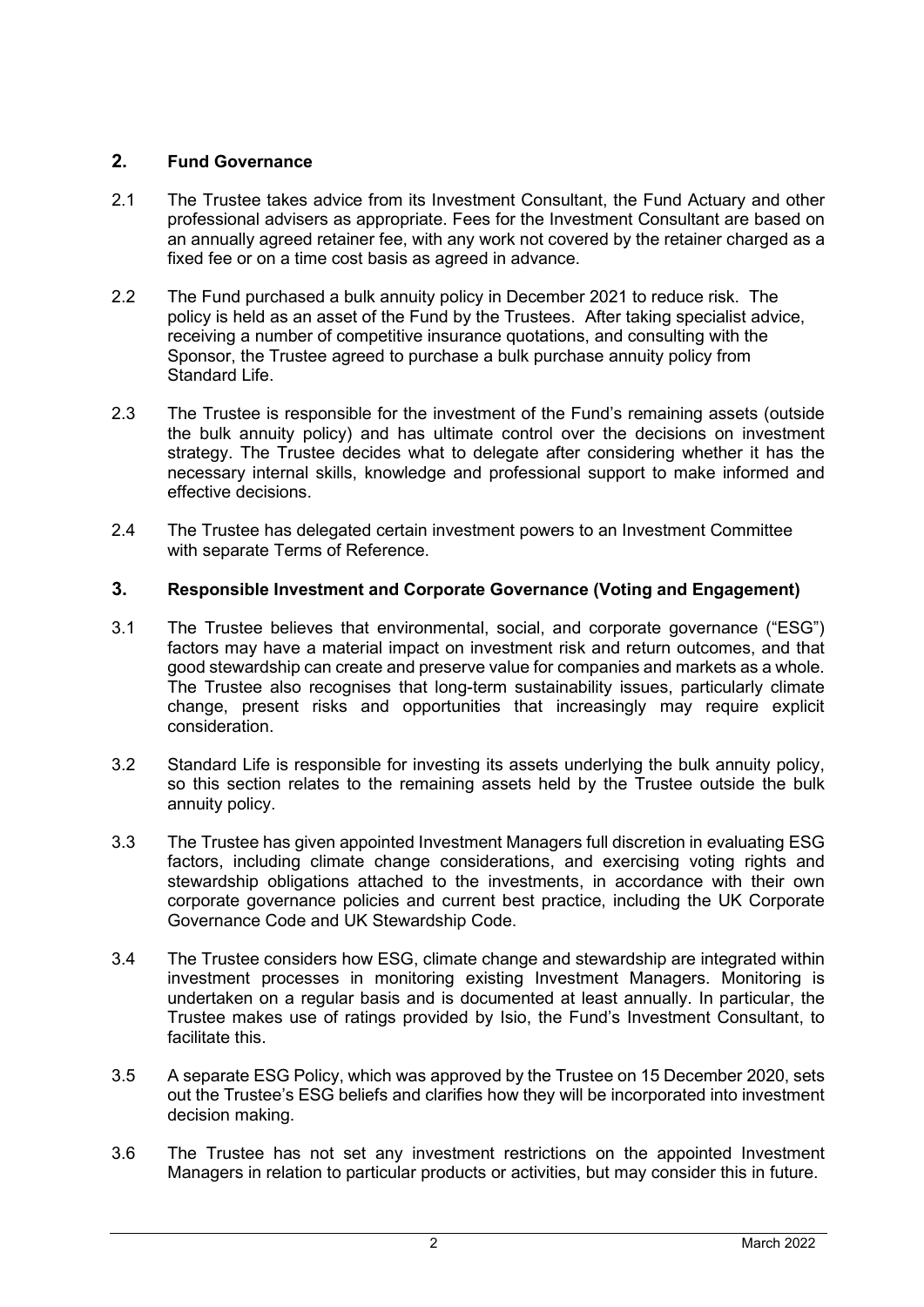## **4. Investment Objectives**

- 4.1 The Trustee's primary investment objective for the DB section is to invest the Fund's assets in an appropriate and secure manner such that members' benefit entitlements can be paid as and when they fall due.
- 4.2 In consultation with the Sponsor, the Trustee has adopted the following specific objectives:
	- 4.2.1 to target an expected return in excess of the growth in the liabilities, which in conjunction with the contributions to be paid by the Sponsor under the agreed Recovery Plan, is consistent with the following funding objective.
	- 4.2.2 To achieve and maintain an ongoing funding level of at least 100% on a buy-out basis by 2028.
- 4.3 With advice from Isio and the Fund Actuary, the Trustee has determined a target mix of asset types set out in Section 7. It is the intention of the Trustee to review the investment strategy on a regular basis, taking account of all financially material considerations over the Fund's anticipated lifetime. The Trustee intends to review the investment strategy following the purchase of the bulk annuity policy, and as part of the 2022 Actuarial Valuation process, in consultation with the Sponsor.

## **5. Investment Policies**

- 5.1 Overall investment policy falls into two parts:
	- 5.1.1 The strategic management of the assets, which is fundamentally the responsibility of the Trustee; and
	- 5.1.2 The day to day management of the assets, which is delegated to professional investment management firms, described in Section 8.
- 5.2 Member views, when expressed, relating to all financial and non-financial matters are given due consideration.
- 5.3 In considering appropriate investments for the Fund, the Trustee has obtained and considered the written advice of its Investment Consultant, whom the Trustee believes meet the requirement of Section 35 (5) of the Pensions Act 1995. The advice received and arrangements implemented are, in the Trustee's opinion, also consistent with the requirements of Section 36 of the Pensions Act 1995 (as amended).

## **6. Risk and Return Targets**

- 6.1 In order to meet the long-term funding objective, the Trustee takes investment risk in order to target a greater return than a pure liability matching portfolio.
- 6.2 Before deciding to take investment risk, the Trustee received appropriate advice and consulted with the Sponsor on the Strategic Investment Benchmark. In particular, the Trustee considered carefully the following possible consequences:
	- 6.2.1 The assets might not achieve the excess return relative to the liabilities anticipated over the longer term, potentially resulting in a deterioration of the Fund's financial position. This may result in a requirement for higher contributions from the Sponsor.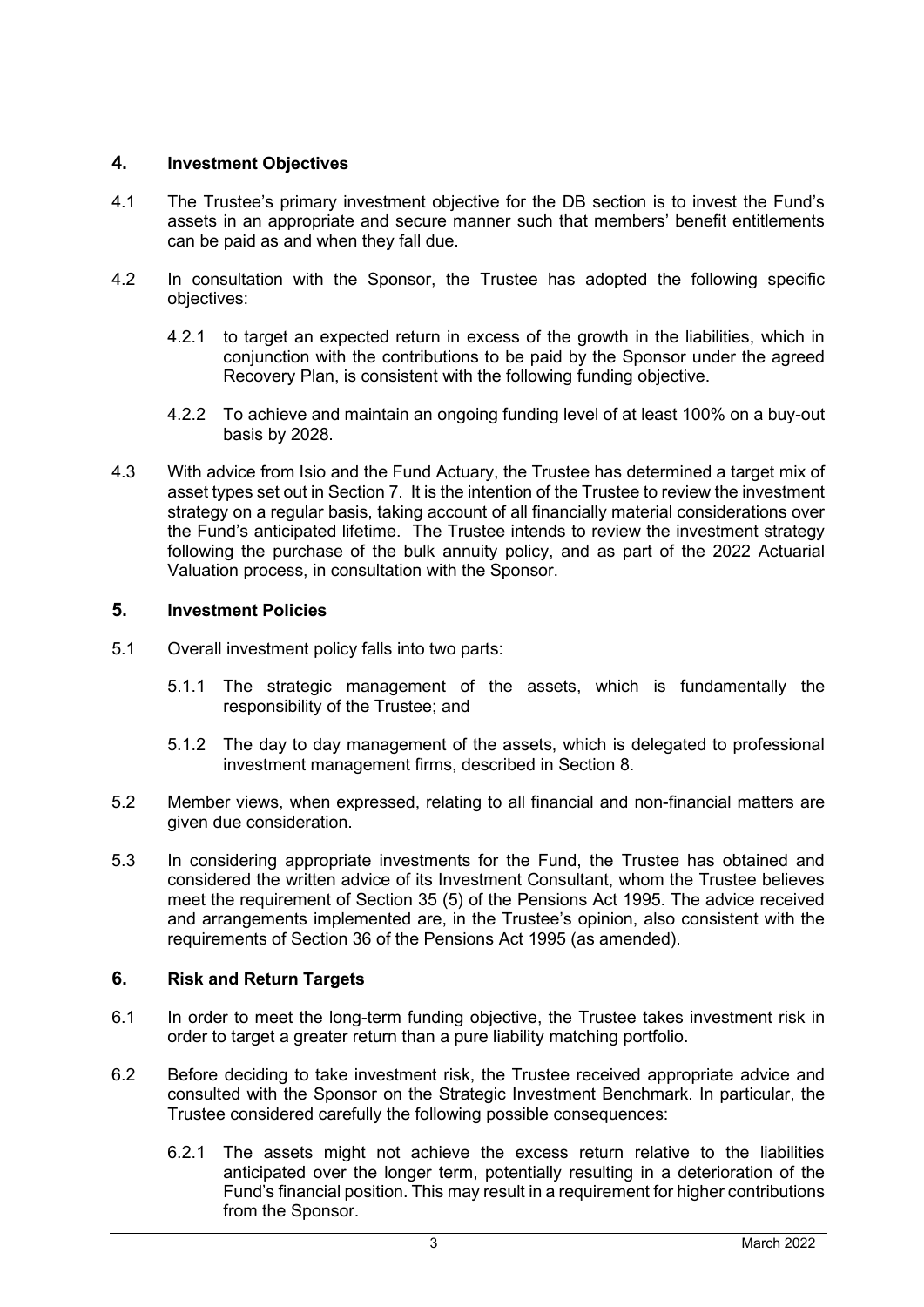- 6.2.2 The relative value of the assets and liabilities may be more volatile over the short term than if investment risk had not been taken. This volatility may expose the Fund to placing more reliance on the support of the Sponsor. This consequence is particularly serious if it coincides with the Sponsor being unable to make good an increased deficit.
- 6.2.3 This volatility in the relative value of assets and liabilities may also increase the short-term volatility of the Sponsor's contribution rate set at successive actuarial valuations.

The Trustee's willingness to take investment risk is dependent on the continuing financial strength of the Sponsor and its willingness to contribute appropriately to the Fund. The financial strength of the Sponsor and its perceived commitment to the Fund is monitored, and the Trustee will review the investment strategy should either of these deteriorate.

- 6.3 In determining its investment policy, the Trustee has considered a number of financially material investment risks to which the Fund is exposed. As part of this, analysis has been undertaken to understand the Fund's funding level sensitivity to:
	- Interest rates
	- Inflation
	- Credit risk
- 6.4 In addition, when considering the implementation of the investment policy, the Trustee has considered the risk associated with longevity, exposure to overseas currencies and illiquidity. The Trustee also considered the strength of the insurer when purchasing the bulk annuity policy.
- 6.5 The Trustee has implemented the following measures to manage the risk associated with the investments:
	- 6.5.1 To protect the Fund against changes to interest rates and market-implied inflation, the Trustee has implemented a Liability-Driven Investment ("LDI") strategy designed to replicate the majority of the sensitivities of the Fund's uninsured liabilities to these risk factors;
	- 6.5.2 To diversify the risks that the Fund faces, the Trustee has set an investment strategy that uses multiple asset types, strategies, regions and sectors;
	- 6.5.3 The Investment Managers are responsible for hedging any currency risk to reduce the potential impact of overseas currency exposure on the performance of mandates with exposure outside of the UK; Counterparty risk in derivatives is mitigated by both the Fund and the counterparty posting collateral to the other party on a daily basis to account for market movements in the value of derivatives held;
	- 6.5.4 The assets are divided between a number of Investment Managers. This reduces the risk associated with one manager having responsibility for all of the Fund's assets;
	- 6.5.5 The Trustee has a written agreement in place with the custodian (Northern Trust), which provides reasonable assurances of the physical security of the Fund's assets held by the custodian;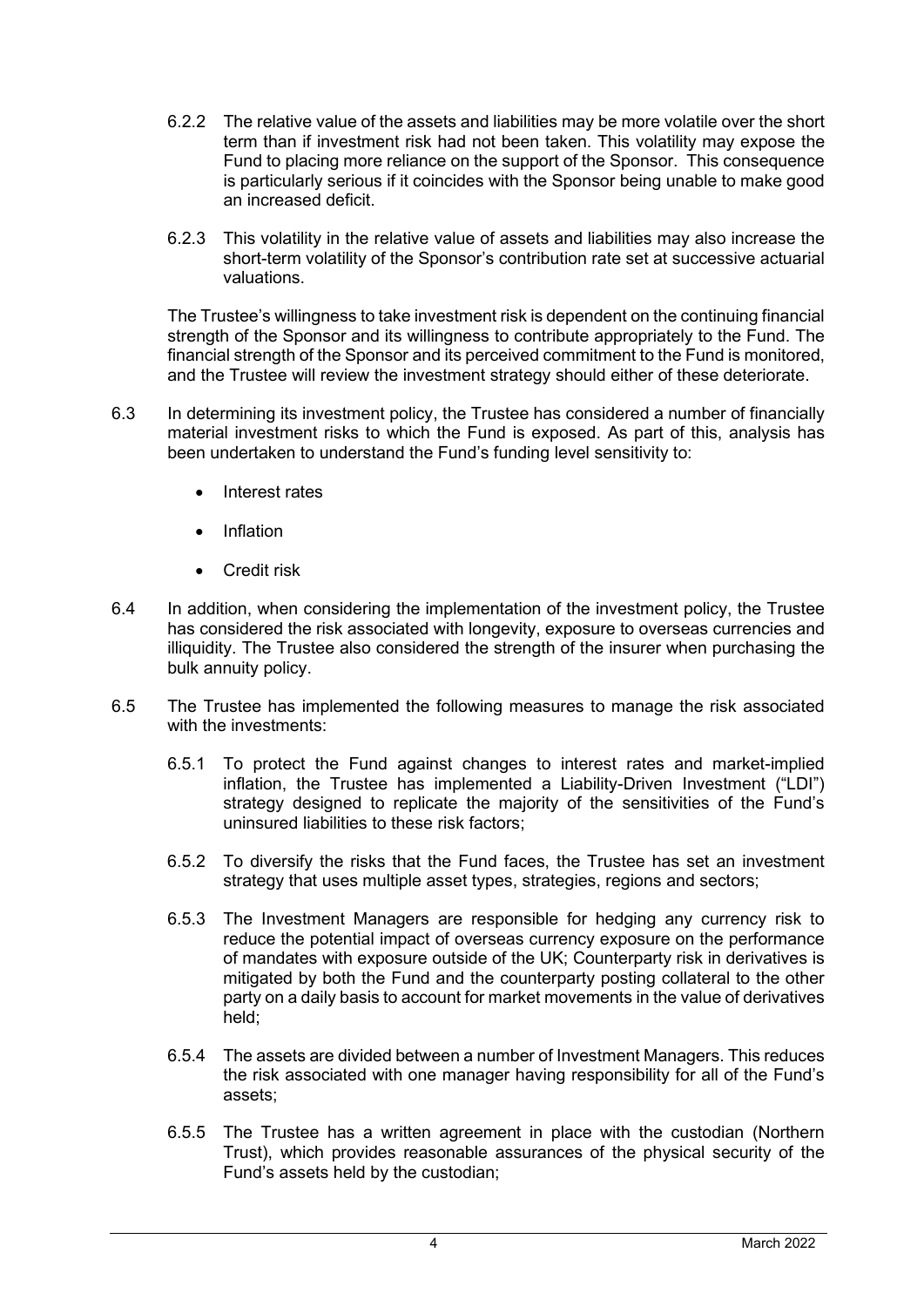- 6.5.6 The Trustee has considered the liquidity of the Fund's assets in the context of likely cash flow needs, and is comfortable that the Fund's assets strike a suitable balance between accessing higher expected returns from less liquid investments and being able to meet these cash flow needs.
- 6.6 The Trustee monitors these risks on a regular basis and will consider any new financially material risks that may emerge from time to time.

## **7. Strategic Investment Benchmark**

7.1 The Trustee's current target investment strategy is set out in the table below. The Fund's actual allocation is compared to this at regular Investment Committee meetings and adjustments are made as appropriate. There are no set ranges around the asset allocation and there may be substantial deviations from the below where the Trustee believe it is appropriate.

| <b>Asset Class</b>                  | <b>Strategic Benchmark</b> |
|-------------------------------------|----------------------------|
| <b>Bonds</b>                        | 70.0                       |
| <b>Liability Driven Investments</b> |                            |
| <b>Corporate Bonds</b>              |                            |
| Bulk annuity policy*                |                            |
|                                     |                            |
| <b>Cashflow-Driven Alternatives</b> | 29.0                       |
| Property                            | 6.0                        |
| <b>Private Debt</b>                 | 5.0                        |
| <b>Ground Lease Property</b>        | 6.0                        |
| <b>Secured Finance</b>              | 8.5                        |
| <b>Multi-Asset Credit</b>           | 3.5                        |
| Cash                                | 1.0                        |
| Total                               | 100.0                      |

\*In December 2021, the Trustee purchased a bulk annuity policy which was funded using c.£1.8bn from the Liability Driven Investments and Corporate Bond portfolios shown above.

- 7.2 Using capital market models, the above investment strategy is expected to strike the appropriate balance between expected return and risk, resulting in an acceptable probability of achieving the Trustee's objectives set out in Section 4.
- 7.3 The Trustee, with advice from the Fund's Investment Consultant and Fund Actuary, and in consultation with the Sponsor, reviews the Fund's investment strategy regularly. These reviews consider the Trustee's investment objectives, its ability and willingness to take risk and the appropriate mixture of the different types of investment risk.

## **8. Investment Manager Structure**

- 8.1 Day-to-day management of the assets is delegated to professional Investment Managers who are all regulated.
- 8.2 The Investment Managers have full discretion to buy and sell investments on behalf of the Fund, subject to agreed constraints and applicable legislation. They have been selected for their expertise in different specialisations and each manages investments for the Fund to a specific mandate, which includes performance objectives, risk parameters, and timescales over which their performance will be measured.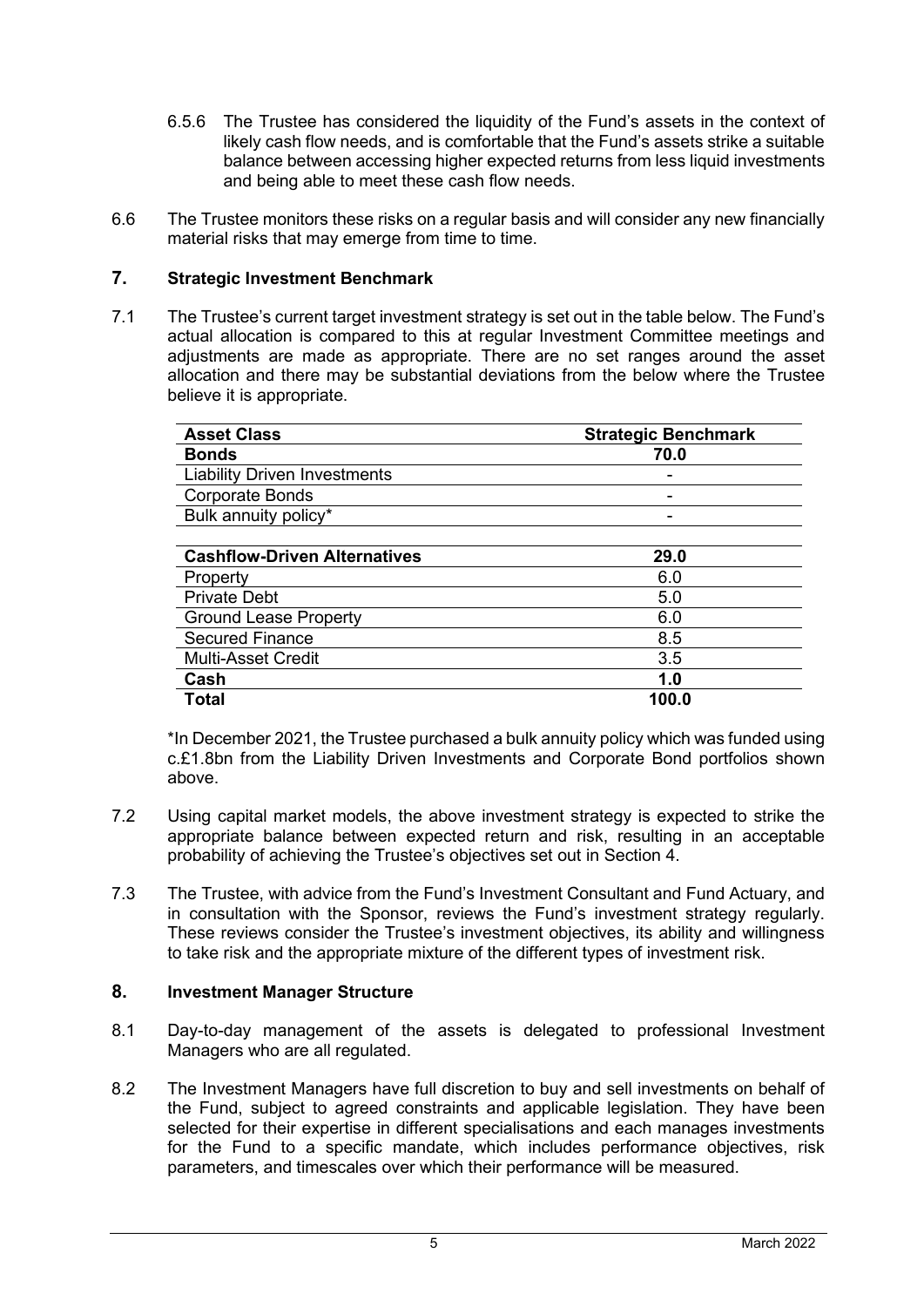- 8.3 The Trustee assesses the continuing suitability of the Fund's Investment Managers via quarterly reporting, the services provided by their Investment Consultant and when meeting each Investment Manager.
- 8.4 The Trustee invests the assets of the Fund via a mixture of pooled funds and direct holdings, under a mixture of active and passive management. The Trustee is satisfied that the spread of assets by type and the spread of individual securities within each type provides adequate diversification of investments for risk management purposes.
- 8.5 The Trustee's policies in relation to the Fund's investment management arrangements with the investment managers are set out in Appendix A.

## **9. Cashflow Policy**

9.1 The Trustee has adopted a rebalancing policy to keep the Fund assets broadly in line with the overall strategic benchmark. This is monitored at each Investment Committee meeting.

## **10. Additional Voluntary Contributions ("AVCs")**

10.1 The Trustee has made available a range of unit-linked funds for members of the Fund to invest their AVCs, having taken account of factors such as expected investment performance, risks, charges and administrative efficiency. Some members of the Fund hold AVCs in with-profits investments.

## **11. Realisation of Investments**

11.1 The Investment Managers have discretion in the timing of realisations of investments and in considerations relating to the liquidity of those investments. When disinvestment is required in order to meet benefit outgo etc, the Trustee's agreed policy is for the Investment Committee to determine the necessary disinvestments so as to maintain, as far as possible, the Fund's overall asset allocation in line with its strategic benchmark as set out in Section 7 of this Statement.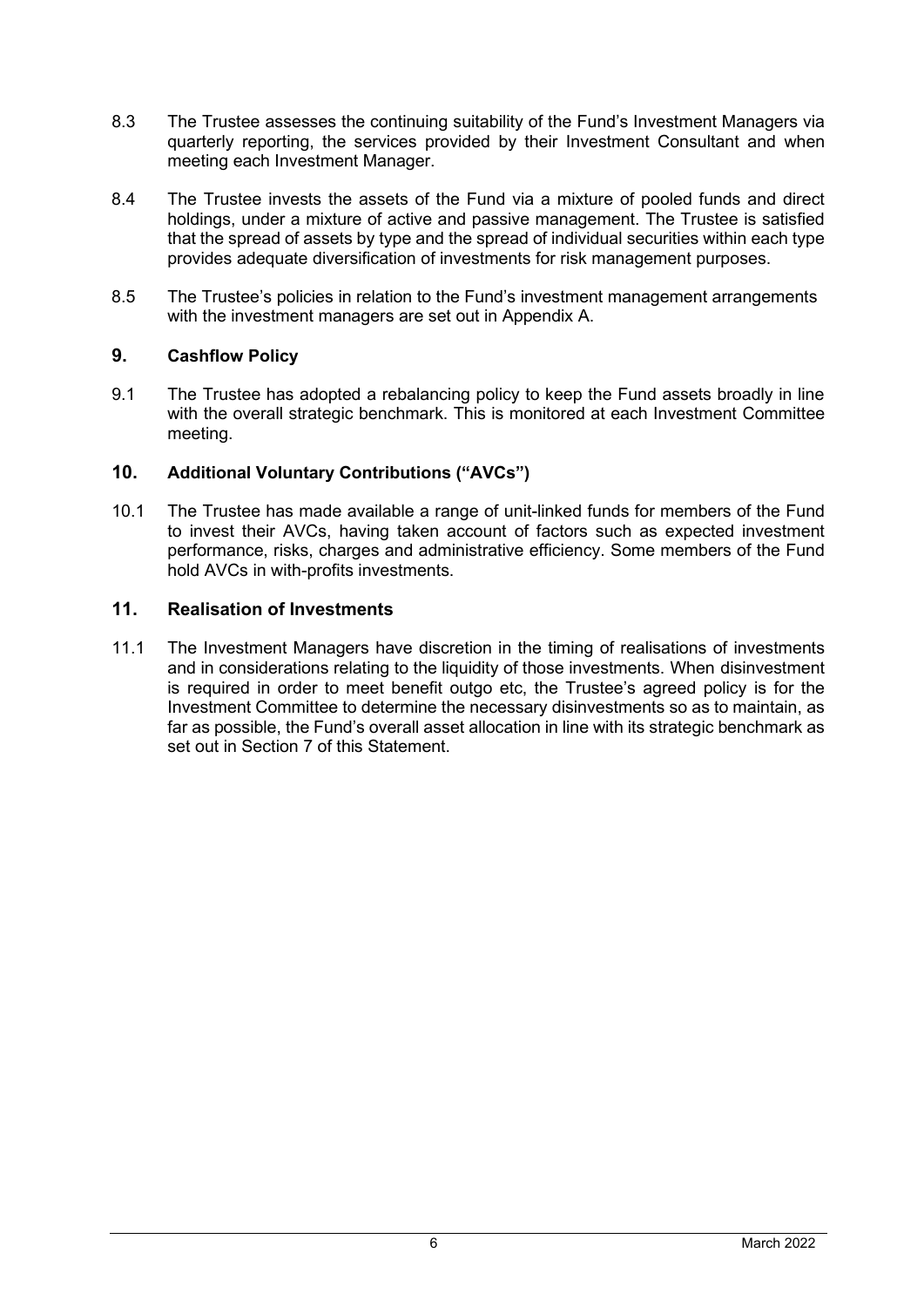## **Appendix A**

The Trustee has the following policies in relation to the investment management arrangements for the Fund (excluding the bulk annuity policy):

| How the investment managers<br>are incentivised to align their<br>investment strategy and<br>decisions with the Trustee's<br>policies.                                                                                                                                                                                                                                                                                                               | The Fund is invested in some pooled funds,<br>$\bullet$<br>there is no scope for these funds to tailor<br>their strategy and decisions in line with the<br>Trustee's policies. However, the Trustee<br>invests in a portfolio of pooled funds that are<br>aligned to the Fund's strategic objective.<br>The Trustee also has some segregated<br>$\bullet$<br>arrangements with the investment<br>managers, thereby allowing investment<br>managers to align their strategy with the<br>Trustee's policies. This is reviewed on an<br>ongoing basis.<br>The Fund's investments in the Hayfin Private<br>Debt mandates and the M&G Secured<br>Finance fund are subject to a performance<br>related fee.                                                                                                                                                                                                                               |
|------------------------------------------------------------------------------------------------------------------------------------------------------------------------------------------------------------------------------------------------------------------------------------------------------------------------------------------------------------------------------------------------------------------------------------------------------|-------------------------------------------------------------------------------------------------------------------------------------------------------------------------------------------------------------------------------------------------------------------------------------------------------------------------------------------------------------------------------------------------------------------------------------------------------------------------------------------------------------------------------------------------------------------------------------------------------------------------------------------------------------------------------------------------------------------------------------------------------------------------------------------------------------------------------------------------------------------------------------------------------------------------------------|
| How the investment managers                                                                                                                                                                                                                                                                                                                                                                                                                          | The Trustee reviews the investment<br>$\bullet$                                                                                                                                                                                                                                                                                                                                                                                                                                                                                                                                                                                                                                                                                                                                                                                                                                                                                     |
| are incentivised to make<br>decisions based on<br>assessments of medium to long-<br>term financial and non-financial<br>performance of an issuer of debt<br>or equity and to engage with<br>them to improve performance in<br>the medium to long-term.<br>How the method (and time<br>horizon) of the evaluation of<br>investment managers'<br>performance and the<br>remuneration for their services<br>are in line with the Trustee's<br>policies. | managers' performance relative to medium<br>and long-term objectives as documented in<br>the investment management agreements.<br>The Trustee monitors the investment<br>managers' engagement and voting activity<br>on an annual basis as part of their ESG<br>monitoring process.<br>The Trustee does not incentivise the<br>$\bullet$<br>investment managers to make decisions<br>based on non-financial performance.<br>The Trustee reviews the performance of all<br>$\bullet$<br>of the Fund's investments on a net of cost<br>basis to ensure a true measurement of<br>performance versus investment objectives.<br>The Trustee evaluates performance over the<br>$\bullet$<br>time period stated in the investment<br>managers' performance objective, which is<br>typically 3 to 5 years.<br>Investment manager fees are checked<br>quarterly to make sure the correct amounts<br>have been charged, and the fee rates are |
|                                                                                                                                                                                                                                                                                                                                                                                                                                                      | reviewed annually to ensure that they remain<br>competitive.                                                                                                                                                                                                                                                                                                                                                                                                                                                                                                                                                                                                                                                                                                                                                                                                                                                                        |
| The method for monitoring<br>portfolio turnover costs incurred<br>by investment managers and<br>how they define and monitor<br>targeted portfolio turnover or<br>turnover range.                                                                                                                                                                                                                                                                     | Investment managers are asked to discuss<br>٠<br>portfolio turnover costs as part of their<br>regular presentations to the Investment<br>Committee.<br>The Trustee are working with a third party to<br>$\bullet$<br>analyse and optimise the Fund's investment<br>costs.<br>In practice, the investment managers are<br>incentivised to minimise costs as they are<br>measured on a net of cost basis.                                                                                                                                                                                                                                                                                                                                                                                                                                                                                                                             |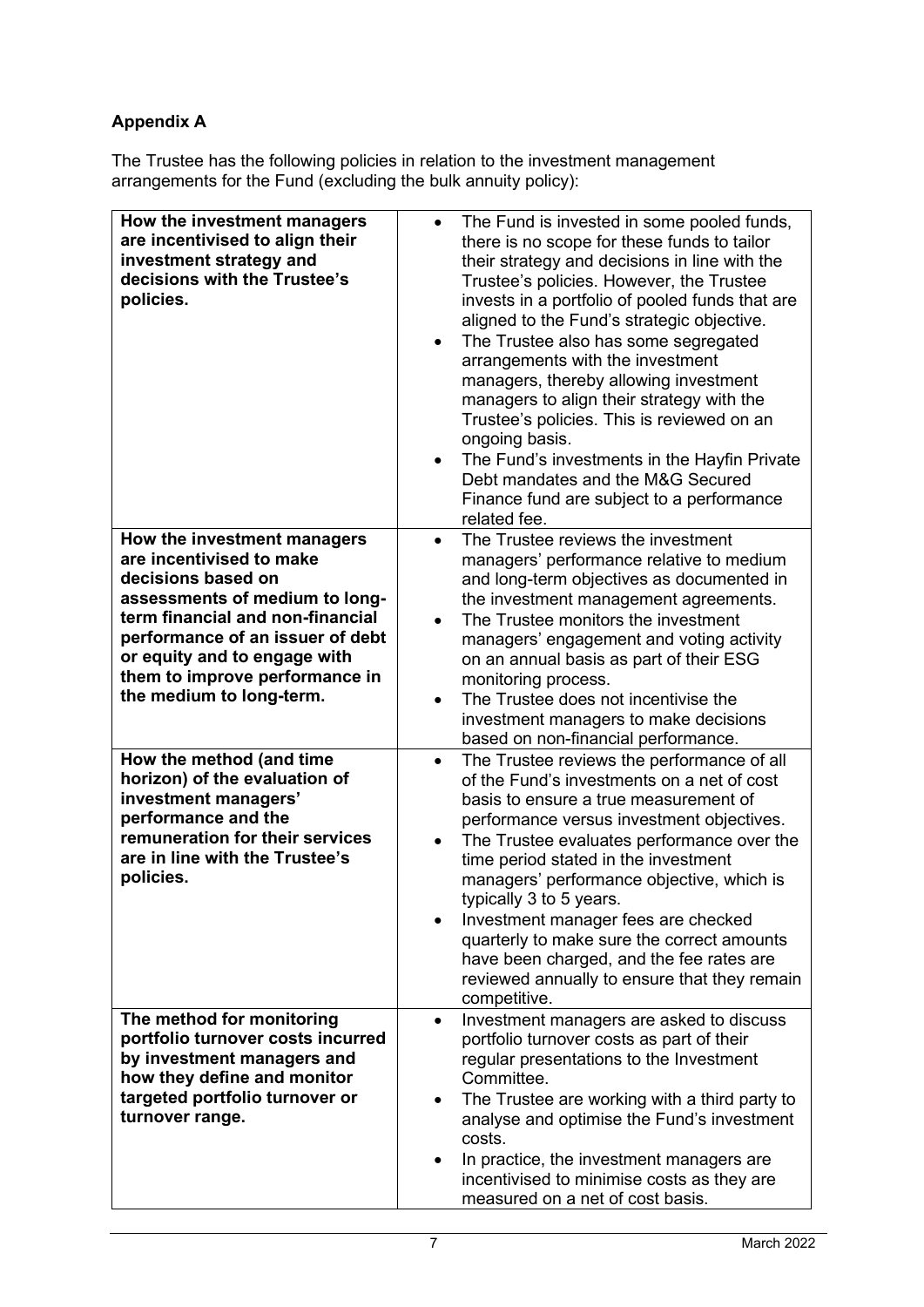| The duration of the Fund's<br>arrangements with the<br>investment managers | • The duration of the arrangements is<br>considered in the context of the type of fund<br>the Fund invests in.<br>For closed ended funds or funds with<br>a lock-in period the Trustee ensures<br>the timeframe of the investment or<br>lock-in is in line with the Trustee's<br>objectives and Fund's liquidity<br>requirements.<br>For open ended funds, the duration is<br>flexible and the Trustee will from<br>time-to-time consider the<br>appropriateness of these investments |
|----------------------------------------------------------------------------|---------------------------------------------------------------------------------------------------------------------------------------------------------------------------------------------------------------------------------------------------------------------------------------------------------------------------------------------------------------------------------------------------------------------------------------------------------------------------------------|
|                                                                            | and whether they should continue to<br>be held.                                                                                                                                                                                                                                                                                                                                                                                                                                       |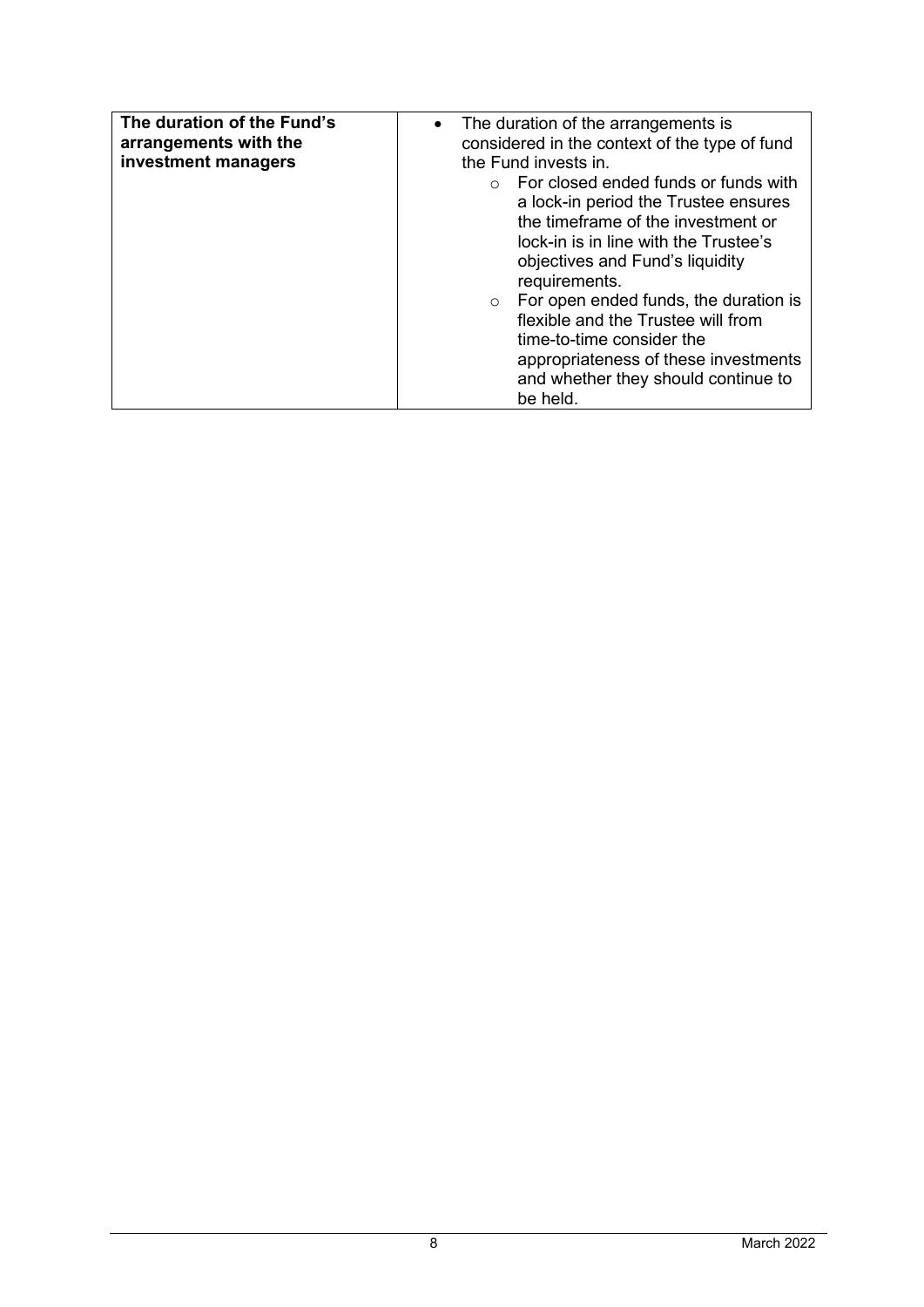Imperial Tobacco Pension Fund Implementation Statement

June 2021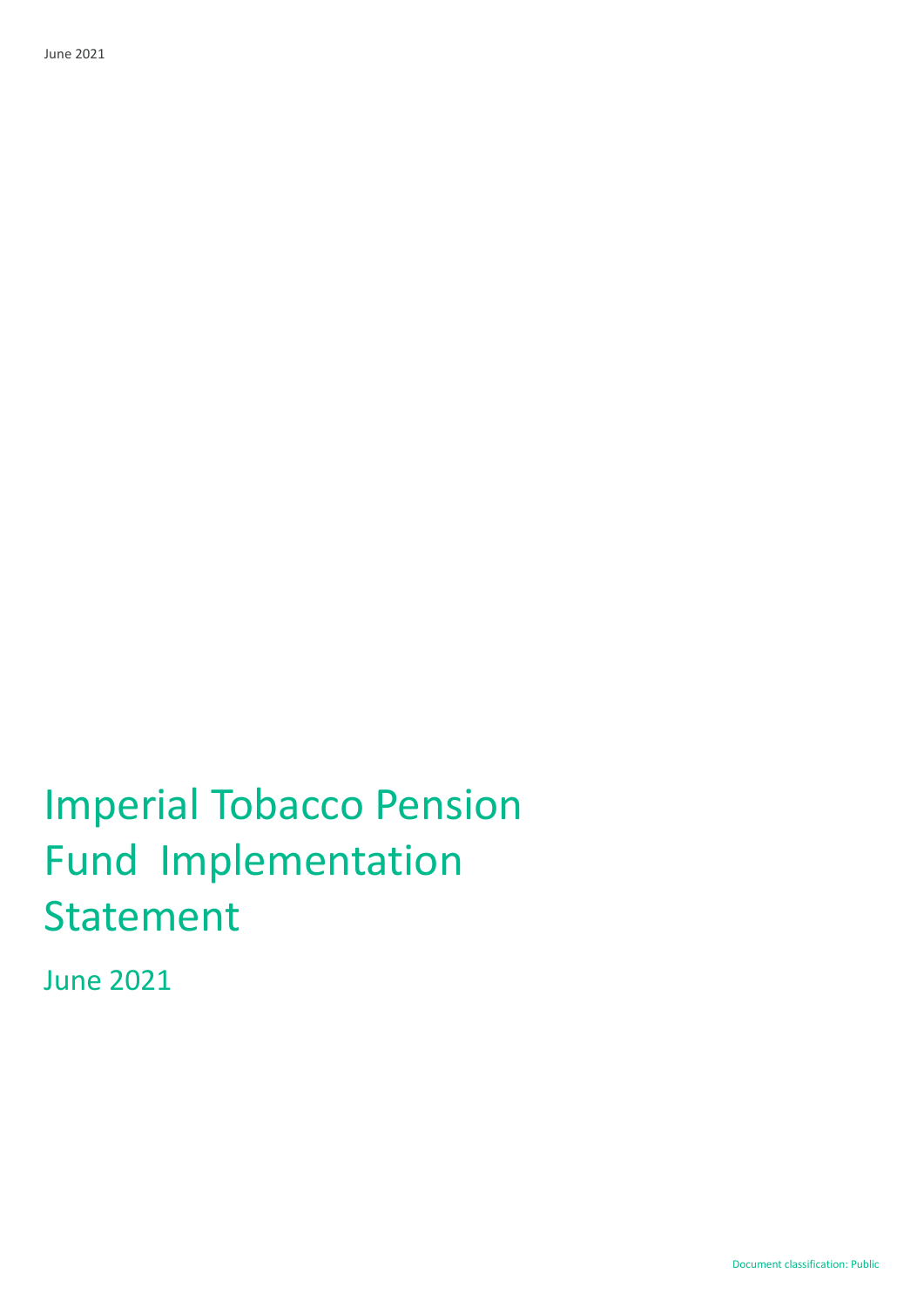# Background and Implementation Statement

#### Background

The Department for Work and Pensions (DWP) is increasing regulation to improve disclosure of financially material risks. This regulatory change recognises Environmental, Social and Governance (ESG) factors as financially material and schemes need to consider how these factors are managed as part of their fiduciary duty. The regulatory changes require that schemes detail their policies in their Statement of Investment Principles (SIP) and demonstrate adherence to these policies in an implementation statement.

#### Statement of Investment Principles (SIP)

The Imperial Tobacco Pension Fund ("Fund") has updated both its Defined Benefit ("DB") and Defined Contribution ("DC") SIPs in response to the DWP regulation to cover:

- policies for managing financially material considerations including ESG factors and climate change
- policies on the stewardship of the investments
- policies in relation to investment management arrangements for the DB and DC sections

In addition, the SIP has been updated to reflect the creation of a specific ESG policy by the Trustee and a change in the strategic asset allocation for the DB Section.

The SIP can be found [here](https://www.imperialbrandsplc.com/content/dam/imperial-brands/corporate/about-us/governance/2021/Imperial%20Tobacco%20Pension%20Fund%20Statements%20of%20Investment%20Principles.pdf) and changes to the SIP are detailed on the following pages.

#### Implementation Statement

This Implementation Statement is to provide evidence that the Fund continues to follow and act on the principles outlined in the SIP. This statement details:

- actions the Trustee has taken to manage financially material risks and implement the key policies in its SIP
- the current policy and approach with regards to ESG and the actions taken with managers on managing ESG risks
- the extent to which the Trustee has followed policies on engagement, covering engagement actions with its fund managers and in turn the engagement activity of the fund managers with the companies they invest
- voting behaviour covering the year up to 31 December 2020 (due to the availability of data for the DC Section funds) for and on behalf of the Fund including, where available, the most significant votes cast by the Fund or on its behalf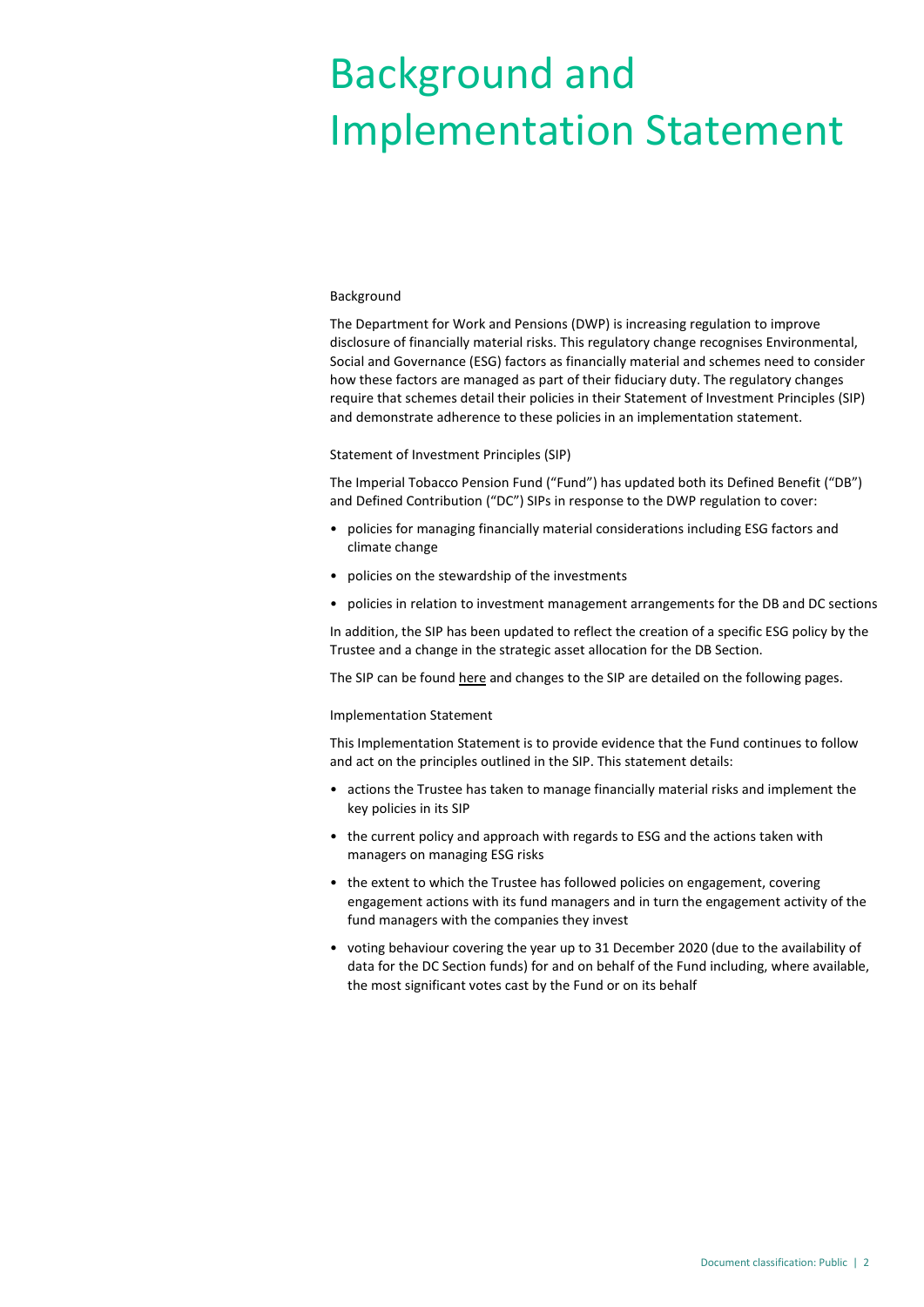Summary of key actions undertaken over the Fund's reporting year

- Over the year to 31 March 2021, the Investment Committee ("IC") refined the LDI portfolio in the DB Section to improve the match between the LDI assets and the liabilities.
- In November 2020, the IC agreed to move the Liability Driven Investment ("LDI") mandate to a 95% hedge ratio on an "additive basis" and to move to a more modern Investment management agreement (latest version signed in April 2021).
- As part of this decision, the IC agreed to transfer £150m from the Fund's LDI mandate to the Corporate Bond mandates. The proceeds were split evenly across the two existing Corporate Bond mandates, with £75m invested with AXA and £75m invested with LGIM. This was reflected in the new strategic asset allocation in the SIP update in December 2020. The transition completed in April 2021 (post reporting year-end).
- During the reporting year the Trustee conducted a review of the DC Section of the Fund's investment strategy. The review focused on 'strategic, structural and performance' considerations while looking at the appropriateness of the default lifestyle, alternative lifestyles and self-select fund range. As part of the review the Trustee considered how the DC section aligned with their ESG beliefs and policies and agreed to add an ESG equity fund and an equity fund which follows Shariah law to the self-select range.

Implementation Statement

This statement demonstrates that the Trustee of the Imperial Tobacco Pension Fund has adhered to its investment principles and its policies for managing financially-material considerations including ESG factors and climate change.

Signed H F Clatworthy

Position Chair of Trustees

Date 28 June 2021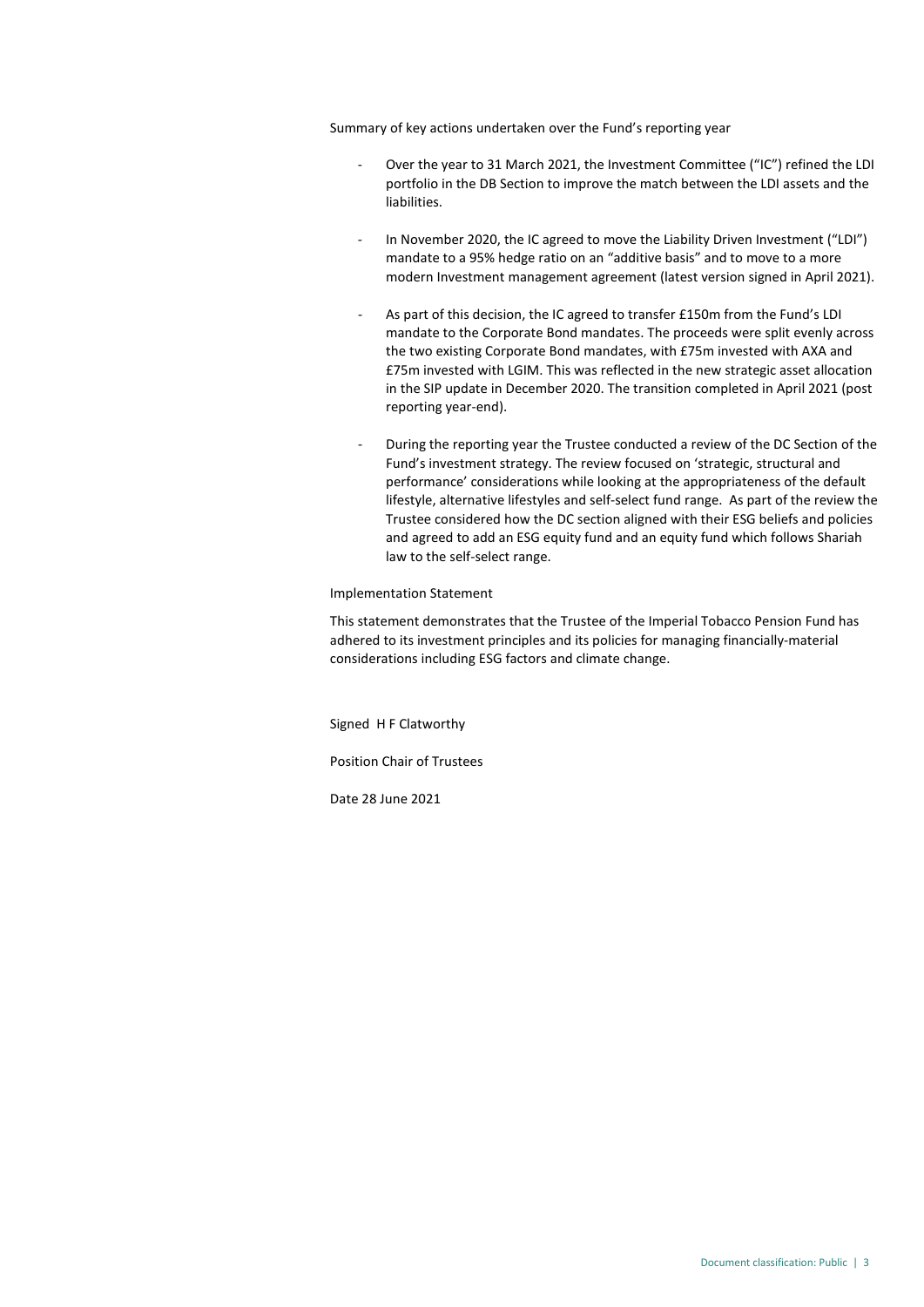# Managing risks and policy actions

## Trustee policies for managing risks

The Trustee has identified the following risks that it has considered in the Fund's SIP. These risks and the Trustee's policies are set out in the tables below.

The key actions the Trustee has taken over the accounting year to address some of these risks have been highlighted in the table.

## Defined Benefit Section

| Risk / Policy                  | <b>Definition</b>                                                                                                                                                                                                                                | Policy                                                                                                                                            | <b>Actions</b>                                                                                                                                                                                                         |
|--------------------------------|--------------------------------------------------------------------------------------------------------------------------------------------------------------------------------------------------------------------------------------------------|---------------------------------------------------------------------------------------------------------------------------------------------------|------------------------------------------------------------------------------------------------------------------------------------------------------------------------------------------------------------------------|
| Interest rate<br>and inflation | The Fund suffers a financial loss<br>through exposure to interest<br>rate and inflation risks on its<br>liabilities or through exposure<br>to interest rate and inflation<br>risks on its assets, which differ<br>from those on the liabilities. | The Trustee uses LDI to hedge<br>the interest rate and inflation<br>exposure, reducing the risk as<br>far as practically possible.                | The Trustee has a segregated<br>LDI portfolio to provide a<br>bespoke interest rate and<br>inflation hedge that replicates<br>the majority of the sensitivities<br>of the Fund's liabilities to these<br>risk factors. |
|                                |                                                                                                                                                                                                                                                  |                                                                                                                                                   | The Trustee reviewed the<br>target hedge ratio and hedging<br>strategy, electing to increase<br>the hedge to better align the<br>LDI assets with the liabilities.                                                      |
| Credit                         | Default on payments by issuers<br>of corporate bonds and other<br>debt assets the Fund holds or<br>through reductions in the<br>market values of those assets.                                                                                   | The Trustee diversifies this risk<br>by investing in a range of credit<br>opportunities.                                                          | No action.                                                                                                                                                                                                             |
|                                |                                                                                                                                                                                                                                                  | The Trustee appoints<br>investment managers who<br>actively manage this risk and<br>avoid defaults.                                               |                                                                                                                                                                                                                        |
| Longevity                      | The risk that life expectancy<br>and actual survival rates exceed<br>expectations or the Fund's<br>pricing assumptions.                                                                                                                          | The Trustee considers the risks<br>associated with longevity when<br>implementing the investment<br>policy.                                       | No action.                                                                                                                                                                                                             |
| Concentration                  | Over-exposure to a single asset<br>which suffers losses relative to<br>the Fund's liabilities.                                                                                                                                                   | The Trustee has set an<br>investment strategy that uses<br>multiple asset types, strategies,<br>regions and sectors to ensure<br>diversification. | No action.                                                                                                                                                                                                             |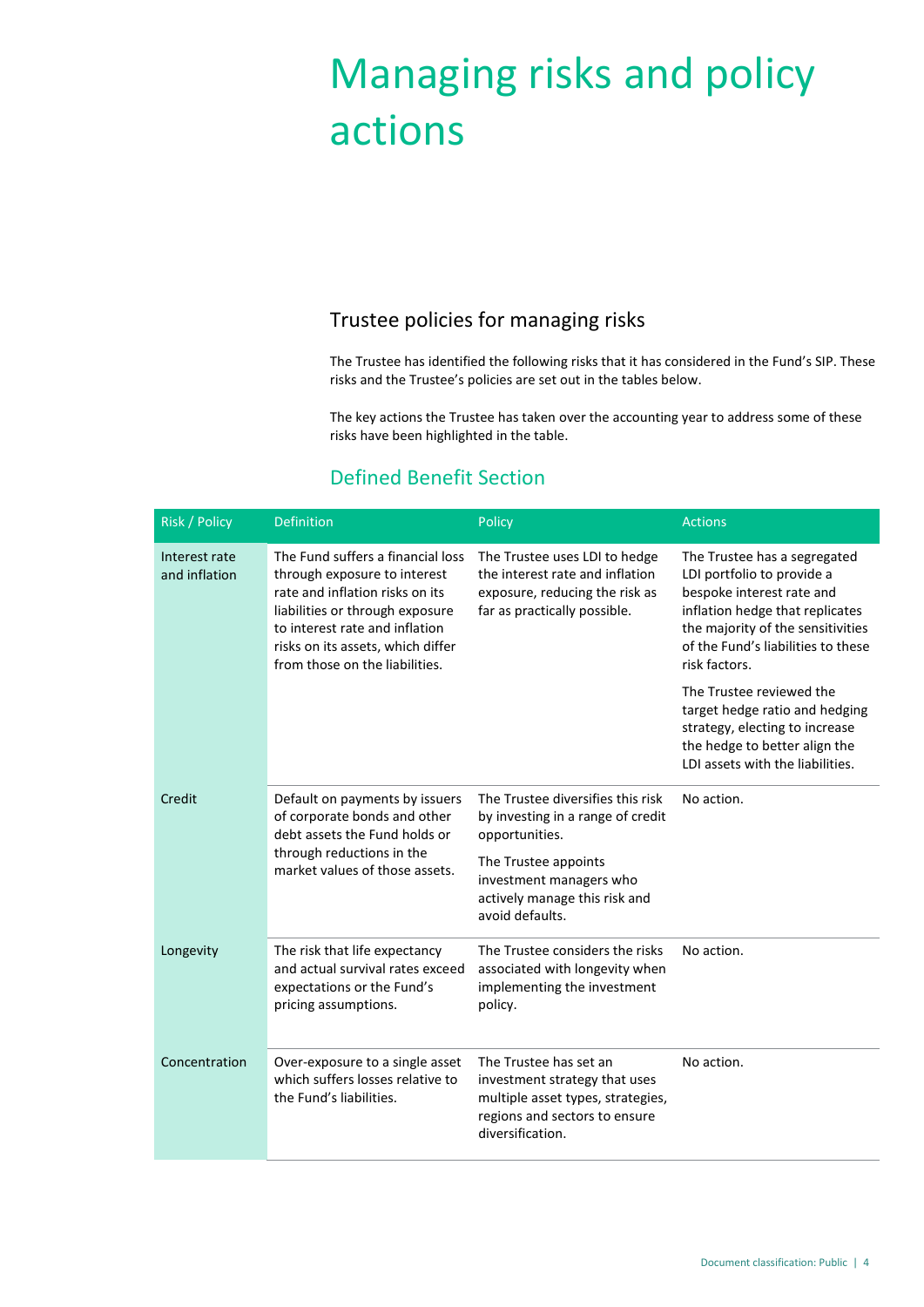| Currency     | The Fund suffers a financial loss<br>through exposure to currencies<br>other than sterling.                                                                                 | The Investment Managers are<br>responsible for hedging any<br>currency risk to reduce the<br>potential impact of overseas<br>currency exposure on the<br>performance of mandates with<br>exposure outside of the UK.                  | No action.                                                                                            |
|--------------|-----------------------------------------------------------------------------------------------------------------------------------------------------------------------------|---------------------------------------------------------------------------------------------------------------------------------------------------------------------------------------------------------------------------------------|-------------------------------------------------------------------------------------------------------|
| Counterparty | The Fund suffers a financial loss<br>as a result of the failure of a<br>counterparty to meet its<br>obligations to the Fund (or to a<br>fund in which the Fund<br>invests). | The Fund and the counterparty<br>both post collateral to the<br>other party on a daily basis to<br>account for market movements<br>in the value of derivatives held.                                                                  | No action.                                                                                            |
| Manager      | The risk associated with one<br>manager having responsibility<br>for all of the Fund's assets.                                                                              | The Trustee reduces this risk by<br>dividing the assets between a<br>number of investment<br>managers.<br>The Trustee monitors the<br>investment managers'<br>performance versus their<br>benchmark and target on a<br>regular basis. | The performance and<br>capabilities of the existing<br>managers were reviewed<br>throughout the year. |
| Custodian    | A custodian defaults or fails in<br>its safekeeping of the Fund's<br>assets leading to a financial loss<br>for the Fund.                                                    | The Trustee has a written<br>agreement in place with the<br>custodian to assure the<br>physical security of the Fund's<br>assets held by the custodian.                                                                               | No action.                                                                                            |
| Liquidity    | The Fund is unable to raise cash<br>when it needs to without<br>incurring excessive costs.                                                                                  | The Trustee considered the<br>liquidity of the Fund's assets in<br>the context of likely cash flow<br>needs.                                                                                                                          | No action.                                                                                            |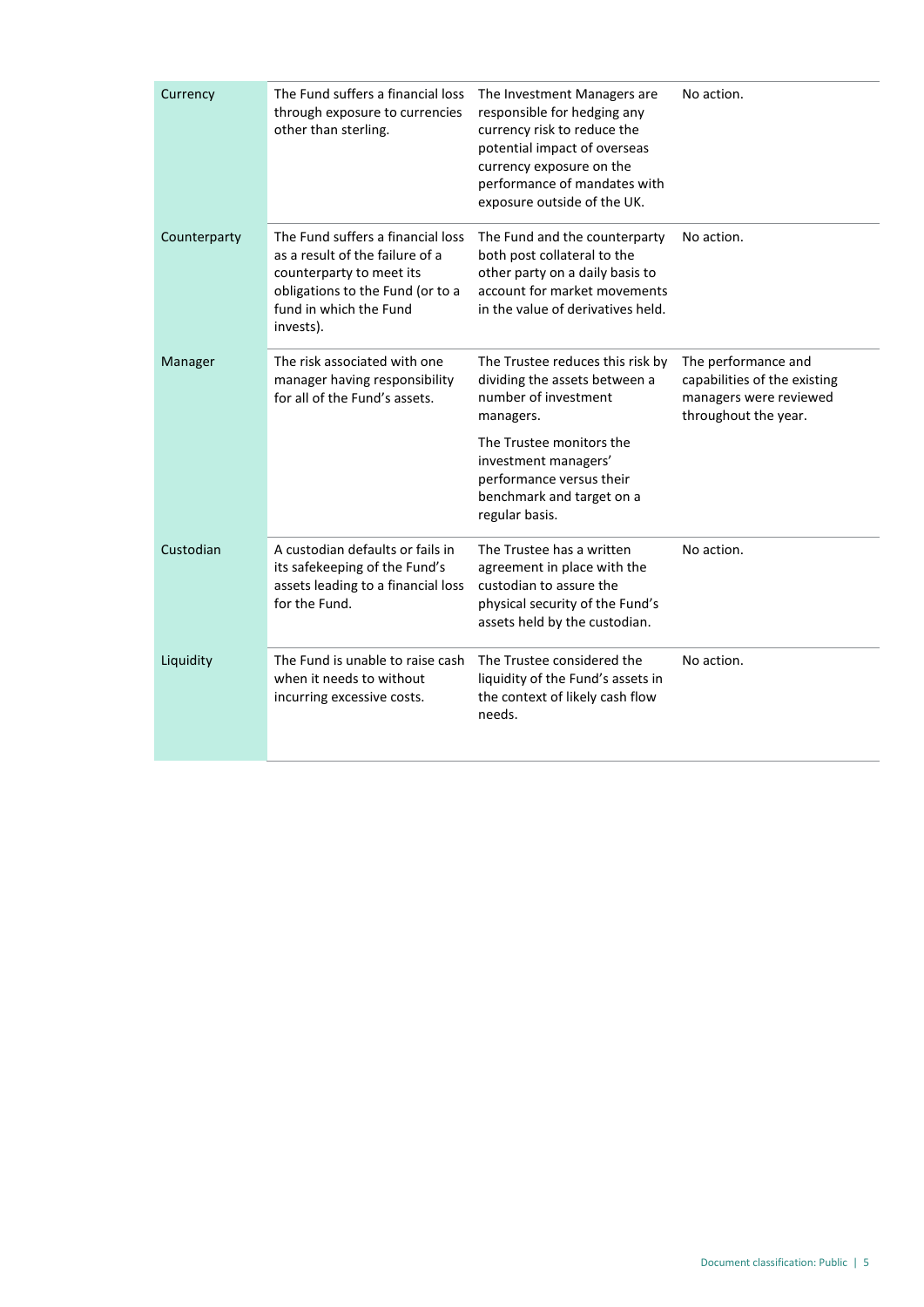| Environmental,<br>Social and<br>Governance<br>outcomes. | Exposure to Environmental,<br>Social and Governance factors,<br>including but not limited to<br>climate change, which can have<br>a material impact on | The Trustee has a separate<br>policy for ESG factors, and this<br>can be found later in this<br>document. | <b>ESG</b> actions undertaken:                                                                                                    |
|---------------------------------------------------------|--------------------------------------------------------------------------------------------------------------------------------------------------------|-----------------------------------------------------------------------------------------------------------|-----------------------------------------------------------------------------------------------------------------------------------|
|                                                         |                                                                                                                                                        |                                                                                                           | The Trustee reviewed the<br>ESG policy in the Fund's<br>SIP during the past year.                                                 |
|                                                         | investment risk and return                                                                                                                             |                                                                                                           | The managers' ESG<br>policies were reviewed<br>and presented to the<br>Investment Committee in<br>an Impact Assessment<br>report. |
|                                                         |                                                                                                                                                        |                                                                                                           | The Investment<br>Committee and Trustee<br>received ESG training from<br>its investment adviser in<br>Q3/4 2020.                  |
|                                                         |                                                                                                                                                        |                                                                                                           | More details of the ESG policy<br>and how it was implemented<br>are presented later in this<br>statement.                         |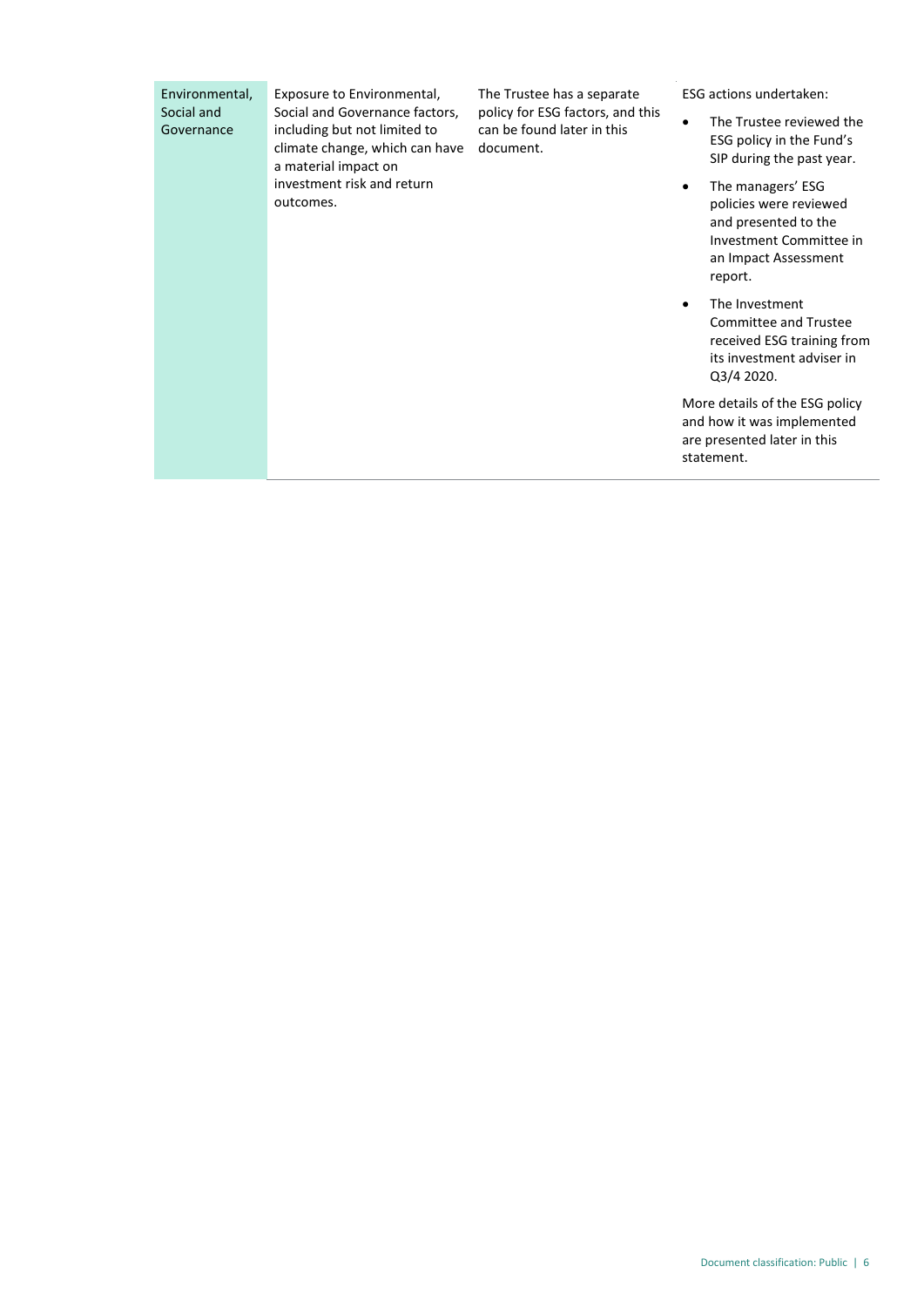## Defined Contribution Section

| Risk / Policy                     | Definition                                                                                                                         | Policy                                                                                                                                                                                                                                                                                                                                                                                                     | <b>Actions</b>                                                                                                                                                                                                                                                                                                                     |
|-----------------------------------|------------------------------------------------------------------------------------------------------------------------------------|------------------------------------------------------------------------------------------------------------------------------------------------------------------------------------------------------------------------------------------------------------------------------------------------------------------------------------------------------------------------------------------------------------|------------------------------------------------------------------------------------------------------------------------------------------------------------------------------------------------------------------------------------------------------------------------------------------------------------------------------------|
| <b>Inflation Risk</b>             | The real value (i.e. post<br>inflation) value of members'<br>accounts decreases.                                                   | The Trustee offers a default<br>option which invests in a<br>diversified range of assets which<br>are likely to grow in real terms.<br>There are also self-select fund<br>options available across a range<br>of asset classes, with the<br>majority expected to keep pace<br>with inflation. Members can set<br>their own investment<br>allocations, in line with their<br>requirements versus inflation. | The Trustee reviewed the<br>ongoing suitability of the<br>investment arrangements as<br>part of their quarterly reporting<br>and meeting structure.<br>In addition, the triennial<br>investment strategy review<br>which was carried out in the<br>year concluded the<br>arrangements remained suitable<br>for managing this risk. |
| Pension<br><b>Conversion Risk</b> | Member's investments do<br>not match how they would<br>like to use their pots in<br>retirement.                                    | The Trustee makes available<br>three lifestyle strategies, each<br>targeting either cash, drawdown<br>or annuity purchase at<br>retirement. The default<br>investment option is a lifestyle<br>strategy which targets flexible<br>access income drawdown as a<br>retirement destination.                                                                                                                   | The Trustee undertook the<br>triennial investment strategy<br>review in the year, and<br>concluded the arrangements<br>remained suitable for managing<br>this risk.                                                                                                                                                                |
| <b>Market Risk</b>                | The value of securities,<br>including equities and<br>interest-bearing assets, can<br>go down as well as up.                       | The default investment strategy<br>is set with the intention of<br>diversifying this risk to reach a<br>level of risk deemed appropriate<br>for the relevant members by the<br>Trustee.<br>The Trustee also provides<br>members with a range of funds,<br>across various asset classes.                                                                                                                    | The Trustee reviewed the<br>ongoing suitability of the<br>investment arrangements,<br>throughout the year as part of<br>their quarterly reporting and<br>meeting structure.<br>In addition, the triennial<br>investment strategy review<br>which was carried out in the<br>year concluded the<br>arrangements remained suitable    |
|                                   | Counterparty Risk   A counterparty, either an<br>underlying holding or pooled<br>arrangement, cannot meet<br>its obligation.       | Investment strategy is set with<br>the intention of diversifying this<br>risk to reach a level of risk<br>deemed appropriate for the<br>relevant members by the<br>Trustee.                                                                                                                                                                                                                                | for managing this risk.<br>No action.                                                                                                                                                                                                                                                                                              |
| <b>Currency Risk</b>              | The value of an investment<br>in the member's base<br>currency may change as a<br>result of fluctuating foreign<br>exchange rates. | Investment strategy is set with<br>the intention of diversifying this<br>risk to reach a level of risk<br>deemed appropriate for the<br>relevant members by the<br>Trustee. Within the diversified<br>growth funds the currency risk<br>management is delegated to<br>Investment Managers.                                                                                                                 | The Trustee regularly reviewed<br>the impact of currency<br>movements on the performance<br>of funds as part of their<br>quarterly meetings.<br>In addition, the triennial<br>investment strategy review<br>which was carried out in the<br>year concluded the<br>arrangements remained suitable<br>for managing this risk.        |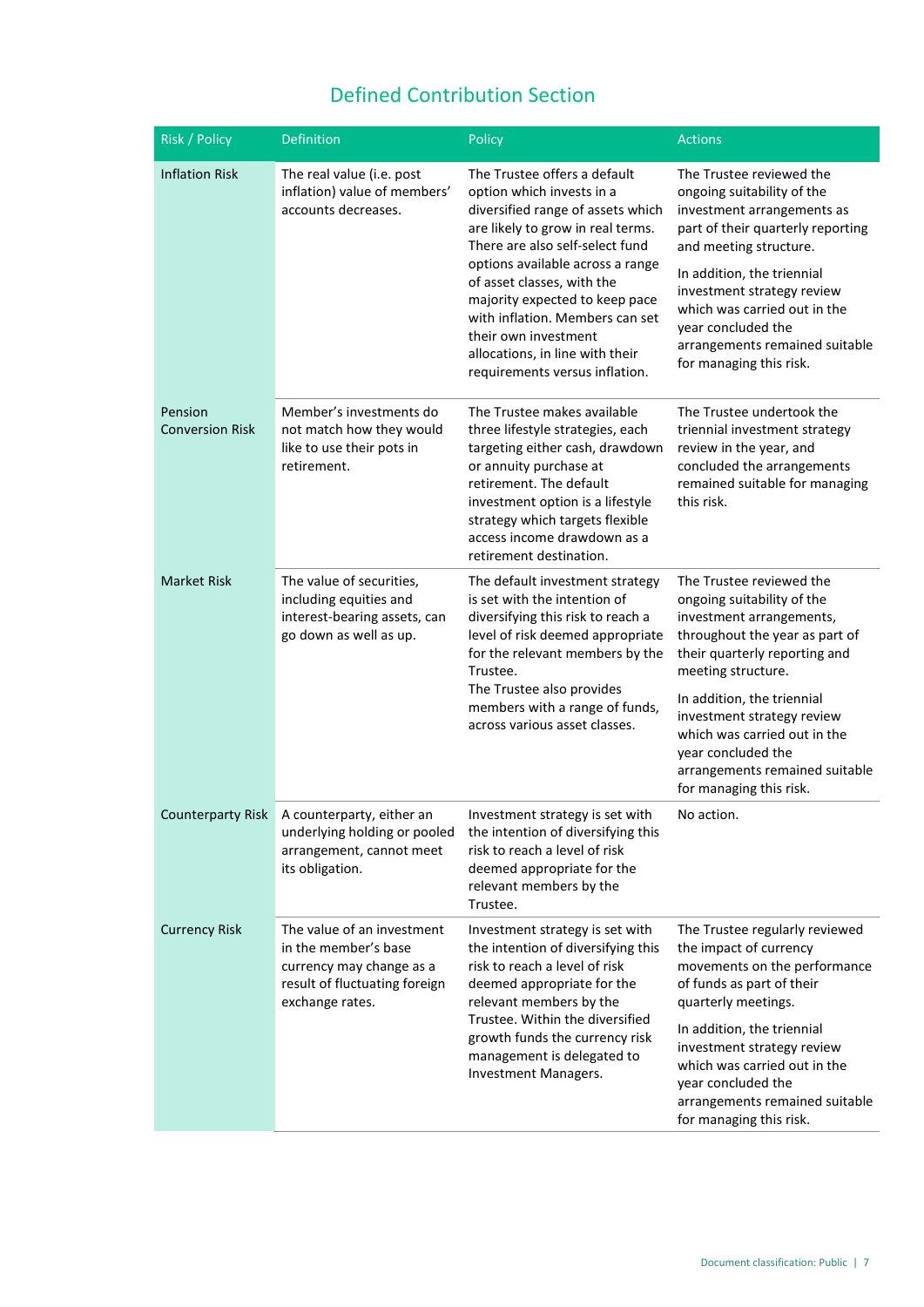| <b>Operational Risk</b>                                | A lack of robust internal<br>processes, people and<br>systems.                                                                                                | The Investment Consultant's<br>ratings for fund managers<br>include consideration of<br>management of operational<br>risk.                        | The Investment Consultant<br>monitors the fund managers on<br>an ongoing basis, including<br>changes to the team, business,<br>risk management process and<br>operations.                                                                                                                 |  |  |
|--------------------------------------------------------|---------------------------------------------------------------------------------------------------------------------------------------------------------------|---------------------------------------------------------------------------------------------------------------------------------------------------|-------------------------------------------------------------------------------------------------------------------------------------------------------------------------------------------------------------------------------------------------------------------------------------------|--|--|
| <b>Liquidity Risk</b>                                  | Assets may not be readily<br>marketable when required                                                                                                         | The Trustee accesses daily dealt<br>and daily priced pooled funds<br>through a unit-linked insurance<br>contract from Aegon.                      | The Trustee monitored the<br>liquidity risk of assets regularly<br>throughout the year at the<br>quarterly Trustee meetings.                                                                                                                                                              |  |  |
|                                                        |                                                                                                                                                               |                                                                                                                                                   | In addition, the triennial<br>investment strategy review<br>which was carried out in the<br>year concluded the<br>arrangements remained suitable<br>for managing this risk.                                                                                                               |  |  |
| <b>Valuation Risk</b>                                  | The value of an illiquid asset<br>is based on a valuer's<br>opinion, realised value upon<br>sale may differ from this                                         | The investment strategy<br>predominantly invests in liquid<br>assets.                                                                             | The Trustee regularly reviewed<br>the performance of funds as<br>part of their quarterly reporting<br>and meeting structure.                                                                                                                                                              |  |  |
|                                                        | valuation.                                                                                                                                                    | The diversified growth funds<br>may hold illiquid assets.<br>However, the management of<br>valuation risk is delegated to<br>Investment Managers. | In addition, the triennial<br>investment strategy review<br>which was carried out in the<br>year concluded the<br>arrangements remained suitable<br>for managing this risk.                                                                                                               |  |  |
| Environmental,<br>Social and<br><b>Governance Risk</b> | ESG factors can have a<br>significant effect on the<br>performance of the<br>investments held by the<br>Fund e.g. extreme weather<br>events, poor governance. | The Trustee has a separate<br>policy for ESG factors, and this<br>can be found later in this<br>document.                                         | The Trustee reviewed the extent<br>ESG is embedded within the<br>processes of the investment<br>managers as part of the triennial<br>investment strategy review<br>carried out over the year. In<br>addition, it was agreed to add a<br>specialist ESG fund to the self-<br>select range. |  |  |
| Manager Skill /<br>Alpha Risk                          | Returns from active<br>investment management<br>may not meet expectations,<br>leading to lower than<br>expected returns to                                    | The Trustee makes use of a<br>number of actively managed<br>funds to DC members where<br>they deem appropriate.                                   | The Trustee monitored the<br>performance and ratings of the<br>active funds regularly<br>throughout the year at the<br>quarterly Trustee meetings.                                                                                                                                        |  |  |
|                                                        | members.                                                                                                                                                      |                                                                                                                                                   | In addition, the triennial<br>investment strategy review<br>which was carried out in the<br>year concluded the<br>arrangements remained suitable<br>for managing this risk.                                                                                                               |  |  |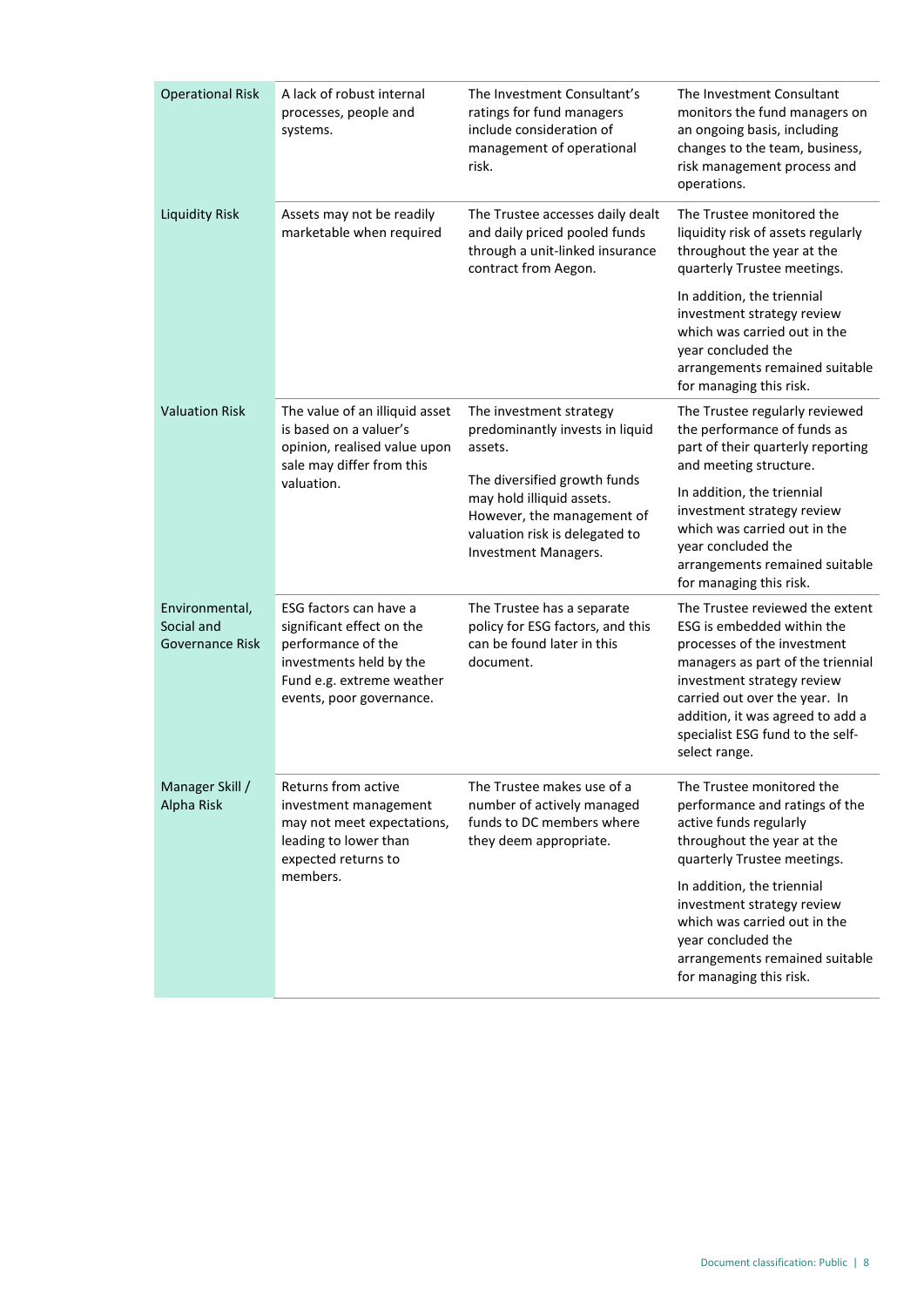# Changes to the SIP

## Defined Benefit Section

#### Policies added to the SIP

Date updated: September 2020. In the 'Responsible Investment and Corporate Governance (Voting and Engagement)' section (section 3 of the SIP), reference was added to the Fund's ESG Policy based on the Trustee's ESG beliefs. In Appendix A, a description of policies was included in relation to the investment management arrangements for the Fund.

3.4 – ESG Policy reference

Once the Trustee has established ESG beliefs and clarified how these will be incorporated into investment decision making, this will be set out in a separate ESG Policy.

|                                                                                                                                                                                                                                                                                    | Appendix A - Investment management arrangements                                                                                                                                                                                                                                                                                                                                                                                                                                                                                                                                                                                                                                     |  |  |  |  |  |
|------------------------------------------------------------------------------------------------------------------------------------------------------------------------------------------------------------------------------------------------------------------------------------|-------------------------------------------------------------------------------------------------------------------------------------------------------------------------------------------------------------------------------------------------------------------------------------------------------------------------------------------------------------------------------------------------------------------------------------------------------------------------------------------------------------------------------------------------------------------------------------------------------------------------------------------------------------------------------------|--|--|--|--|--|
| How the investment managers are<br>incentivised to align their investment<br>strategy and decisions with the<br>Trustee's policies.                                                                                                                                                | The Fund is invested in some pooled funds, there is no scope for<br>these funds to tailor their strategy and decisions in line with the<br>Trustee's policies. However, the Trustee invests in a portfolio of<br>pooled funds that are aligned to the Fund's strategic objective.<br>The Trustee also has some segregated arrangements with the<br>$\bullet$<br>investment managers, thereby allowing investment managers to align<br>their strategy with the Trustee's policies. This is reviewed on an<br>ongoing basis.<br>The Fund's investments in the Hayfin Private Debt mandates and the<br>$\bullet$<br>M&G Secured Finance fund are subject to a performance related fee. |  |  |  |  |  |
| How the investment managers are<br>incentivised to make decisions based<br>on assessments of medium to long-<br>term financial and non-financial<br>performance of an issuer of debt or<br>equity and to engage with them to<br>improve performance in the medium<br>to long-term. | The Trustee reviews the investment managers' performance relative<br>$\bullet$<br>to medium and long-term objectives as documented in the<br>investment management agreements.<br>The Trustee monitors the investment managers' engagement and<br>٠<br>voting activity on an annual basis as part of their ESG monitoring<br>process.<br>The Trustee does not incentivise the investment managers to make<br>$\bullet$<br>decisions based on non-financial performance.                                                                                                                                                                                                             |  |  |  |  |  |
| How the method (and time horizon) of<br>the evaluation of investment<br>managers' performance and the<br>remuneration for their services are in<br>line with the Trustee's policies.                                                                                               | The Trustee reviews the performance of all of the Fund's investments<br>$\bullet$<br>on a net of cost basis to ensure a true measurement of performance<br>versus investment objectives.<br>The Trustee evaluates performance over the time period stated in the<br>$\bullet$<br>investment managers' performance objective, which is typically 3 to 5<br>years.<br>Investment manager fees are checked quarterly to make sure the<br>$\bullet$<br>correct amounts have been charged, and the fee rates are reviewed<br>annually to ensure that they remain competitive.                                                                                                            |  |  |  |  |  |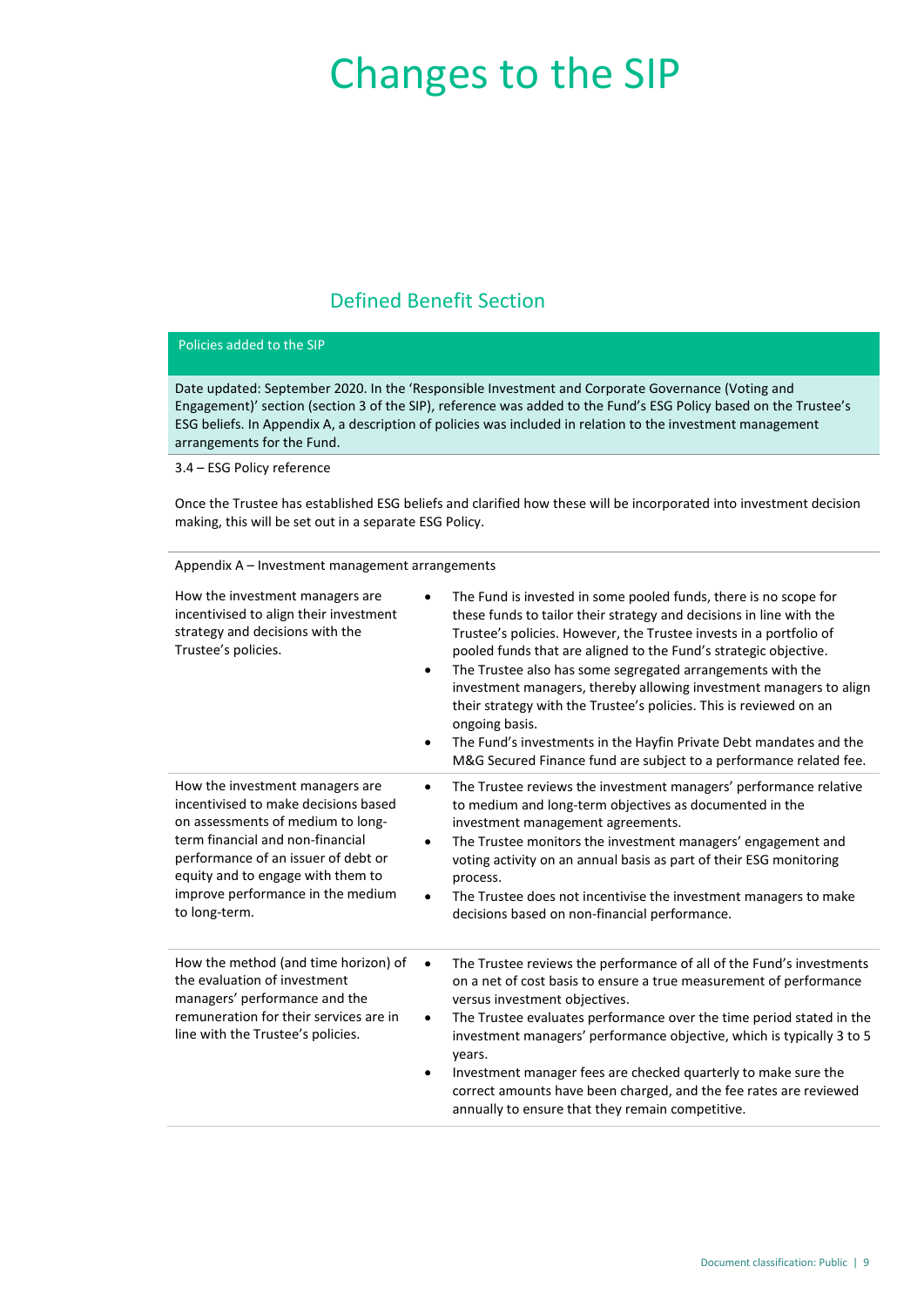| The method for monitoring portfolio<br>turnover costs incurred by investment<br>managers and how they define and<br>monitor targeted portfolio turnover or<br>turnover range. | Investment managers are asked to discuss portfolio turnover costs as<br>part of their regular presentations to the Investment Committee.<br>The Trustee are in the process of engaging the services of a third<br>party to analyse and optimise the Fund's investment costs.<br>In practice, the investment managers are incentivised to minimise<br>costs as they are measured on a net of cost basis.                                                                                                                                            |  |  |  |
|-------------------------------------------------------------------------------------------------------------------------------------------------------------------------------|----------------------------------------------------------------------------------------------------------------------------------------------------------------------------------------------------------------------------------------------------------------------------------------------------------------------------------------------------------------------------------------------------------------------------------------------------------------------------------------------------------------------------------------------------|--|--|--|
| The duration of the Fund's<br>arrangements with the investment<br>managers                                                                                                    | The duration of the arrangements is considered in the context of the<br>٠<br>type of fund the Fund invests in.<br>For closed ended funds or funds with a lock-in period the<br>$\circ$<br>Trustee ensures the timeframe of the investment or lock-in<br>is in line with the Trustee's objectives and Fund's liquidity<br>requirements.<br>For open ended funds, the duration is flexible and the<br>$\circ$<br>Trustee will from time-to-time consider the appropriateness<br>of these investments and whether they should continue to<br>be held. |  |  |  |

Date updated: December 2020. The target investment strategy of the Fund was updated in anticipation of the transition that took place in Q1 2021.

7.1 – Trustee's current target investment strategy

There are no set ranges around the asset allocation and there may be substantial deviations from the below where the Trustee believe it is appropriate.

| <b>Asset Class</b>                  | Strategic Benchmark |
|-------------------------------------|---------------------|
| <b>Bonds</b>                        | 70.0                |
| Liability Driven Investments        | 48.5                |
| Corporate Bonds                     | 21.5                |
|                                     |                     |
|                                     |                     |
| <b>Cashflow-Driven Alternatives</b> | 29.0                |
| Property                            | 6.0                 |
| <b>Private Debt</b>                 | 5.0                 |
| <b>Ground Lease Property</b>        | 6.0                 |
| Secured Finance                     | 8.5                 |
| Multi-Asset Credit                  | 3.5                 |
| Cash                                | 1.0                 |
| Total                               | 100.0               |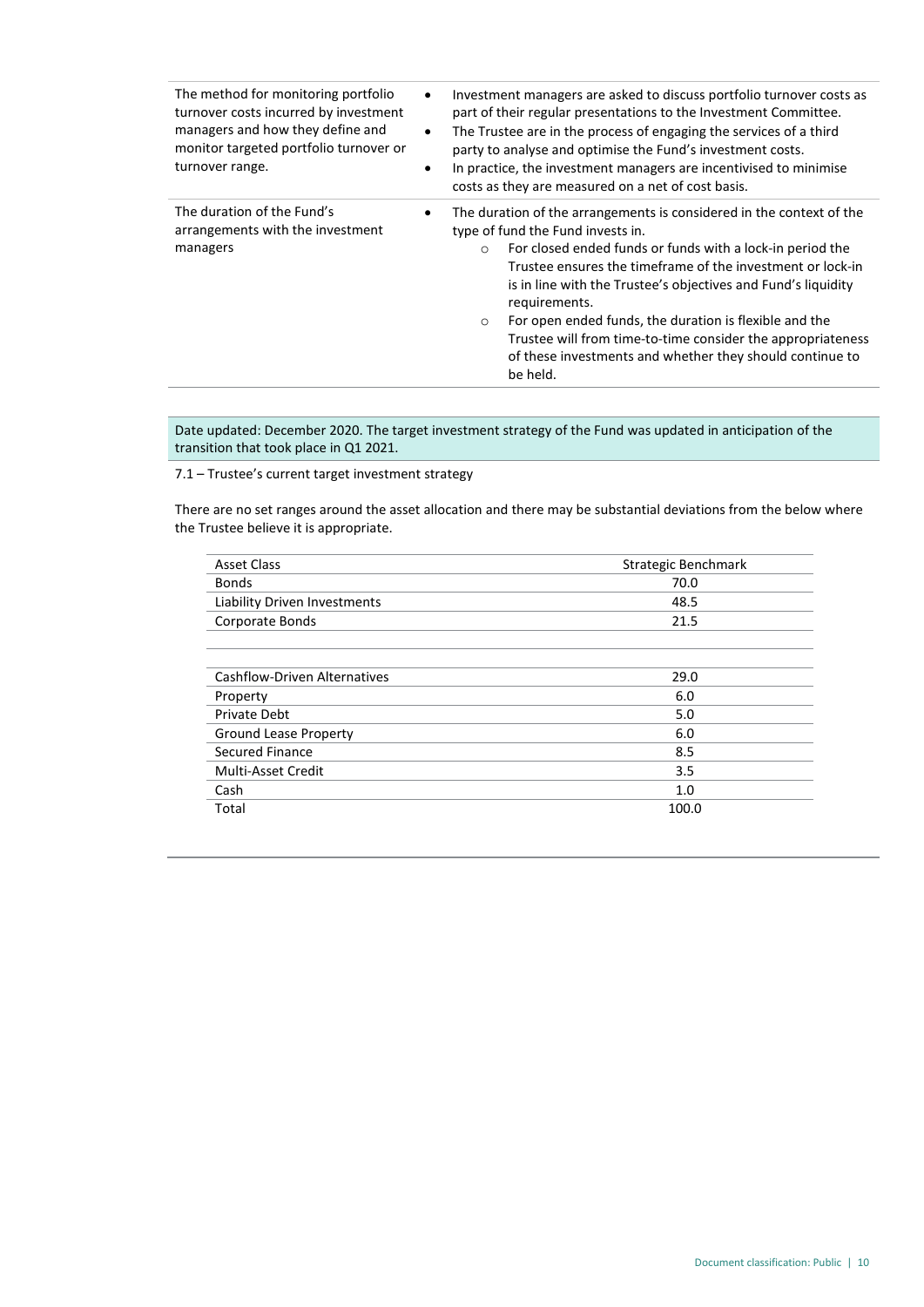## Defined Contribution Section

#### Policies added to the SIP

Date updated: September 2020. In Appendix A, a description of policies was included in relation to the investment management arrangements for the Fund.

Appendix A – Investment management arrangements

| How the investment managers are<br>incentivised to align their investment<br>strategy and decisions with the<br>Trustee's policies.                                                                                                                                                | The Fund is invested in pooled funds, there is no scope for these<br>funds to tailor their strategy and decisions in line with the Trustee's<br>policies. However, the Trustee invests in a portfolio of pooled<br>funds that are aligned to the Fund's strategic objective.                                                                                                                                                                                            |
|------------------------------------------------------------------------------------------------------------------------------------------------------------------------------------------------------------------------------------------------------------------------------------|-------------------------------------------------------------------------------------------------------------------------------------------------------------------------------------------------------------------------------------------------------------------------------------------------------------------------------------------------------------------------------------------------------------------------------------------------------------------------|
| How the investment managers are<br>incentivised to make decisions based<br>on assessments of medium to long-<br>term financial and non-financial<br>performance of an issuer of debt or<br>equity and to engage with them to<br>improve performance in the medium<br>to long-term. | The Trustee reviews the investment managers' performance<br>٠<br>relative to medium and long-term objectives as documented in the<br>investment management agreements.<br>The Trustee monitors the investment managers' engagement and<br>$\bullet$<br>voting activity on an annual basis as part of their ESG monitoring<br>process.<br>The Trustee does not incentivise the investment managers to make<br>$\bullet$<br>decisions based on non-financial performance. |
| How the method (and time horizon)<br>of the evaluation of investment<br>managers' performance and the<br>remuneration for their services are in<br>line with the Trustee's policies.                                                                                               | The Trustee reviews the performance of all of the Fund's<br>$\bullet$<br>investments on a net of cost basis to ensure a true measurement<br>of performance versus investment objectives.<br>The Trustee evaluates performance over the time period stated in<br>$\bullet$<br>the investment managers' performance objective, which is typically<br>3 to 5 years.<br>Investment manager fee rates are reviewed annually to ensure<br>٠<br>that they remain competitive.  |
| The method for monitoring portfolio<br>turnover costs incurred by<br>investment managers and how they<br>define and monitor targeted<br>portfolio turnover or turnover range.                                                                                                      | The Trustee does not directly monitor turnover costs. However,<br>$\bullet$<br>the investment managers are incentivised to minimise costs as<br>they are measured on a net of cost basis. The investment<br>managers are required to provide transaction cost information on<br>an annual basis, on the slippage cost methodology, for disclosure<br>to members.                                                                                                        |
| The duration of the Fund's<br>arrangements with the investment<br>managers                                                                                                                                                                                                         | The Fund invests in pooled funds, the duration of which is flexible<br>$\bullet$<br>and the Trustee will from time-to-time consider the<br>appropriateness of the fund range and whether they should<br>continue to be held.                                                                                                                                                                                                                                            |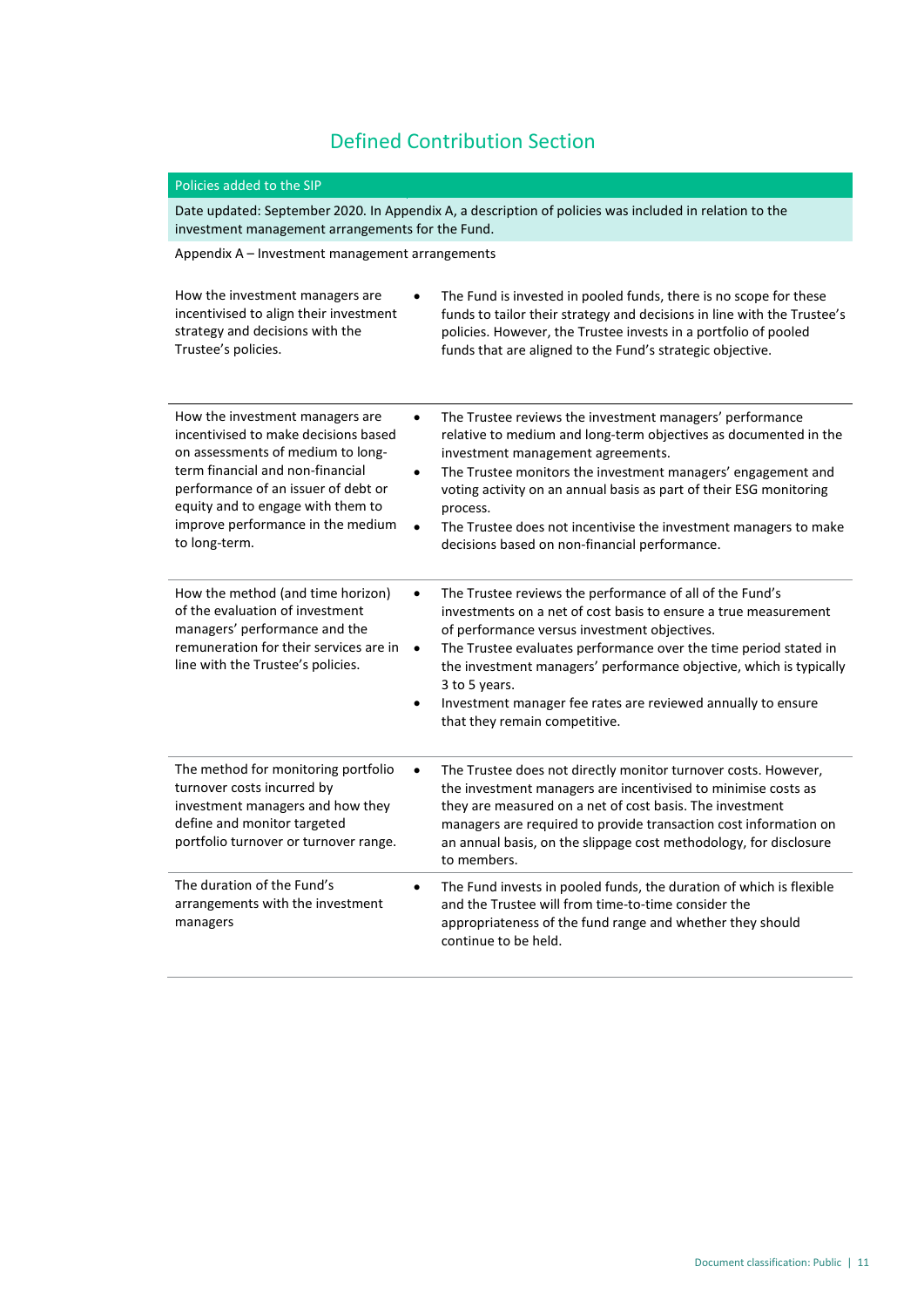# Implementing the current ESG policy and approach

## ESG as a financially material risk

The SIP describes the Trustee's policy with regards to ESG as a financially material risk. This section details the Trustee's ESG policy and how it is implemented, as well as the Trustee's ESG beliefs.

The Trustee agreed the ESG beliefs set out in the ESG policy in December 2020.

Rationale for the policy

The Fund is a large institutional investor, investing on behalf of its members. As part of the Trustee's fiduciary duty, which includes a comprehensive approach to risk management, it has been recognised that ESG factors, including, but not limited to, climate change, can be financially material. The Trustee recognises that there is a need for the Fund to be a longterm, responsible investor to achieve sustainable returns.

The Trustee believes that it should be a responsible steward of its assets and consider the wider impacts, where possible, of its investment decisions on the environment and society. Where possible, and in line with the beliefs set out in the Policy, positive ESG outcomes will be targeted within the investment portfolios.

Impact of the policy on investment decision making

The Trustee decides the Fund's investment strategy and asset allocation. This includes which asset classes the Fund should be invested in. In making any portfolio construction decisions, the Trustee will have regard for the policy.

Within each asset class, the Trustee delegates the day-to-day investment decision making to the investment managers e.g. holding a bond issued by a particular company or exposure to a particular sector. In appointing and reviewing the Fund's investment managers, the Trustee, with the assistance of its investment consultant, considers the managers' expertise, track record and stated policies and frameworks on ESG related issues. Going forward, as part of the initial and ongoing due diligence of the Fund's investment managers, the Trustee will assess and monitor their considerations of ESG factors and how these are incorporated into their investment decision making.

In addition, the Trustee will consider opportunities that may arise from regulation on ESG factors or market dislocations and will receive training and updates periodically to update them on these trends and opportunities.

Implementing the policy

The Trustee will implement the policy through the following steps:

- i. The Trustee will continue to develop its understanding of ESG factors through annual training on ESG and keep themselves up to date on the latest sustainable investment opportunities.
- ii. The Trustee's ESG beliefs will be formally reviewed biennially or more frequently if required by the Trustee.
- iii. The Trustee will incorporate ESG criteria as part of new manager selection exercises, with explicit consideration of ESG factors for any segregated mandates.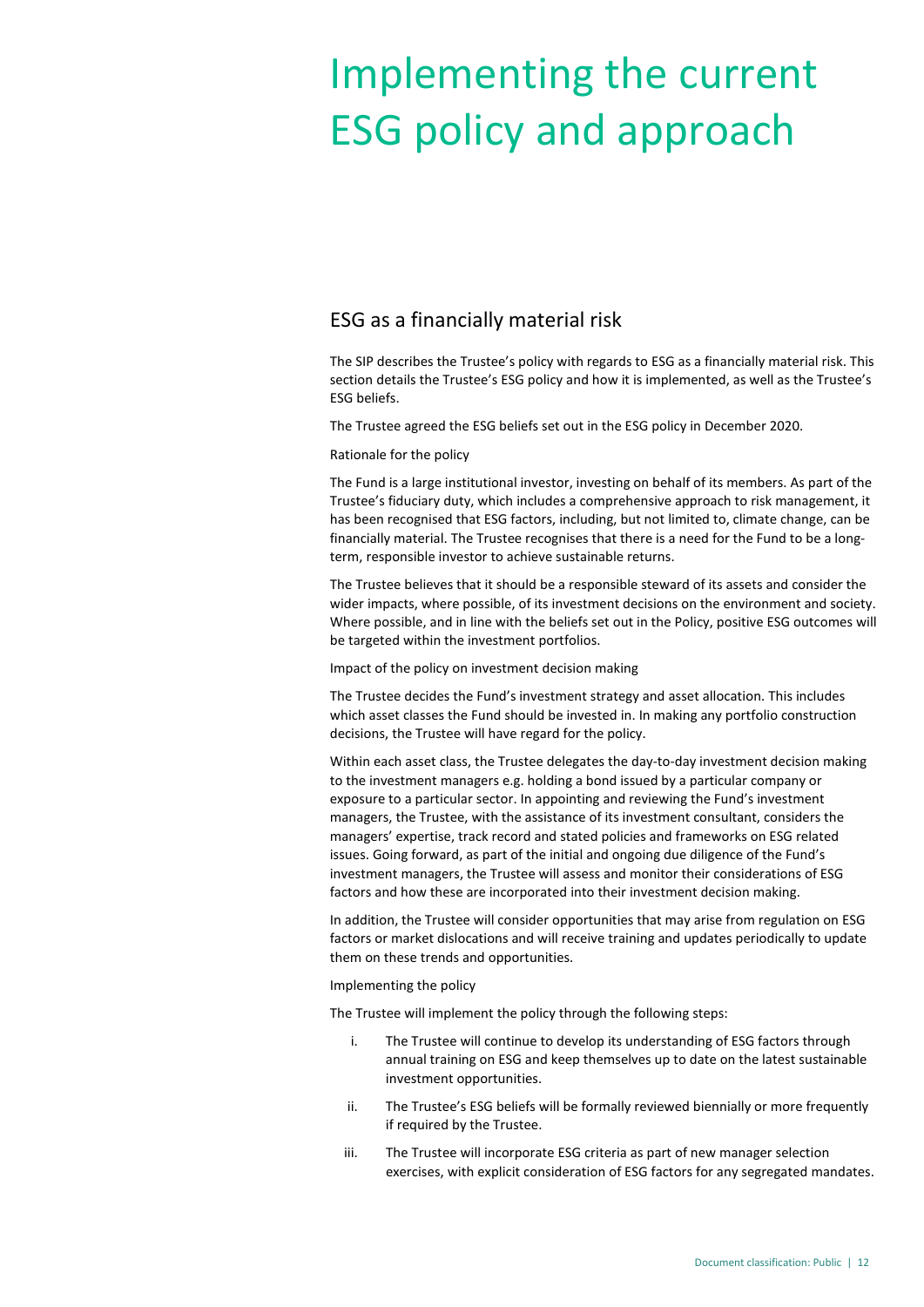- iv. The Trustee, with support from its investment consultant, will undertake annual reviews of the investment managers' approach to integrating ESG factors.
- v. Following the initial review, actions will be identified where investment managers are misaligned with the Trustee's ESG beliefs. The investment consultant will engage with each manager on the Trustee's behalf to remedy these issues where possible.
- vi. The investment managers' stewardship and engagement activities will be monitored on an ongoing basis and the Trustee will seek to understand the effectiveness of these activities.

Monitoring and reviewing the policy

The Trustee will monitor the Fund's assets against this policy on an ongoing basis, with the assistance of its investment consultant. The Trustee views the development of the policy as an ongoing process as approaches to integrating ESG factors continue to evolve over time. When reviewing the policy, the Trustee will take account of any significant developments in the market to ensure they are taking a best practice approach.

The Trustee's ESG beliefs

The Trustee has formulated a set of ESG beliefs to help underpin overall investment decision making. The Trustee's ESG beliefs have been summarised below.

| <b>Risk</b><br><b>Management</b>     | 1. ESG factors can be financially material; identifying and mitigating these risks where<br>possible forms part of the Trustee's fiduciary duty.                                                                                                                                                                                                                              |
|--------------------------------------|-------------------------------------------------------------------------------------------------------------------------------------------------------------------------------------------------------------------------------------------------------------------------------------------------------------------------------------------------------------------------------|
|                                      | 2. Whilst the Trustee wishes to invest in managers and funds that exhibit best practice in<br>terms of ESG integration, the Trustee will continue to maximise the risk / reward<br>profile of any investment. Any positive tilts to ESG factors will be made where the<br>Trustee feels that these investments will generate superior long-term returns and/or<br>lower risk. |
|                                      | 3. The Trustee will consider the ESG values and priority areas of the sponsor.                                                                                                                                                                                                                                                                                                |
| Approach /<br>Framework              | 4. The Trustee will seek to understand how investment managers integrate ESG<br>considerations into their investment decisions and include reference to ESG<br>capabilities in future evaluation criteria when selecting new investment managers.<br>5. Specialist ESG fund/s will be offered in the self-select range in the DC section.                                     |
| Voting &<br>Engagement               | 6. The Trustee will seek to understand each investment manager's approach to engaging<br>with portfolio companies and the effectiveness of these activities.                                                                                                                                                                                                                  |
|                                      | 7. Managers investing in companies' debt, as well as equity, have a responsibility to<br>engage with the management of investee companies on ESG issues.                                                                                                                                                                                                                      |
|                                      | 8. Engaging with investment managers is an effective way of initiating change and<br>ensuring better alignment with the Trustee's ESG beliefs. There is a desire to engage<br>with investment managers in the first instance rather than sell the Fund's holdings if<br>issues are identified.                                                                                |
| <b>Reporting &amp;</b><br>Monitoring | 9. ESG factors are dynamic and continually evolving; therefore, the Trustee will receive<br>training to develop and maintain an understanding of these factors.                                                                                                                                                                                                               |
|                                      | 10. Through the Trustee's regular reporting and ongoing due diligence of the Fund's<br>investment managers, supported by its investment consultant, the Trustee will seek to<br>monitor suitable ESG metrics to understand the impact of investments.                                                                                                                         |
|                                      | 11. The Trustee will take advice from its investment consultant to set appropriate ESG<br>targets for the Fund.                                                                                                                                                                                                                                                               |
| Collaboration                        | 12. Investment managers should sign up and comply with common codes and practices<br>such as the UN PRI and the UK Stewardship Code. If they do not sign up, they should<br>provide a valid reason why.                                                                                                                                                                       |
|                                      | 13. Investment managers should engage and collaborate with other market participants<br>to encourage best practice on various issues such as board structure, remuneration,<br>sustainability, social issues, risk management and debtholder rights.                                                                                                                          |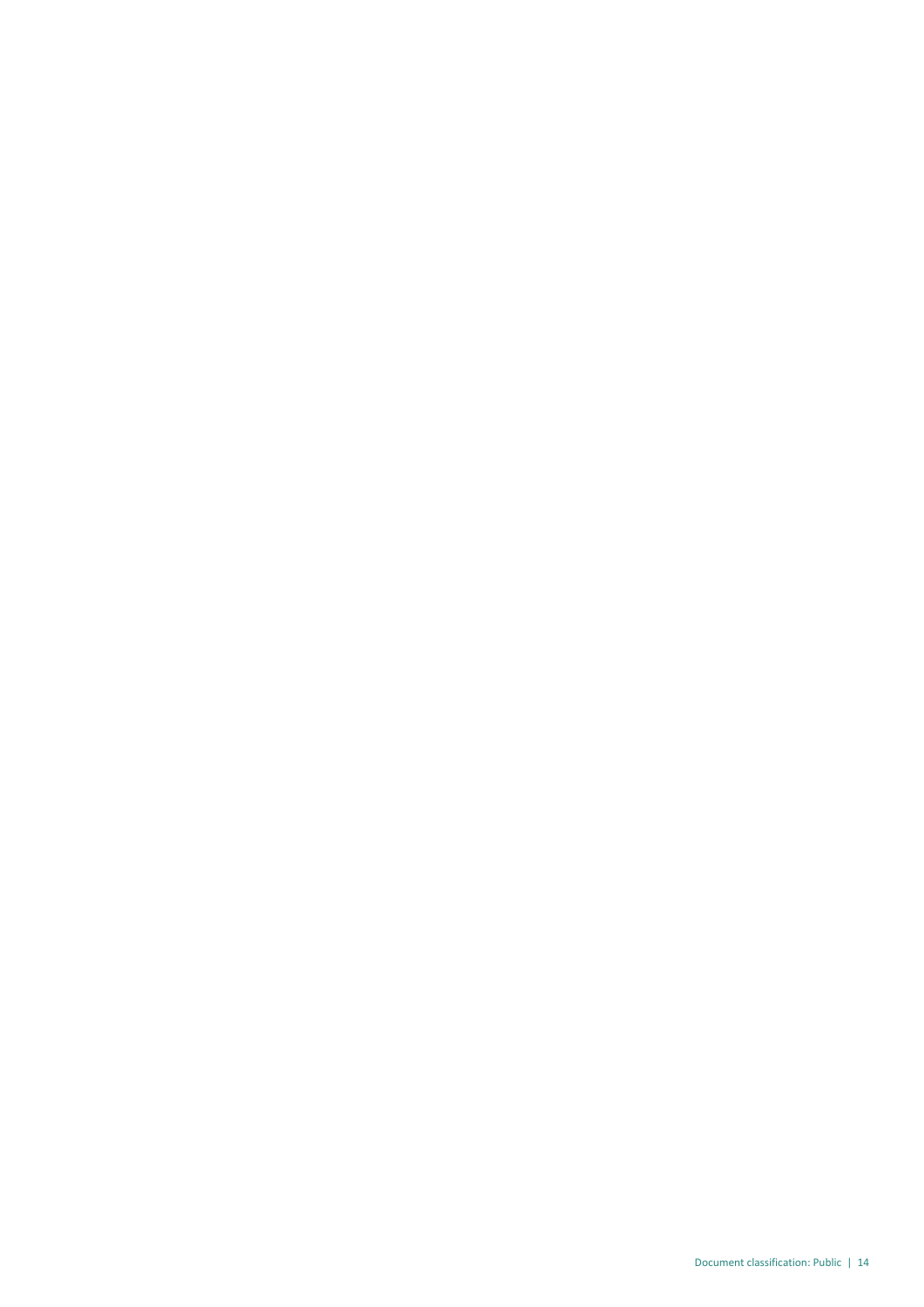## **The Chair's Annual Governance Statement**

**This statement has been prepared by the Trustees of the Imperial Tobacco Pension Fund to demonstrate how the Fund has complied with the governance standards required by legislation and expected by the Pensions Regulator. The statement relates to the Defined Contribution Section (the 'DC Section') of the Fund and also, where appropriate, to the Additional Voluntary Contribution ('AVC') arrangements in the Defined Benefit Section.**

## **This statement covers the Fund year ended 31 March 2021.**

### **Investment strategy and the default investment option**

### *Introduction*

The Trustees undertake a review, at least every three years, of both the default investment strategy and the funds underlying the default arrangement. They will undertake a more frequent review if there are significant changes to investment policies.

The Trustees have prepared a Statement of Investment Principles covering the DC Section (the 'DC SIP'), a copy of which is appended to this report (page 65 and a copy is also available to members online at https://www.imperialbrandsplc.com/about-us/governance.html or on request to the Pension Fund Office – see page 57). The DC SIP is reviewed regularly by the Trustees, at least every three years and without delay after any significant change in investment policy. Over the Fund year the SIP was reviewed and updated to incorporate regulations that came into force in October 2020, including setting out the Trustees' policies in relation to the Fund's investment management arrangements with the DC section's investment managers. The DC SIP governs their decisions about investments, including their aims, objectives and policies for the DC Section's default investment arrangement. In particular it covers the Trustees' investment policies on risk, return and environmental, social and corporate governance matters, and how the DC Section default investment strategy is intended to ensure that assets are invested in the best interests of members.

The Trustees recognise that members have differing investment needs and that these may change during the course of members' working lives. The Trustees also recognise that members have different time horizons for investing and different attitudes to risk. The Trustees believe that members should make their own investment decisions based on their own individual circumstances. The Trustees main objective is therefore to make available a range of investment options to meet this purpose.

The Trustees also recognise that not all members wish to make an active investment choice that is tailored to their individual circumstances and would prefer to follow a 'default' investment strategy. The Trustees have therefore designated a default fund within the range of lifecycle funds on offer to members, described as the 'Variable Income' lifecycle strategy set out below.

The Trustees consider risk from a number of perspectives. Broadly, these are:

1) The risk that the investment return over a member's working life will not keep pace with inflation and will not therefore secure an adequate benefit at retirement;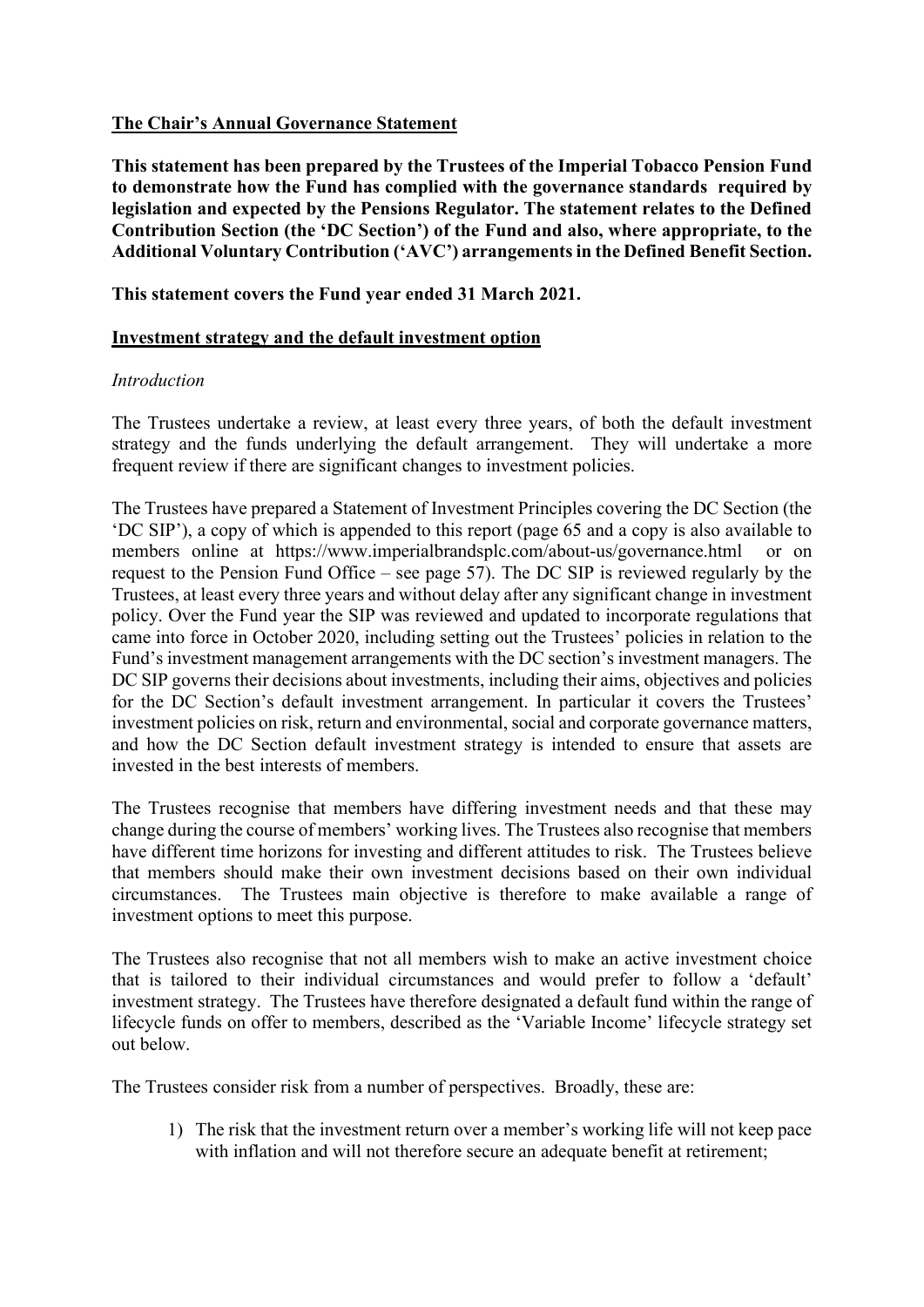- 2) The risk that investment market movements in the period immediately prior to retirement will lead to a substantial reduction in the level of pension which can be purchased;
- 3) The risk that relative market movements in the period immediately prior to retirement lead to a substantial reduction in the anticipated cash lump sum benefit available;
- 4) The risk that the investment funds in which monies are invested under-perform;
- 5) The risk that the counterparty cannot meet its obligations;
- 6) The risk that the value in pounds sterling of monies invested change as result of fluctuating exchange rates.

The Trustees believe that the investment strategy outlined in this statement and the DC SIP is appropriate for managing the risks outlined above. It is noted however, that, due to the nature of the differing requirements of individual members it may not be possible to mitigate against all the risks outlined above. Significant risk areas are documented in the risk register, and these risks are monitored and reviewed regularly (at least annually) by the Trustees.

## *The default investment option*

The Trustees agreed to review the existing investment arrangements of the DC section of the Fund, including the default investment option. This review was started in February 2021. The previous review took place in 2018 on the back of which the Trustees made a number of changes. The implementation of these changes was completed in February.

The initial conclusions of the review carried out on 23 February 2021 was that the default structure remains broadly appropriate in the short-term. The default strategy was assessed against a set of criteria aimed at creating a default arrangement that is in the best interests of members, covering the areas of strategic considerations, structural considerations and performance considerations.

In the growth phase the default option has growth potential and is generally well diversified. The eight year de-risking approach used is not uncommon. The integration of environmental, social and governance (ESG) factors in the default fund were considered and in most areas the fund mandates used within the default arrangement met or partially met the criteria set. The atretirement phase has performed in line with the peer group median over the quarter to 30 September 2020 and three years to 30 September 2020, although it slightly underperformed the benchmark over the periods considered. During the growth phase, ITPF default is towards the lower end of the risk and return spectrum compared to its peers. The lower expected return is a product of its high diversification.

Further work is ongoing to consider if there is merit in adding to the self-select fund range offered.

The Trustees also carry out an annual review of both the DC Section and the AVC arrangements, the most recent being carried out in September 2020. The review included analysis of administration service levels and, where applicable, a comparison against other trust-based DC arrangements. This annual governance review of the DC and AVC arrangements with AEGON concluded that AEGON remained a suitable provider. There were no concerns in relation to AEGON's arrangements, including its administration service, its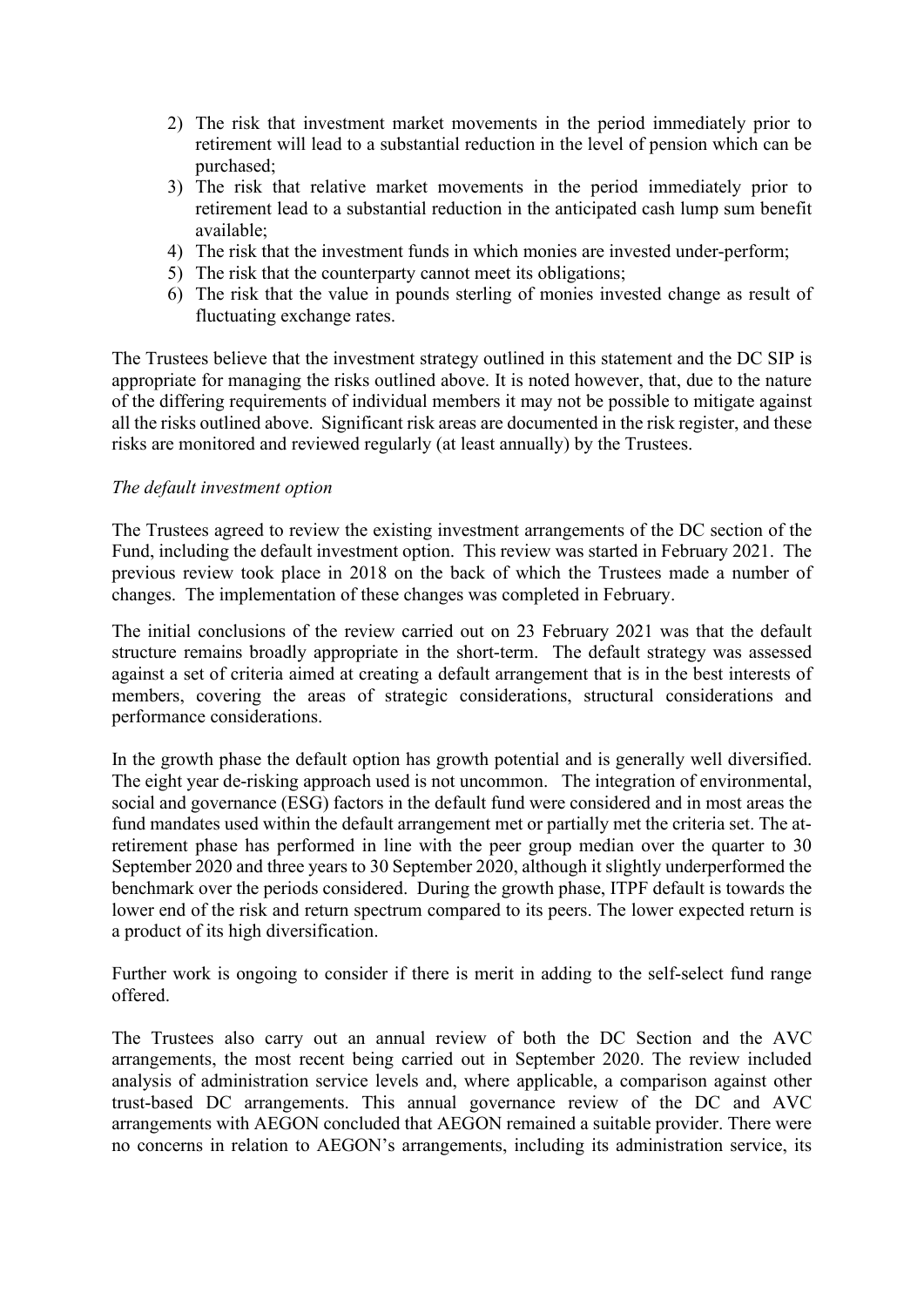investment capability, its communication channels and content and the overall commitment by AEGON to the DC offering

In addition the Investment Committee of the Trustee Board monitors the investment performance of the DC section at its quarterly meetings. The Investment Committee provides the Trustees with a report on its activities and any recommendations arising after each meeting. The Investment Committee met with Blackrock and Insight, the fund managers for the diversified growth funds within the default fund during the year to review performance and the managers' investment approach. The investment consultant reported on both managers and it concluded that Blackrock's Diversified Growth Fund (DGF) met the criteria assessed and Insight's Diversified Growth Fund partially met the criteria. The criteria reflect a number of factors including operations, risk management, the investment process, ESG, such that the fund should achieve its objectives. The Insight Diversified Growth Fund had disappointing performance over the 2020 calendar year as shown in the table below. The Trustees were however comfortable that it should remain invested in the fund, taking into account other factors considered, including the diversification offered and the expectation it would offer protection in market downturns.

|                      | Returns to 31 December 2020 (% p.a.) |     |  |  |  |  |  |
|----------------------|--------------------------------------|-----|--|--|--|--|--|
|                      | 3 year<br>5 year<br>1 year           |     |  |  |  |  |  |
| Benchmark            | 4.7                                  | 5.0 |  |  |  |  |  |
| <b>Blackrock DGF</b> | 8.9                                  | 6.0 |  |  |  |  |  |
| Insight DGF          | 0.2                                  | 2.5 |  |  |  |  |  |

During the year the Trustees agreed its ESG beliefs and clarified how these will be incorporated into investment decision making, set out in a separate ESG Policy, which is available to members on request. The Trustees will monitor the Fund's investment against the policy on an ongoing basis, with the assistance of its investment consultant.

### *The AVC arrangements*

In respect of the AVC arrangement the Trustees recognise that members who pay AVCs do so as a 'top up' to their DB section benefits. The Trustees also recognise that members have differing investment needs and that these may change during the course of members' working lives. The Trustees also recognise that members have different attitudes to risk. The Trustees believe that members should make their own investment decisions based on their own individual circumstances. The Trustees main objective is therefore to make available a range of investment options to meet this purpose. There is no default fund with regard to AVC investments.

In respect of the AVC arrangement the Trustees consider risk from a number of perspectives. Broadly, these are:

- 1) The risk that the investment return over a member's working life will not keep pace with inflation and will not therefore secure an adequate benefit at retirement;
- 2) The risk that investment market movements in the period immediately prior to retirement will lead to a substantial reduction in the level of pension which can be purchased;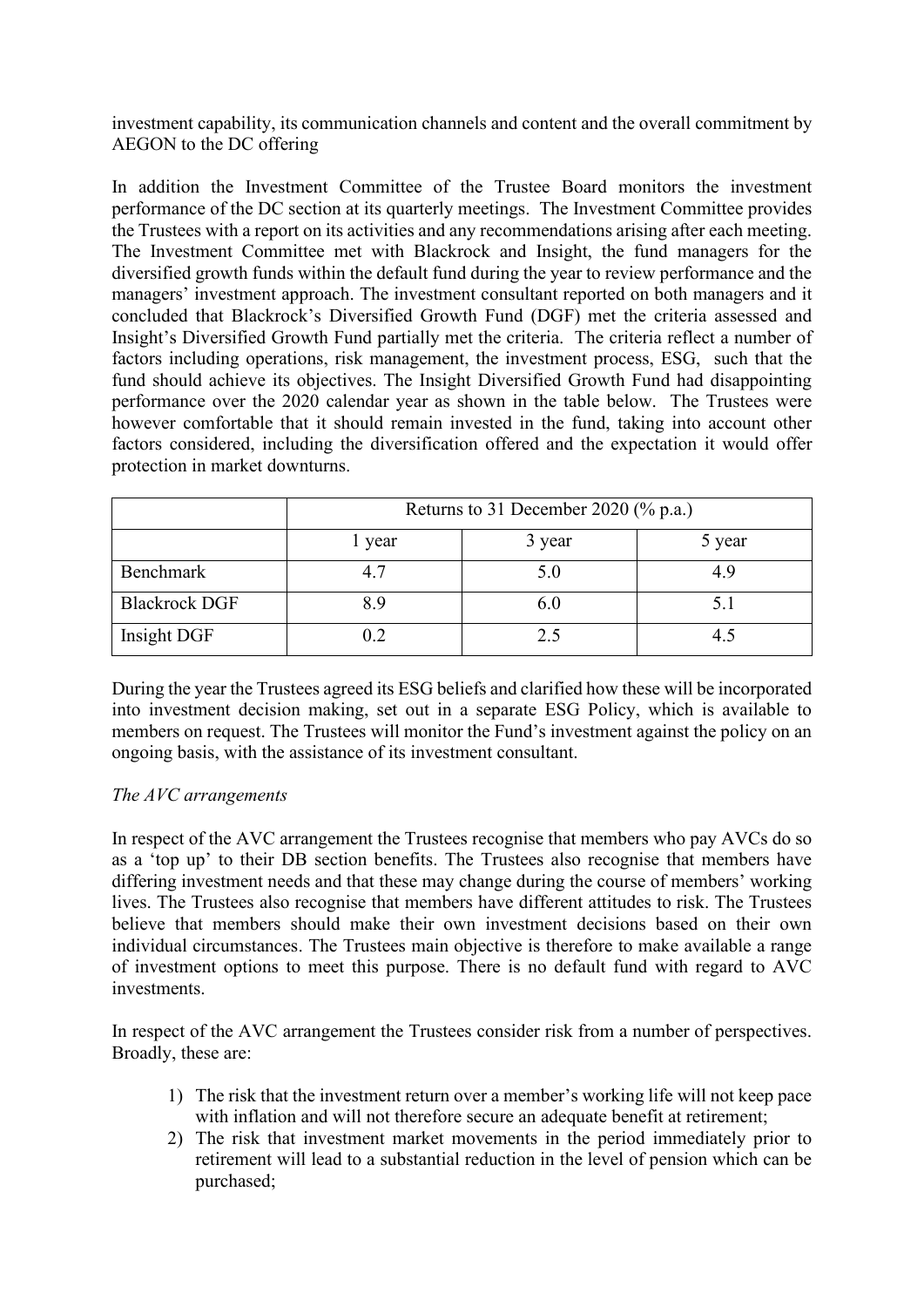- 3) The risk that relative market movements in the period immediately prior to retirement lead to a substantial reduction in the anticipated cash lump sum benefit available;
- 4) The risk that the investment funds in which monies are invested under-perform.

The Trustees believe that the investment strategy outlined below is appropriate for managing the risks outlined. It is noted however, that, due to the nature of the differing requirements of individual members it may not be possible to mitigate against all the risks outlined above.

The AVC arrangement for members of the DB Section of the Fund offers members a choice of five different investment options:

- A mixed fund,
- A UK equity index tracker fund,
- A global equity index tracker fund,
- An over 5-year index-linked gilt fund,
- A cash fund.

In addition a legacy AVC fund was invested with Equitable Life, offering a with-profits fund. This was switch to Utmost Life & Pensions ('Utmost') on 1 January 2020 and were initially invested in the Utmost Secure Cash Investment fund in line with the Automatic Investment Option chosen by the Trustees. A further transfer of members' AVCs from Utmost to the Fund's AVC arrangement with AEGON was completed in June 2020.

Additionally, the Fund had a legacy AVC arrangements associated with a small number of former members of the Rizla Pension Scheme in respect of the DB Section were operated through Aviva. The fund with Aviva was closed after the year end with the funds from this arrangement transferred to the Fund's AVC arrangement with AEGON. Following this transfer the Fund has no legacy AVC arrangements remaining.

As mentioned in the previous section the Trustees carry out an annual review of the AVC arrangements, the most recent being carried out September 2020.

### **Monitoring core financial transactions**

The Trustees have a specific duty to ensure that core financial transactions relating to the DC Section of the Fund and the DB section AVC arrangements are processed promptly and accurately.

#### *The DC Section*

The Trustees regularly monitor the core financial transactions of the DC Section. These include the investment of contributions, transfers into and out of the Fund, investment switches and payments out of the Fund to and in respect of members.

This is achieved by the review of quarterly reporting from the DC Section's administrators (AEGON) and the monthly monitoring of contribution payments by Imperial's payroll teams. AEGON's quarterly reports cover various work tasks that include core financial transactions such as payment of retirement benefits, receipt of contributions, investment switches, transfers in and transfers out. Where the agreed service standards were not met, the Pension Fund Office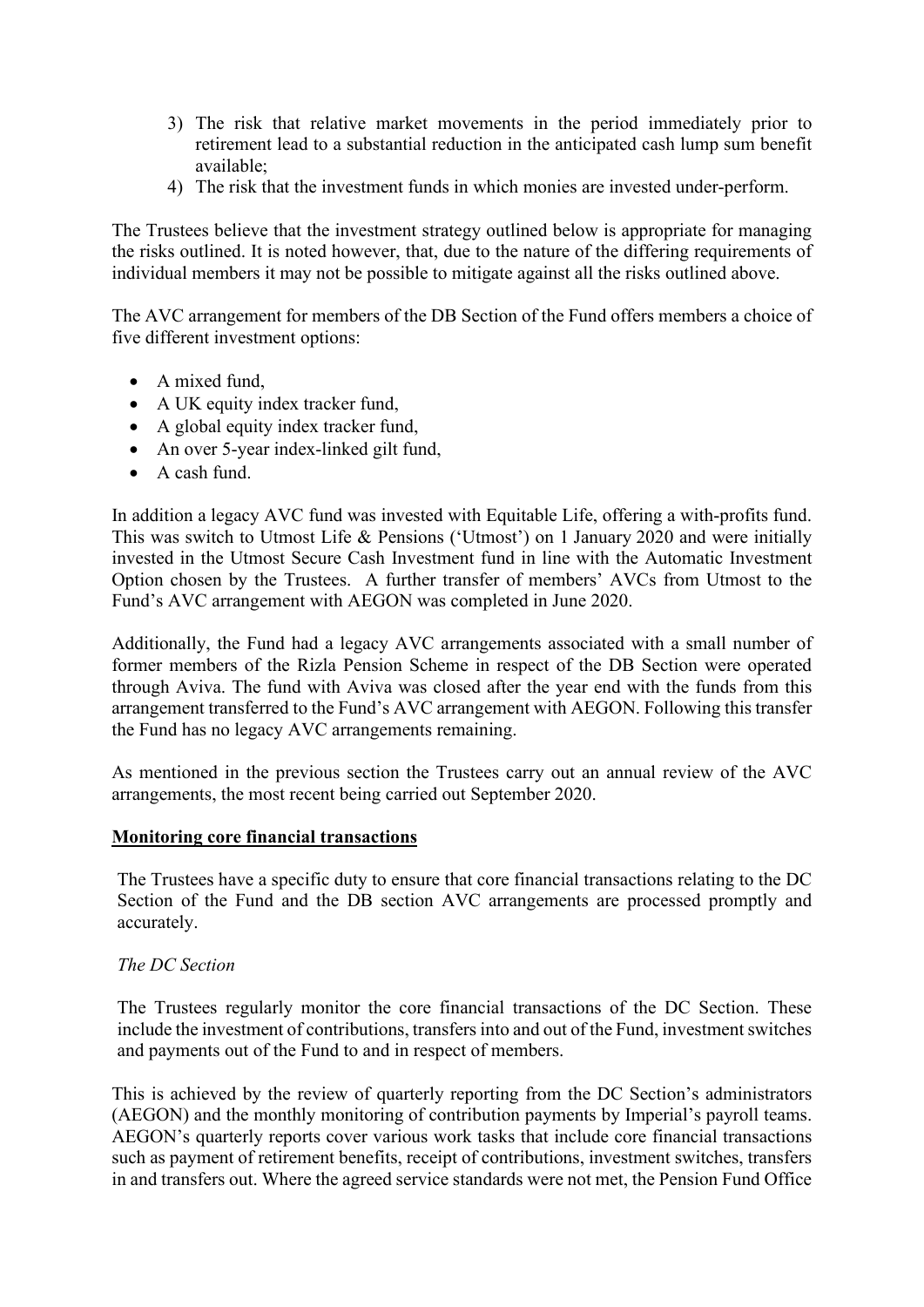(PFO) liaised with AEGON to ensure that steps were taken to improve the turnaround times. Additionally, both the PFO and, on an annual basis, Willis Towers Watson (WTW), AVC administration consultant, via their report to the Trustees, review performance of the DC Section's administrator (AEGON) against its Service Level Agreement. The Service Level Agreement includes expected timescales for the administrator to process transactions, including the investment of contributions and individual member transactions as well as the process by which they report areas where agreed service levels have not been met. No significant weaknesses were identified in the annual review.

AEGON has processes and controls in place covering core financial transactions that are carried out in accordance with a strict governance framework that complies with International Standard on Assurance Engagements 3402, "Assurance Reports on Controls at a Service Organisation". Checklists are used and reviewed to help ensure that all necessary information is received, and that information is complete and accurate and processed on a timely basis. This includes investment records and activities.

The Fund is compliant with the Code of Practice No. 5 on reporting late payments of contributions and with relevant legislation. The PFO monitors the date contributions are paid and contributions paid in the year were paid within 22 days of the end of the calendar month to which they apply as set out in the schedule of contributions.

Based on the above the Trustees are satisfied that during the Fund year the DC Section's administrator was operating appropriate procedures, checks and controls and operating within the agreed SLA, that there have been no material administration errors in relation to processing core financial transactions; and all core financial transactions have been processed promptly and accurately during the Fund year. Furthermore the Trustees are satisfied that the DC Section has adopted the standards of practice set out in the DC code and associated regulatory guidance.

### *The AVC arrangements*

The report prepared by WTW in September 2020 considered the core financial transactions within the AVC arrangement with AEGON and the Trustees found that these were acceptable.

Information regarding the legacy arrangement with Utmost is not available. With regard to the legacy AVC arrangement with Aviva, the assets were held in a unitised fund. The PFO maintains a log of the total units held, split by member, any units redeemed when a member retires and the unit prices on a monthly basis.

### **Charges and transaction costs**

## *Charges – the DC Section*

AEGON, the administrator, and investment manager for the DC Section of the Fund, imposes charges on member's DC funds. Each fund carries a total charge known as the Total Expense Ratio (TER) which is expressed as a percentage of the fund value. The TER consists predominantly of the Annual Management Charge (AMC), which is AEGON's cost for administration and investment management, but also includes additional expenses such as custody costs, auditor fees and other operational expenses, excluding transaction costs. The TER is paid by the members and is reflected in the unit price of the funds.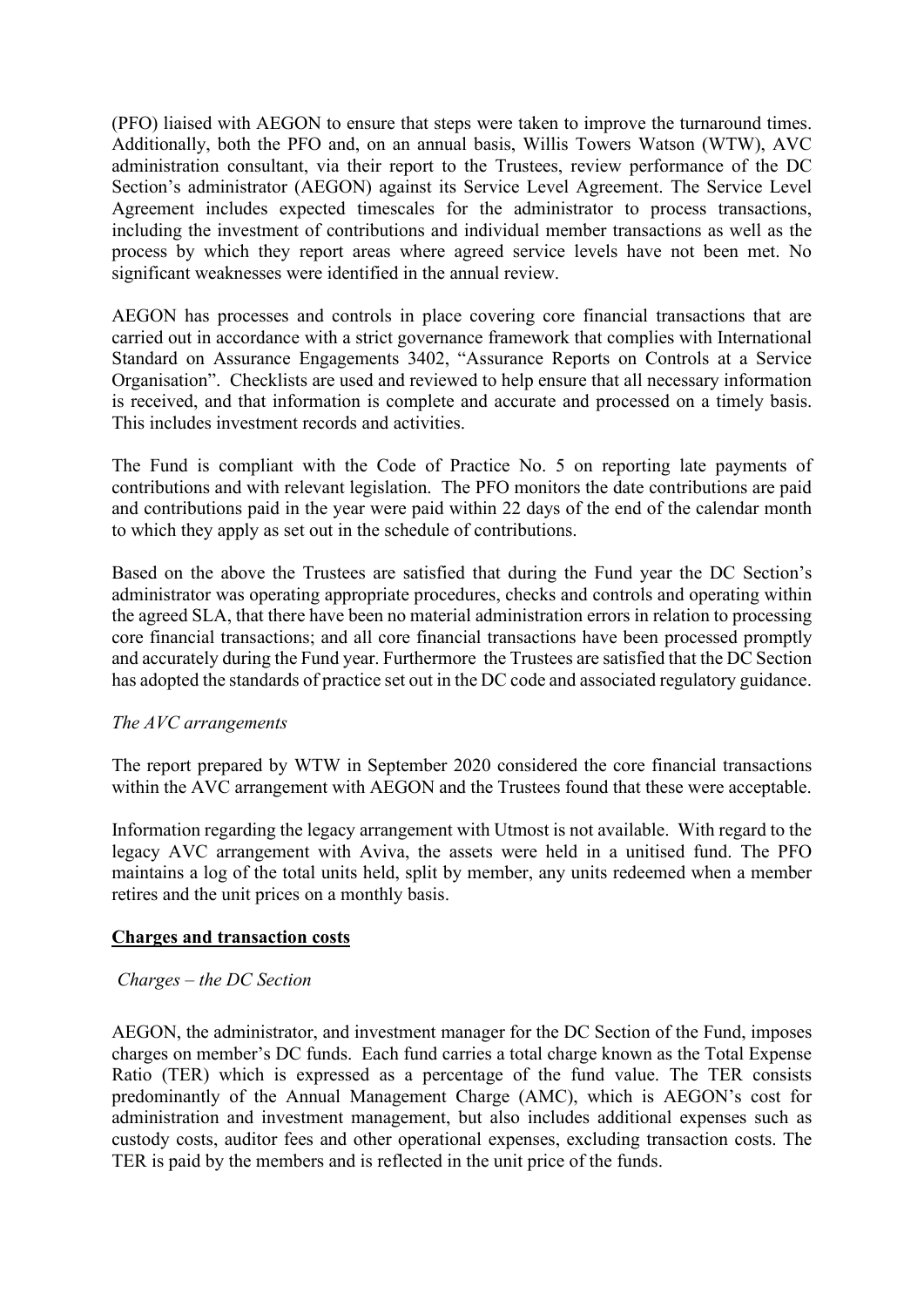| <b>AEGON Investment Fund</b>       | <b>AEGON AMC</b><br>$(\%$ p.a.) | <b>Total Expense</b><br>Ratio (% p.a.) ** |  |  |
|------------------------------------|---------------------------------|-------------------------------------------|--|--|
| ITPF Diversified Growth Fund*      | 0.67                            | 0.77                                      |  |  |
| ITPF Global Equity Fund*           | 0.35                            | 0.36                                      |  |  |
| <b>ITPF Overseas Equity Fund</b>   | 0.32                            | 0.33                                      |  |  |
| <b>ITPF UK Equity Fund</b>         | 0.32                            | 0.32                                      |  |  |
| ITPF Annuity Protection Fund*      | 0.32                            | 0.32                                      |  |  |
| <b>ITPF Index-Linked Gilt Fund</b> | 0.32                            | 0.32                                      |  |  |
| ITPF Cash Fund*                    | 0.32                            | 0.35                                      |  |  |

The AMC currently applicable to each of the AEGON funds is shown in the table below:-

\* These funds are used in the Variable Income Lifecycle, the default investment option.

\*\* as at 31 March 2021

As the default is a lifestyle approach, members' assets are automatically moved between different investment funds as they approach their target retirement date. This means that the level of charges varies from between 0.53% and 0.58% depending on how close members are to their target retirement date.

It is a legal requirement that total member-borne charges for default investment strategies within DC Schemes used for automatic enrolment are capped at 0.75% p.a. AEGON's AMC and TER across all the funds offered to DC members is less than 0.75% per annum and therefore complies with the charge cap.

The Trustees will review the costs associated with the DC Section (and the AVC arrangements of the DB Section) as they see appropriate, and at least annually, as part of the Fund's value for members assessment.

## *Transaction costs – the DC Section*

The Trustees are also required to separately disclose transaction cost figures that are borne by members. In the context of this statement, the transaction costs shown are those incurred when the Fund's fund managers buy and sell assets within investment funds. The charges and transaction costs have been provided by AEGON, the platform provider, calculated on a methodology known as 'slippage cost'. This compares the price of the stocks being traded when a transaction was executed with the price at which the transaction was requested. Market movements during any delay in transacting may be positive or negative and may also outweigh other explicit transaction costs. For this reason, overall transaction costs calculated on the slippage cost methodology, as shown in the table below, can be negative as well as positive: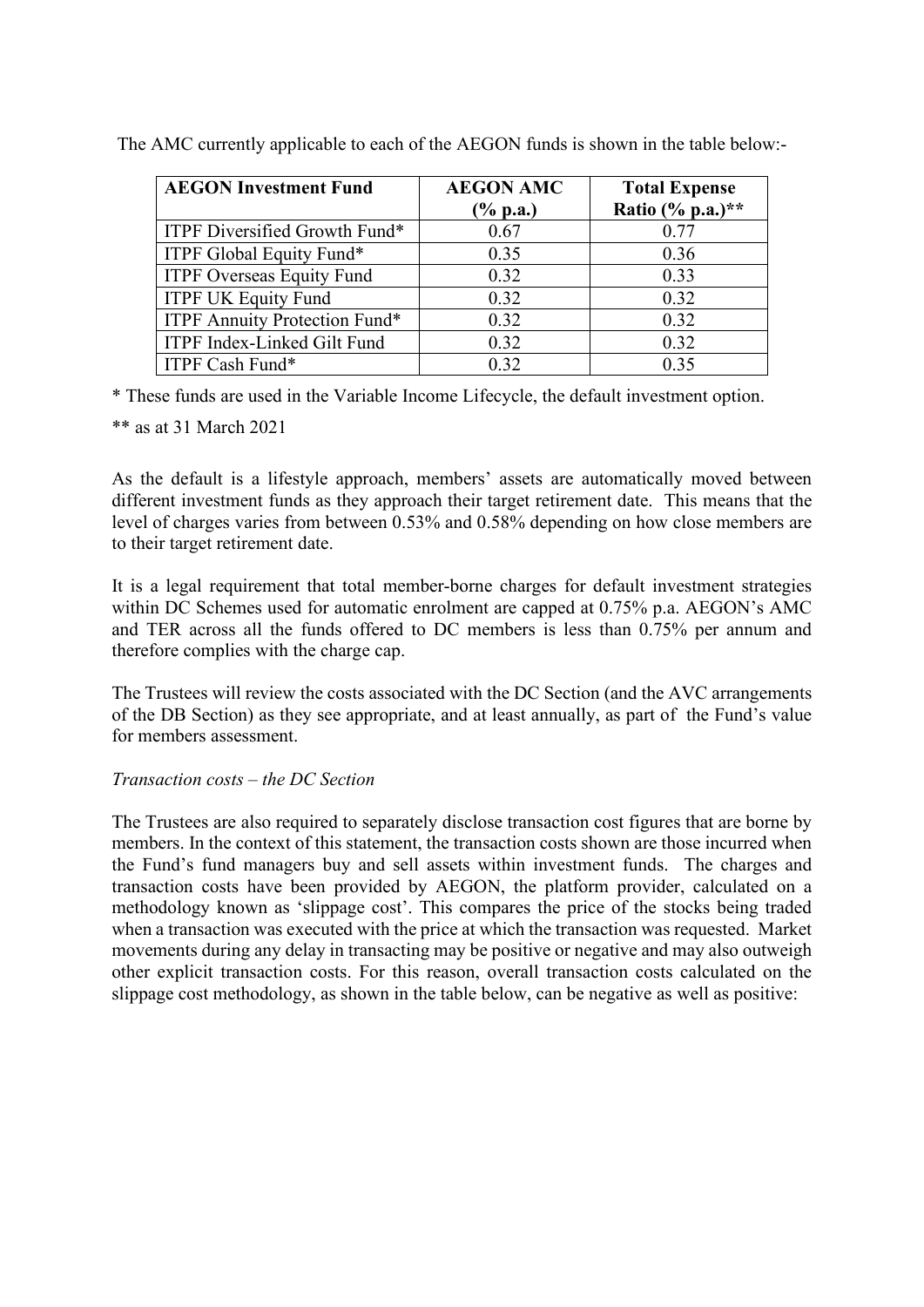| <b>AEGON Investment Fund</b>       | <b>AEGON Total</b><br>transaction costs<br>$\frac{6}{6}$ year to<br>31/12/2020) |
|------------------------------------|---------------------------------------------------------------------------------|
| ITPF Diversified Growth Fund*      | 0.5471                                                                          |
| ITPF Global Equity Fund*           | 0.0169                                                                          |
| <b>ITPF Overseas Equity Fund</b>   | 0.0309                                                                          |
| <b>ITPF UK Equity Fund</b>         | 0.0545                                                                          |
| ITPF Annuity Protection Fund*      | 0.0592                                                                          |
| <b>ITPF Index-Linked Gilt Fund</b> | $-0.0048$                                                                       |
| ITPF Cash Fund*                    | 0.0137                                                                          |

\* These funds are used in the Variable Income Lifecycle, the default investment option.

## *The effect of charges and transaction costs – the DC Section*

A '£ and pence' illustration example for the DC Section is attached as an Appendix to this statement. This shows the cumulative effect over time of the charges and transaction costs on the value of a member's pension savings in the DC Section using a range of realistic and representative funds, pot sizes and contribution rates.

The Trustees confirm that the assumptions used by AEGON when preparing the attached '£ and pence' illustrations take account of the statutory guidance issued by the DWP (dated September 2018).

## *Value for members – the DC Section*

The Trustees believe that the DC Section of the Fund represents "good value for members" for the reasons outlined below.

The nature of the contribution structure on offer to members (including their ability to make contributions at a rate above 7% of pensionable salary, with 7% being the highest contribution rate which receives a 14% Company contribution, the range of investment funds available and the level of the TER applied by AEGON, together with the flexibility of options available to members on retirement are representative of good value. In addition, various tools are made available to members, such as a contribution and benefit modelling tool, via the Fund website operated by AEGON. Members are also able to view their retirement account online via the AEGON website.

The investment strategy review made a forward looking assessment of the default investment design and it was assessed as suitable on a stand-alone basis but it is also in line with other DC default arrangements in the market. The review considered developments in the defined contribution market more widely, including the introduction of Master Trusts. The introduction of Master Trusts has seen much competition and associated lower charges for default arrangements. The Fund's default arrangement charges are higher than a typical Master Trust but are competitive for the trust-based structure that applies to the Fund and the bespoke default strategy , with actively managed Diversified Growth Funds (DGF).

The Trustees assess the performance of the Fund's investment funds (after all charges) in the context of their investment objectives. This is completed through review of quarterly performance reports from the advisors and regular strategic reviews, such as was undertaken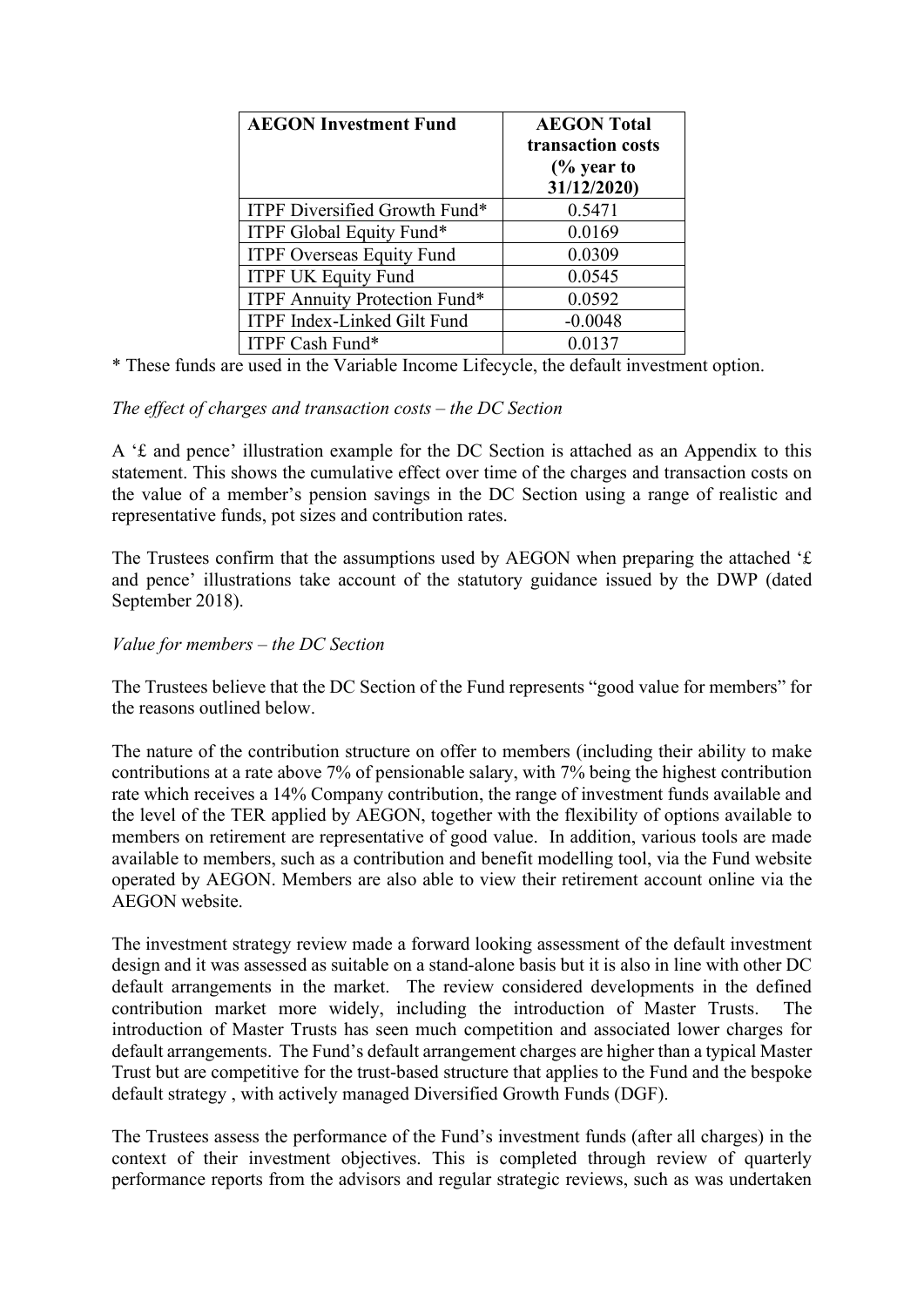in February 2021. The returns on the investment funds members can choose during the period covered by this statement have been consistent with their stated investment objectives, with deviation from the benchmark or objective being within acceptable tolerances.

The DC Section also provides members with death in service lump sum cover and, in the event of ill health, an income protection insurance. These benefits are insured and Imperial Tobacco Limited meets the cost of this insurance together with the other costs of operating the DC Section of the Fund including the fees of professional advisers to the Trustees.

All members of the DC Section (and the DB Section AVC arrangements) receive an annual statement setting out their contributions paid and the current value of their investment, together with a statutory money purchase illustration. Assessment of AEGON's communication capability by WTW was favourable. Recent enhancements in this area included the introduction of personalised videos for members.

Part of the annual review of DC providers, ranks AEGON compared to its peer group of DC pension scheme providers. The 2020 review showed that AEGON's ranking remained unchanged. This review assessed a range of areas: administration, investment, communication and AEGON's business.

The governance oversight of the DC section by the Trustees (including regular monitoring of performance, taking action to address poor performance, reviewing the investment strategy and risk management) adds comfort to members about the management of the DC arrangement.

## *Charges and value for members – the AVC arrangements*

The AMC (which relates solely to investment costs) for the main AVC offering of the DB Section of the Fund with AEGON is 0.5%. There is no charge applied for the administration of these funds. The Trustees believe that overall the AVC offering for DB Section members represents good value for money, based on the range of investment funds on offer and the level of AMC applied by AEGON.

The Utmost Secure Cash Investment fund's AMC is 0.5%.

At the time of preparing the statement, the Trustees had not been able to obtain the transaction costs relating to the AVC arrangements with AEGON and Aviva. The Trustees will continue to liaise with AEGON and will endeavour to provide this information in future statements.

## **Trustee Knowledge and Understanding**

The Trustees have a Trustee Knowledge and Understanding ('TKU') process in place which enables them, together with the advice available to them from their professional advisers, to exercise their functions as Trustees of the Fund. The Trustees approach to meeting their TKU requirements includes:

• Maintaining an annual programme of bespoke Trustee training, which is delivered at a designated annual training day and within Trustee and sub-committee meetings where appropriate. During the period covered by this statement, the Trustees received training on the following topics at the dedicated training session on 23 September 2020: the approach to ESG and development of ESG beliefs, together with an update on new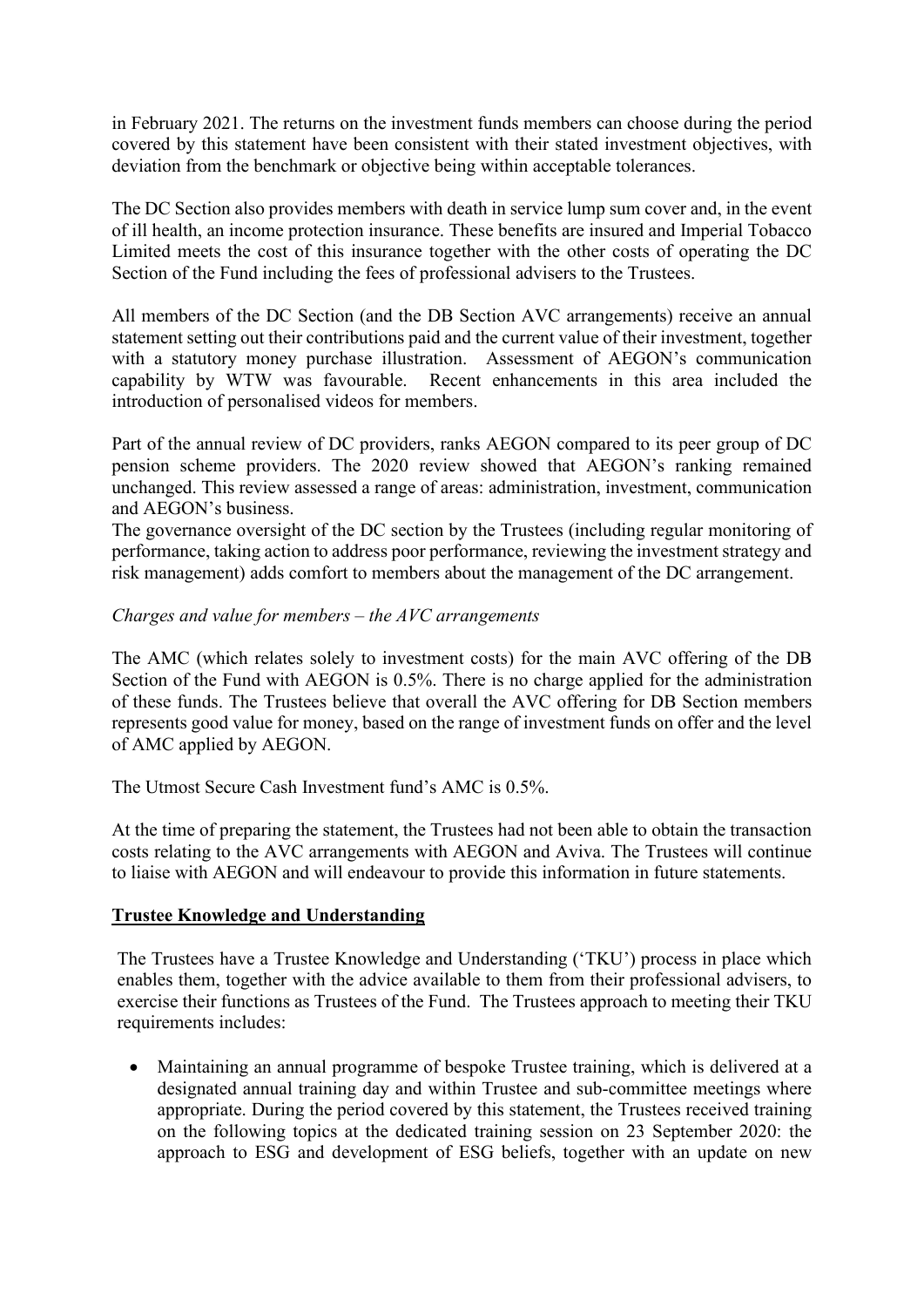regulations covering DC arrangements and the requirements for the new implementation statement.

- Attendance at appropriate external seminars and events.
- Receiving updates (via ad hoc emails and quarterly newsletters) from its advisers about matters relevant to the DC Section and Fund as a whole. Representatives from the Trustees' actuaries, legal advisers and investment consultants attend all Trustee board meetings and are on hand to address any queries from the Trustees or explain the detail of potential issues. Additionally, representatives from the Trustees' Actuaries and investment consultants attend all Investment sub-committee meetings.
- Carrying out effectiveness self-assessment reviews.
- As appropriate, completion of the relevant parts of the Pensions Regulator's Trustee Toolkit.
- The use of pensions based software for the purpose of meeting management that includes a document library which holds copies of all the DC Section's and Fund's key documents such as the Trust Deed & Rules (together with subsequent amending deeds), the DC SIP, actuarial valuation reports and annual reports. The Trustees can refer to these during Board meetings. In particular, the Trustees refer to the Trust Deed and Rules as part of considering and deciding to make any changes to the Fund and, where relevant, deciding individual member cases.
- Requiring newly appointed Trustees to undertake an induction process which includes external training courses, the provision of an induction documents pack and continuous training, including through attending Trustee board meetings and sub-committee meetings.

The Trustee Board contains a diverse range of experience and skills and includes an independent trustee. Their combined knowledge and understanding, together with advice and support from their professional advisers enables them to properly exercise their duties as Trustees. When appointing new Trustees any gaps in the skills and experience of the Trustee Board as a whole is taken into consideration as part of the selection process.

The Trustees also carry out ad hoc reviews of their effectiveness through the completion of effectiveness questionnaires, covering the range of skills required and tasks undertaken by the Trustees and analysis of the feedback from the questionnaires which is used to identify areas where there may be knowledge gaps.

Where particular gaps in knowledge and understanding are identified, the Trustees, in conjunction with their advisers carry out specific training to improve their knowledge and understanding. An example of this in the year was the training undertaken on ESG matters.

### *Member communication and engagement*

The Trustees approved an engagement plan for DC members. The aim was at increasing awareness of the main features of the DC section and the importance of paying higher contributions to generate good outcomes on retirement. Members of the DC section are sent an annual update from the Trustees (the "Pension Fund Report") with separate reports issued to members in the Defined Benefit section and the DC section of the Fund to provide content that is more relevant to members in the different sections. The Report is used as an opportunity to ask members to provide feedback on the DC section.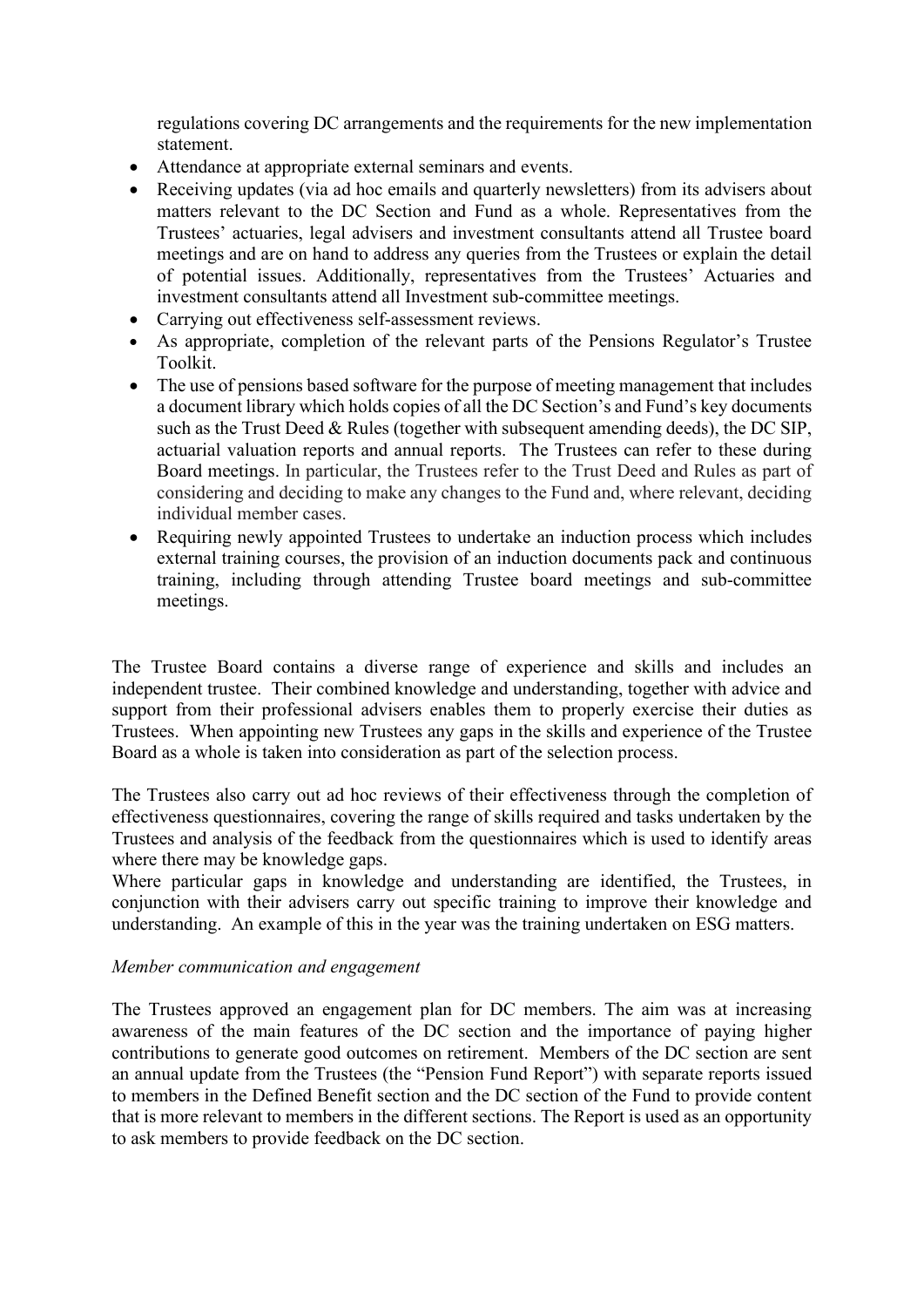After the year end to support contributing members understand the importance of contribution rates and the promote the key features of the DC section a series of webinars are planned. These will be similar to the sessions held in 2020 which were well attended and had positive feedback from members.

## **Impact of the COVID-19 pandemic**

The DC administration has continued to operate with minimal disruption to the service to members, albeit with limited telephone service, during the pandemic. Core financial transactions have continued to be processed on a timely basis. COVID-19 has not affected the employer's ability to pay the contributions due. The Trustees consider the investment strategy remains appropriate. It has used remote access to continue with its meetings and also in keeping up to date with DC matters.

The Statement regarding DC governance was approved by the Trustees on *28* June 2021 and signed on their behalf by:

H F Clatworthy Chair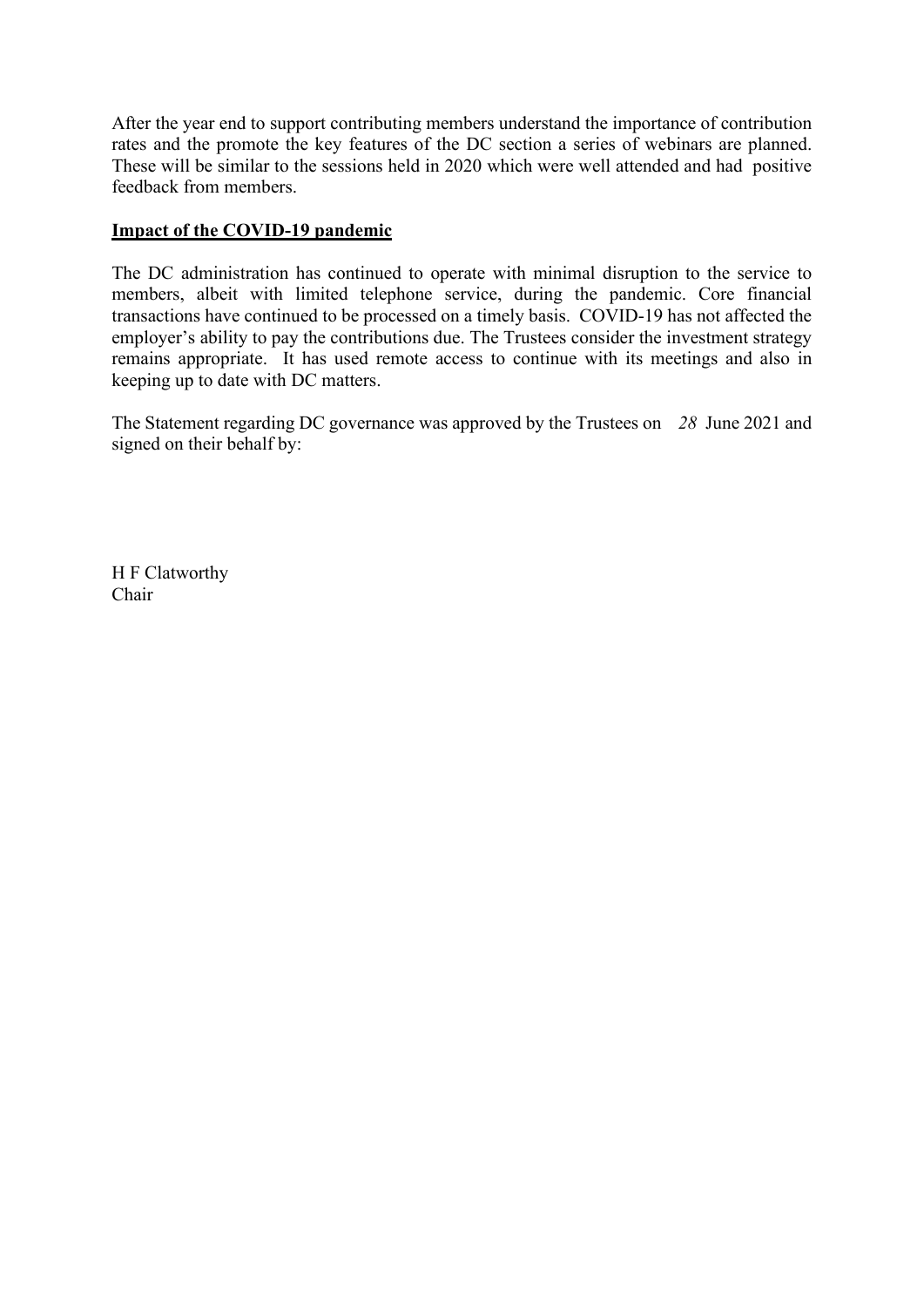## **Appendix - Example illustration**

## **Purpose of this example illustration**

This isn't a personal illustration; it is based on the assumptions detailed later on in this document. The purpose of the illustration is to show how fund related costs and charges can affect the overall value of the funds you invest in over time.

|        | Variable Income      | <b>ITPF Cash</b> | <b>ITPF Global</b> | <b>ITPF</b> Index- | <b>ITPF</b> |
|--------|----------------------|------------------|--------------------|--------------------|-------------|
|        | Lifecycle            |                  | Equity             | Linked Gilt        | Diversified |
|        | (Default)            |                  |                    |                    | Growth      |
| Growth | $-1.30\%$ to 3.00%   | $-1.30\%$        | $3.00\%$           | $-1.20%$           | 1.02%       |
| AMC    | $0.32\%$ to $0.67\%$ | $0.32\%$         | $0.35\%$           | $0.32\%$           | $0.67\%$    |
| AAE    | $0.00\%$ to $0.03\%$ | $0.03\%$         | $0.01\%$           | $0.00\%$           | 0.10%       |
| TC     | $0.00\%$ to $0.36\%$ | $0.01\%$         | $0.00\%$           | $0.02\%$           | $0.36\%$    |

**Fund transactional charges and costs total (%)** 

**Growth** is the assumed growth rate for the fund after taking into account assumed price inflation of 2% per annum.

**AMC** is the Annual Management Charge, which is a yearly management charge expressed as an annual percentage but calculated and deducted on a daily basis from the fund.

**AAE** are the Additional Annual Expenses, which are an estimate of any additional fees and expenses that may apply, such as fees for custody, administration and trustee services that may be incurred in addition.

**TC** are the Transaction Costs, which are an estimate of explicit and implicit costs incurred as a result of buying, selling, lending or borrowing of investments in the fund, based on the average of the actual annual transaction costs for the period 01/01/2018 to 31/12/2020.

## **The impact of transactional costs and charges on fund values (£)**

The **'Before Charges'** column shows each fund value without any transaction costs, charges or expenses being applied to the fund's holdings.

The **'After all charges'** column shows the fund's holdings after transaction costs, charges and expenses have been deducted.

|       |         | Variable Income<br><b>ITPF Cash</b> |               | <b>ITPF Global</b> |         | <b>ITPF</b> Index-Linked |               | <b>ITPF</b> Diversified |         |         |  |
|-------|---------|-------------------------------------|---------------|--------------------|---------|--------------------------|---------------|-------------------------|---------|---------|--|
|       |         | Lifecycle (Default)                 |               |                    |         | Equity                   |               | Gilt                    |         | Growth  |  |
| Years | Before  | After all                           | <b>Before</b> | After              | Before  | After                    | <b>Before</b> | After                   | Before  | After   |  |
|       | Charges | charges                             | Charges       | all                | Charges | all                      | Charges       | all                     | Charges | all     |  |
|       |         |                                     |               | charges            |         | charges                  |               | charges                 |         | charges |  |
|       | 24418   | 24254                               | 23712         | 23635              | 24624   | 24544                    | 23734         | 23661                   | 24212   | 23965   |  |
| 3     | 35804   | 35189                               | 33173         | 32895              | 36593   | 36282                    | 33251         | 32988                   | 35015   | 34097   |  |
| 5     | 47960   | 46717                               | 42687         | 42148              | 49578   | 48932                    | 42840         | 42329                   | 46341   | 44503   |  |
| 10    | 82011   | 78349                               | 66759         | 65311              | 86948   | 84922                    | 67173         | 65794                   | 77075   | 71775   |  |
| 15    | 121919  | 114443                              | 91333         | 88630              | 132314  | 127934                   | 92114         | 89528                   | 111524  | 100952  |  |
| 20    | 168557  | 155625                              | 116532        | 112243             | 187074  | 179071                   | 117780        | 113663                  | 150041  | 132178  |  |
| 25    | 222932  | 202603                              | 142482        | 136292             | 252855  | 239596                   | 144294        | 138334                  | 193009  | 165610  |  |
| 30    | 286196  | 256185                              | 169312        | 160918             | 331549  | 310955                   | 171786        | 163677                  | 240843  | 201416  |  |
| 35    | 359672  | 317288                              | 197158        | 186263             | 425351  | 394799                   | 200389        | 189833                  | 293994  | 239777  |  |
| 40    | 438098  | 378746                              | 226161        | 212474             | 536812  | 493016                   | 230245        | 216944                  | 352950  | 280887  |  |
| 44    | 489574  | 416659                              | 250295        | 234167             | 640669  | 583377                   | 255130        | 239422                  | 404650  | 315895  |  |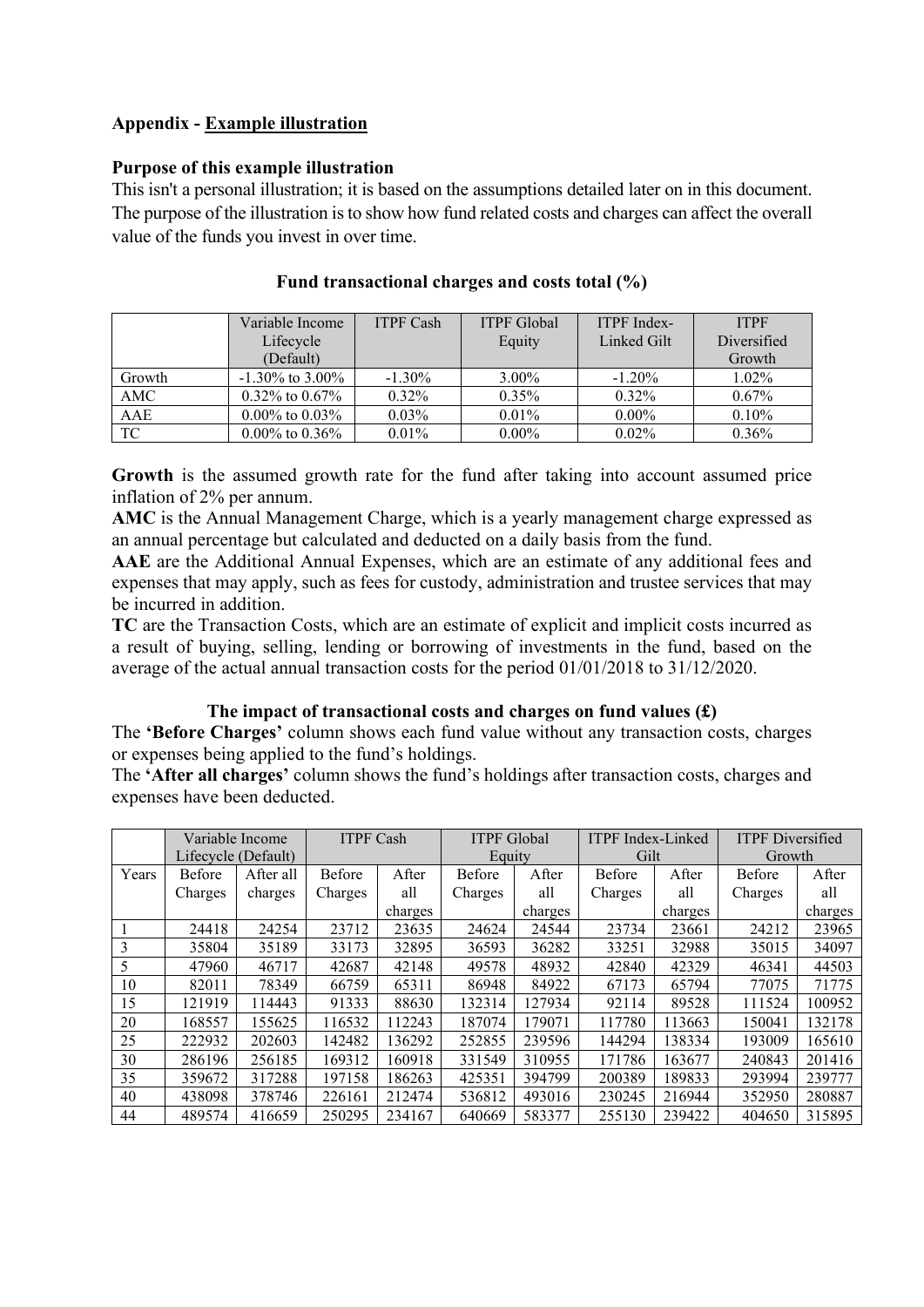## **About this illustration**

Your current age is 21 and retirement age is 65. This is based on the age of the youngest person in the scheme.

Your current salary is £42,000 and will increase each year by 3.5%.

Future contributions paid will be 12% of your salary (£420 each month increasing by 3.5% each year in line with assumed salary increases).

The existing fund value is £19,000 which based on the median value of the total holdings within the scheme. We calculate this by listing the total holdings of each member in the scheme, from the lowest to the highest value and selecting the value in the middle.

We've shown the default Investment Option (Variable Income Lifecycle) that the majority of members invest in.

We've also shown the ITPF Cash and ITPF Global Equity funds to show the asset classes with the lowest and highest assumed growth, and the ITPF Index-Linked Gilts and ITPF Diversified Growth funds as the funds with the lowest and highest charges.

### **Investment growth**

The value of your investments will grow at a rate appropriate to the funds you're invested in and inflation will be 2.0% every year. This is an illustrative growth rate only. The investment growth achieved may be more or less than this and may vary depending on the fund(s) you're invested in.

The assumed growth rate used for each fund is shown above. This rate is based on our view of potential long-term returns of the main asset classes (equities, property, corporate bonds, government bonds and cash) and will vary depending on the fund(s). The growth rates for mixed asset funds are derived from the asset class growth rates based on the investment objectives and asset allocation of the funds.

If the growth rate we've used is:

- the same as the rate of inflation this reduces the growth rate, after making an allowance for inflation, to 0%;

- less than the rate of inflation, this produces a negative growth rate after making an allowance for inflation.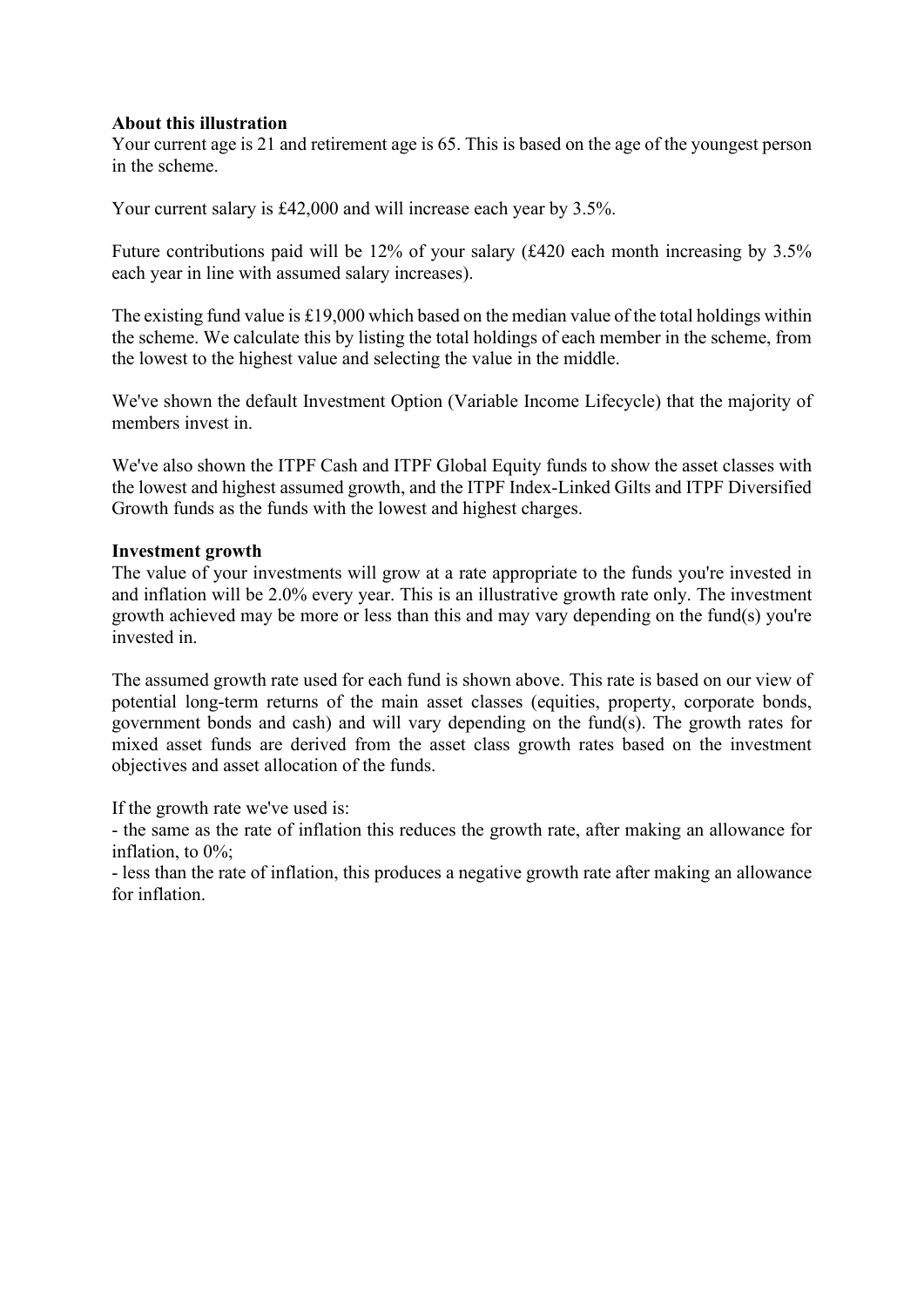# ESG summary and engagement with the investment managers

## Impact Assessment results

In Q1 2021, Isio conducted due diligence on the ESG processes of the Fund's investment managers. The results were reported back to the Investment Committee in the form of an Impact Assessment.

The due diligence was conducted in line with the Trustee's ESG beliefs and Isio gave each manager an overall ESG rating and rated them in each of the following areas:

- Risk Management
- Investment Approach/Framework
- Voting and Engagement
- **Reporting**
- **Collaboration**

Using the results, Isio advised the Trustee on the potential engagement points, and progress against these points will be monitored over the coming year.

A summary of Isio's view on each of the managers' ESG process, and the key engagement points, is outlined in the following table.

## Defined Benefit Section

| Manager and<br>Fund                  | <b>ESG Summary</b>                                                                                                                                                                                                                                                                                                      | <b>Actions identified</b>                                                                                                                                                                                                                                                                                           |
|--------------------------------------|-------------------------------------------------------------------------------------------------------------------------------------------------------------------------------------------------------------------------------------------------------------------------------------------------------------------------|---------------------------------------------------------------------------------------------------------------------------------------------------------------------------------------------------------------------------------------------------------------------------------------------------------------------|
| DTZ Property<br>Portfolio            | DTZ have demonstrated that they review ESG<br>risks throughout the life-cycle of an asset, with<br>the fund managers taking responsibility for their                                                                                                                                                                    | DTZ should consider having a dedicated ESG<br>team/officer in addition to the ESG oversight<br>committee.<br>DTZ should provide case study examples of their<br>engagements with tenants to investors, along<br>with the ESG-focused outcomes of these<br>engagements.                                              |
|                                      | respective portfolios.<br>DTZ have an ESG Policy and sufficient support<br>and evidence on how their processes adhere to<br>the Policy.                                                                                                                                                                                 |                                                                                                                                                                                                                                                                                                                     |
| Apollo Multi-<br><b>Asset Credit</b> | Apollo have been actively incorporating ESG<br>considerations into their investment process for<br>a number of years and are recognised as one of<br>the leaders in ESG integration. They have a<br>robust framework in place for successfully<br>promoting ESG factors across the industry and<br>portfolio companies. | Apollo should implement a centralised<br>scorecard methodology for quantifying the<br>materiality of ESG risks of each investment.<br>Apollo also currently provide firm-level<br>reporting on ESG activities, and it was proposed<br>that this should be extended to quarterly fund-<br>specific client reporting. |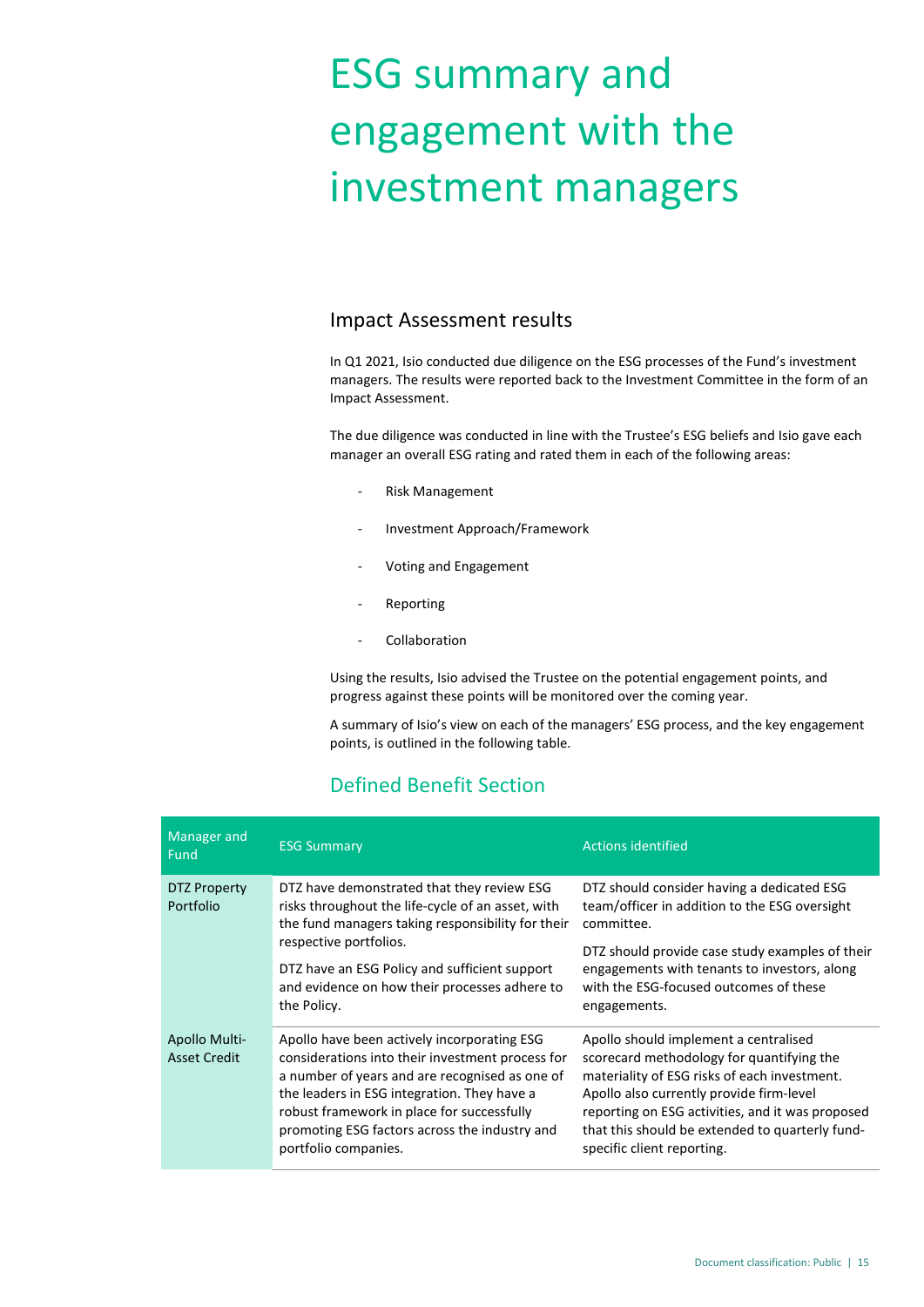| <b>AXA Secured</b><br>Finance        | AXA apply firm-wide ESG standards and<br>principles as part of their portfolio construction<br>and management. However, these appear to be<br>less robustly applied across the fund's holdings<br>(e.g. AXA will still invest in CLOs containing<br>industries that do not meet their firm-wide ESG<br>criteria).                                                                                          | Private investments give AXA a chance to<br>engage with portfolio companies and push for<br>positive ESG changes. This opportunity is<br>currently not being taken - AXA should look to<br>have impactful engagements with their private<br>holdings in this fund. |
|--------------------------------------|------------------------------------------------------------------------------------------------------------------------------------------------------------------------------------------------------------------------------------------------------------------------------------------------------------------------------------------------------------------------------------------------------------|--------------------------------------------------------------------------------------------------------------------------------------------------------------------------------------------------------------------------------------------------------------------|
|                                      | Additionally, there is a lack of fundamental ESG<br>reporting and fund-specific engagements.                                                                                                                                                                                                                                                                                                               | AXA could provide information relating to their<br>ESG scoring of their public holdings as part of<br>their standard reporting. In addition, AXA<br>should provide case study examples of their<br>engagement activity and outcomes.                               |
| M&G Secured<br>Finance               | M&G have made good progress on integrating<br>ESG considerations into the fund's investment<br>process and risk management process.<br>M&G do not use KPIs to measure ESG<br>engagements and do not provide any ESG<br>reporting, however, M&G acknowledge this as<br>an area of development for the future.                                                                                               | M&G could develop an ESG scorecard that can<br>quantify ESG risks and define quantifiable<br>objectives for analysts to use during the<br>underwriting.                                                                                                            |
|                                      |                                                                                                                                                                                                                                                                                                                                                                                                            | M&G should detail fund-level ESG engagement<br>activities and various ESG metrics (e.g. carbon<br>intensity, water usage) in quarterly reports.<br>Also, M&G should establish KPIs to measure the<br>effectiveness of engagements.                                 |
| Hayfin Private<br>Debt               | Hayfin have outlined ESG priorities, however,<br>Hayfin's focus has been more on providing<br>guidance rather than enforcing any ESG goals<br>with its borrowers or establishing metrics it can<br>use to measure effectiveness.<br>While Hayfin has been a signatory to the UN PRI<br>since 2018, we note that they have not been<br>actively collaborating with others in the industry<br>on ESG issues. | Hayfin could integrate an ESG scoring system<br>into their risk management framework to allow<br>quantitative analysis.                                                                                                                                            |
|                                      |                                                                                                                                                                                                                                                                                                                                                                                                            | Hayfin should incorporate information on<br>engagement activity and ESG metrics in regular<br>reports.                                                                                                                                                             |
|                                      |                                                                                                                                                                                                                                                                                                                                                                                                            | Hayfin should actively collaborate with other<br>investment managers to help foster<br>development of ESG within the private credit<br>sector.                                                                                                                     |
| <b>PGIM Ground</b><br>Lease Property | PGIM's ability to influence ESG-related decisions<br>is limited given its position as freeholders on the<br>ground lease contracts. However, we believe<br>that the level of engagement could be greater<br>at the fund level.<br>At the wider firm level, PGIM collaborate well<br>across many areas (UN PRI, GRESB) and include<br>an ESG assessment for each investment.                                | PGIM should implement a centralised scorecard<br>methodology for quantifying the materiality of<br>ESG risks of each investment.                                                                                                                                   |
|                                      |                                                                                                                                                                                                                                                                                                                                                                                                            | PGIM should ensure they are actively engaging<br>with counterparties on potential areas exposed<br>to material ESG risks.                                                                                                                                          |
|                                      |                                                                                                                                                                                                                                                                                                                                                                                                            | PGIM to include ESG metrics (e.g. carbon<br>emissions) and engagement activity information<br>in fund-level regular reporting.                                                                                                                                     |
| LGIM LDI                             | LGIM have a team dedicated to understanding<br>and assessing the impact of ESG factors for the<br>wider business.                                                                                                                                                                                                                                                                                          | LGIM should include the ESG scoring of<br>counterparties in regular client reporting.                                                                                                                                                                              |
|                                      | LGIM use proprietary tools to quantify and<br>monitor ESG risks. LGIM believe engaging with<br>regulators, governments and other industry<br>participants will help mitigate ESG risks.                                                                                                                                                                                                                    |                                                                                                                                                                                                                                                                    |
|                                      | Isio believe LGIM have a strong ESG framework<br>relative to their competitors.                                                                                                                                                                                                                                                                                                                            |                                                                                                                                                                                                                                                                    |
| LGIM Buy &<br><b>Maintain Credit</b> | It is clear LGIM are aware of ESG issues and how<br>the impacts of ESG themes may affect the cash<br>flows of a company, they have taken actions to<br>integrate these themes within their investment<br>process.                                                                                                                                                                                          | LGIM should provide more detail on how they<br>have engaged with the companies held within<br>their Buy and Maintain portfolios, including<br>information on the ESG issues that have been                                                                         |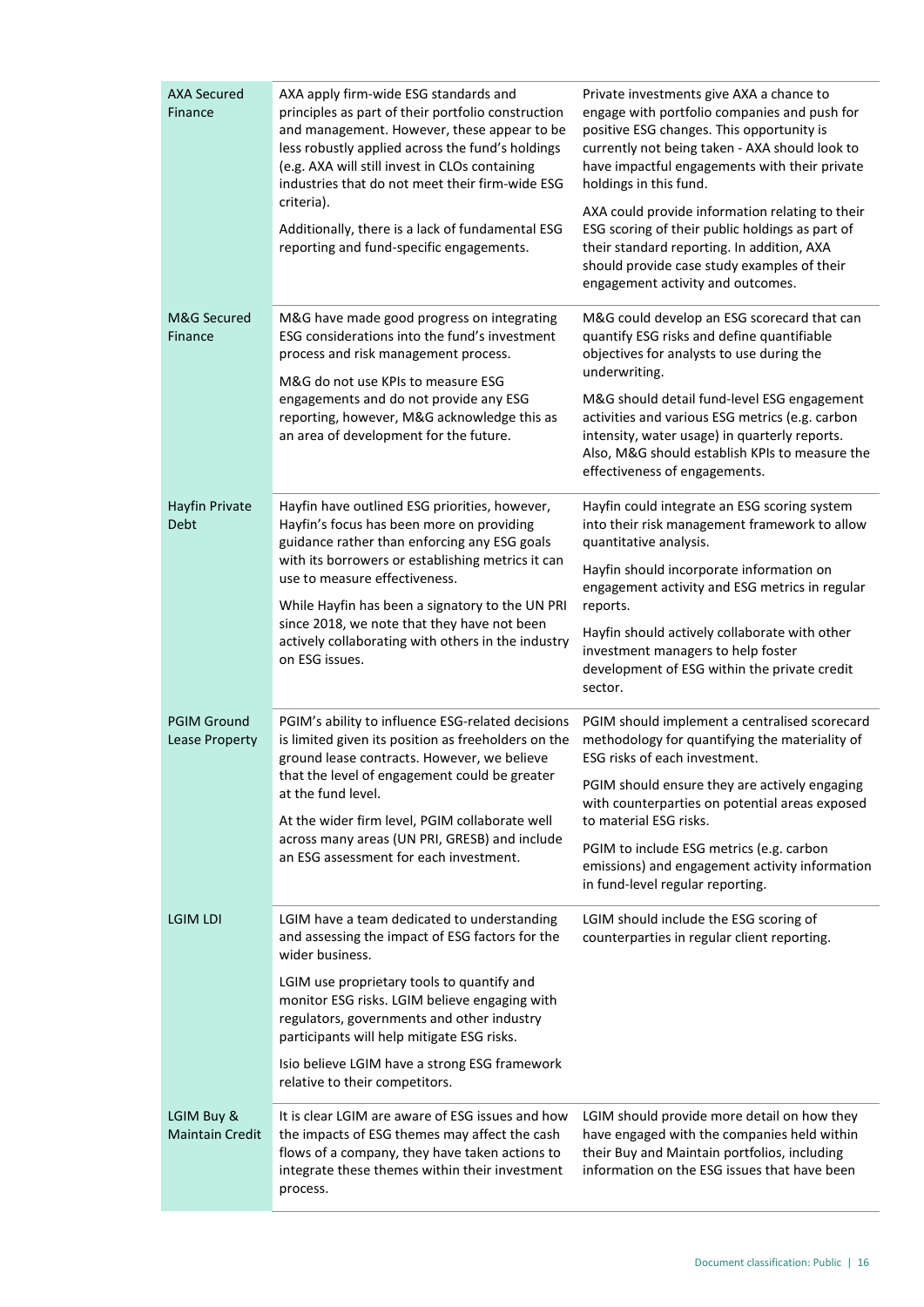|                                     | However, there is a lack of fund-specific<br>information with respect to engagement and                                                                                                                                                                                                                                                                                                         | raised/addressed, and the outcomes of LGIM's<br>interventions.                                                                                                                                                                                              |
|-------------------------------------|-------------------------------------------------------------------------------------------------------------------------------------------------------------------------------------------------------------------------------------------------------------------------------------------------------------------------------------------------------------------------------------------------|-------------------------------------------------------------------------------------------------------------------------------------------------------------------------------------------------------------------------------------------------------------|
|                                     | reporting.<br>ESG is considered more as a risk management<br>tool at portfolio level and engagement with<br>companies is effectively outsourced to other<br>teams.                                                                                                                                                                                                                              | LGIM should provide standard and regular<br>reporting (not only available on request), in<br>relation to their Buy and Maintain offerings,<br>outlining ESG risks and carbon emissions<br>exposure.                                                         |
| AXA Buy &<br><b>Maintain Credit</b> | AXA place an emphasis on ESG integration<br>within all aspects of portfolio construction and<br>management with clear evidence of how this<br>influences their investment decisions.<br>They have identifiable, long-term sustainable<br>development goals and have shown how they<br>are actively pursuing these with their<br>willingness to engage with companies to<br>achieve these goals. | AXA should provide case study examples of<br>their engagements with portfolio companies<br>along with the outcomes of these engagements.<br>AXA could provide a summary of recent<br>engagement activities at fund level within their<br>quarterly reports. |

## Defined Contribution Section

The funds below are part of the Fund's default lifestyle strategy and self-select fund range.

Manager and Fund ESG Summary Actions identified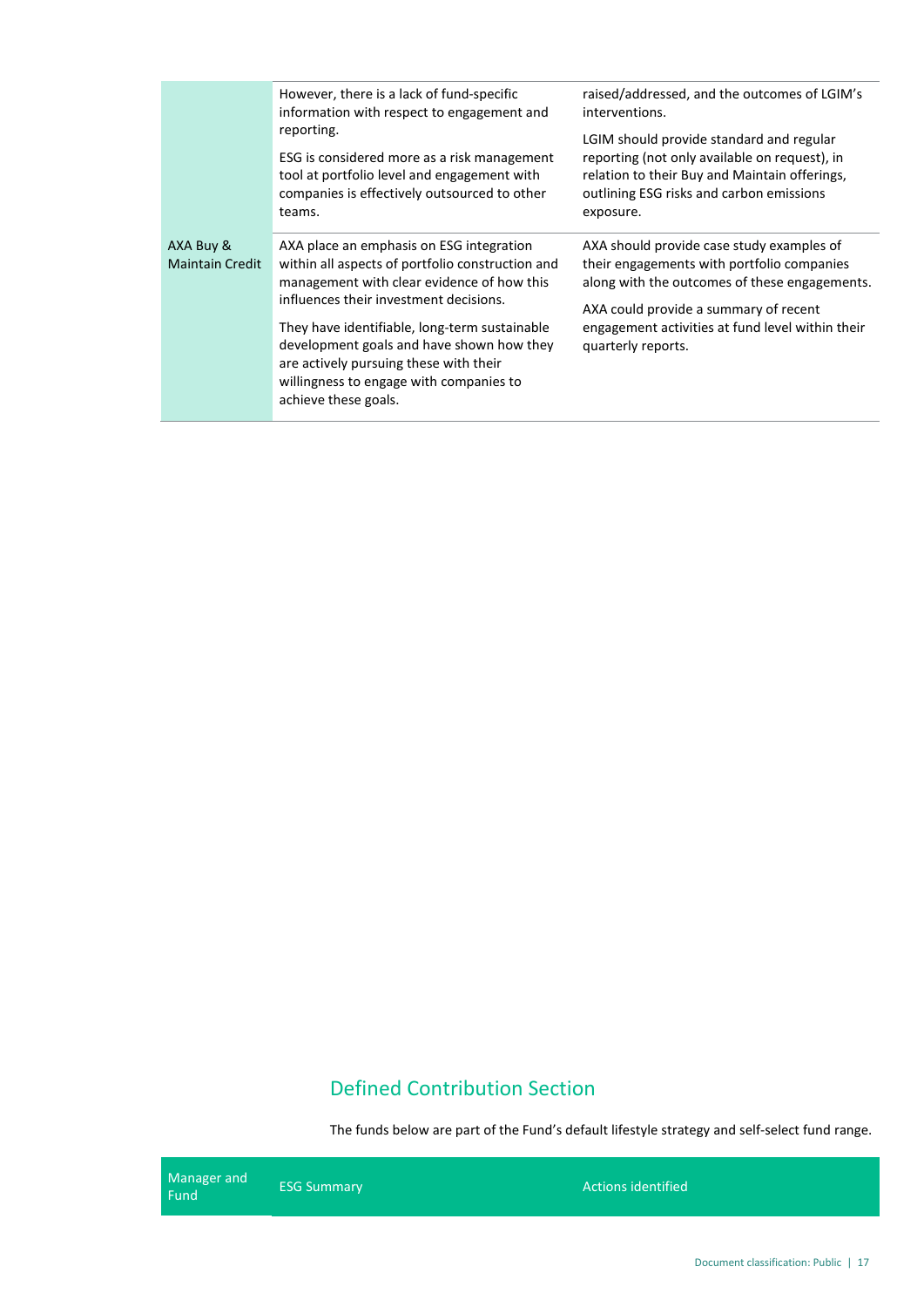| <b>BlackRock</b><br>Passive Equity<br>Funds           | Given these are passive funds, the level of ESG<br>integration that is possible is limited.<br>BlackRock have a well resourced ESG team that<br>manage ESG-related activity across the firm,<br>however, we feel their approach to ESG is<br>somewhat incoherent and lacks consistency.<br>It is not clear how BlackRock incorporate their<br>stewardship priorities into their voting and<br>engagement activity or how effective their<br>stewardship activities are on delivering on the<br>priorities. | BlackRock could establish KPIs to drive their<br>engagement priorities, e.g. climate change<br>targets.<br>BlackRock should incorporate ESG risk metrics<br>and a voting and engagement summary in their<br>regular fund reports.                                                                                                                                                                                                       |
|-------------------------------------------------------|------------------------------------------------------------------------------------------------------------------------------------------------------------------------------------------------------------------------------------------------------------------------------------------------------------------------------------------------------------------------------------------------------------------------------------------------------------------------------------------------------------|-----------------------------------------------------------------------------------------------------------------------------------------------------------------------------------------------------------------------------------------------------------------------------------------------------------------------------------------------------------------------------------------------------------------------------------------|
| <b>BlackRock</b><br>Diversified<br><b>Growth Fund</b> | BlackRock have clear firm-wide policies and<br>have a dedicated team to deal with developing<br>and implementing ESG initiatives.<br>However, the lack of specific ESG aims and<br>regular reporting for the fund needs to be<br>addressed.                                                                                                                                                                                                                                                                | BlackRock could integrate ESG focussed indices<br>into the fund's allocations.<br>BlackRock should look to quantify KPIs and<br>engage with portfolio companies to establish<br>how they are working towards targets in<br>relation to their ESG objectives. This would<br>allow them to incorporate ESG risk metrics and<br>a voting and engagement summary in their<br>regular fund reports.                                          |
| Insight<br>Diversified<br><b>Growth Fund</b>          | The fund is, to a degree, a little hamstrung by its<br>investment approach. The lack of stock<br>selection and significant use of derivatives<br>means voting and engagement opportunities<br>are somewhat restricted.<br>We are pleased to see Insight taking into<br>account material ESG risks in the portfolio and<br>seeking to mitigate these via increasing the use<br>of ESG-related derivatives.                                                                                                  | Insight should establish ESG priorities for the<br>fund and measure these against relevant risk<br>metrics. Also, Insight should implement ESG risk<br>reporting to regular fund reports.<br>Insight should consider engaging with<br>counterparties to derivatives on ESG issues.                                                                                                                                                      |
| <b>BlackRock Pre-</b><br>Retirement<br>Fund           | BlackRock has a clear firm-wide ESG framework<br>managed by a dedicated team, recognising that<br>ESG issues pose both financial and reputational<br>risks.<br>ESG objectives are not set for the fund's<br>guidelines. As a result, ESG issues are only<br>considered as part of BlackRock's firm-wide ESG<br>beliefs and integrated within the investment<br>process through risk analysis.                                                                                                              | BlackRock should consider determining an<br>independent ESG view alongside their<br>fundamental credit view for each issue.<br>BlackRock could develop fund-specific and<br>measurable ESG objectives for the fund.<br>BlackRock should provide engagement<br>information at the fund level within regular<br>reporting, BlackRock should also consider<br>expanding their ESG metrics reporting to issues<br>outside carbon emissions. |
| <b>BlackRock</b><br><b>Passive Gilts</b><br>Fund      | BlackRock has extensive firm-wide capabilities<br>in assessing and applying ESG factors. However,<br>there is limited scope for detailed ESG<br>integration within the cash and government<br>bond space.                                                                                                                                                                                                                                                                                                  | BlackRock should incorporate ESG risk metrics<br>and an engagement summary in their regular<br>fund reports                                                                                                                                                                                                                                                                                                                             |

## Engagement details

Isio will be engaging with the managers on the Trustee's behalf, to review their ESG policies and set actions and priorities. Isio will report back to the Trustee on a periodic basis with progress reports that will include updates on Isio's engagements with the managers.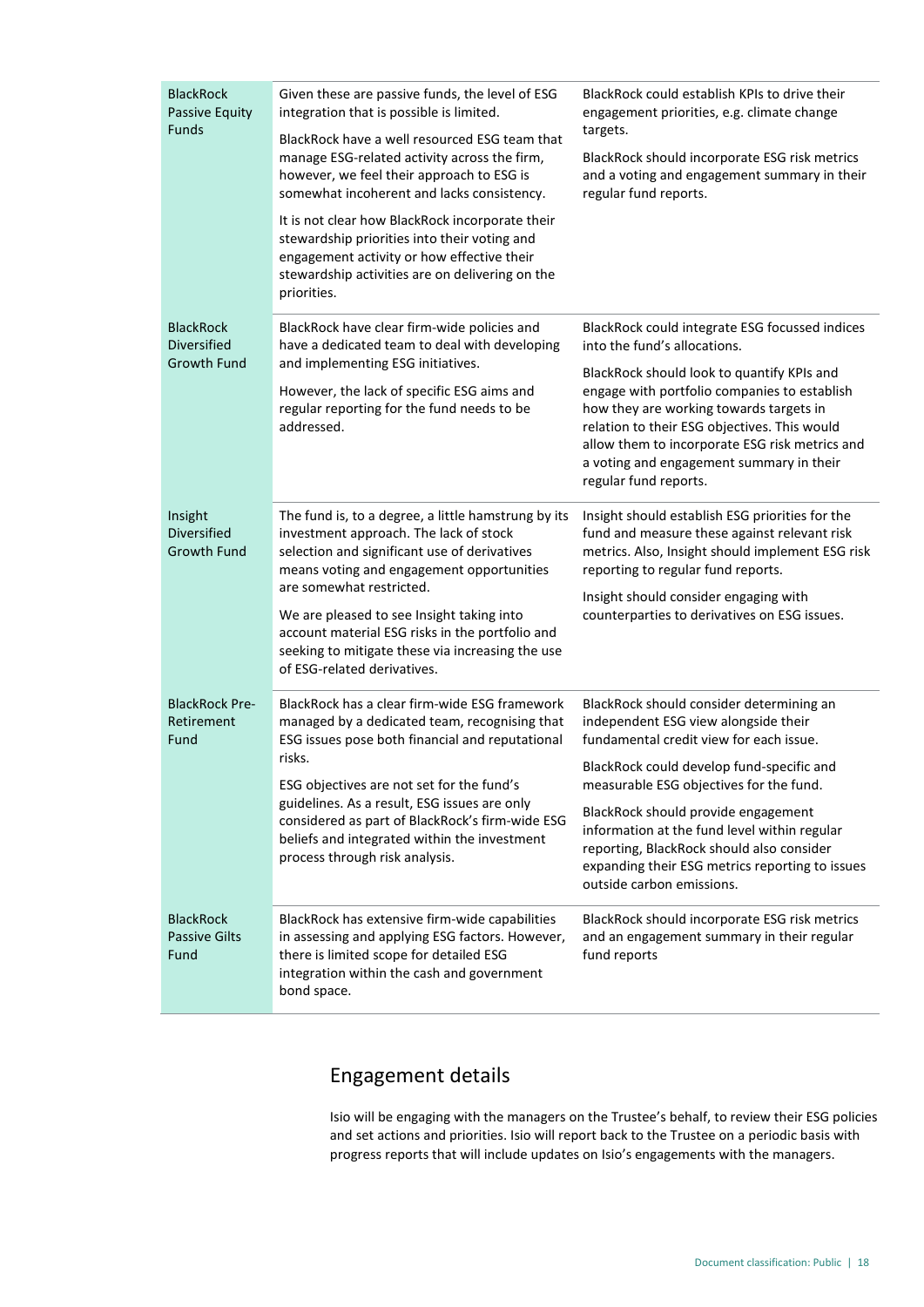## Engagement

As the Fund invests via fund managers, the managers provided details on their engagement activity including a summary of the engagements by category.

## Defined Benefit Section – 12 months to 31 March 2021

| Fund name                        | <b>Engagement summary</b>                  | Commentary                                                                                                                                                                                                                                                                                                                                                                                                                                                                                                                                                                                                                                                                                                                                                |
|----------------------------------|--------------------------------------------|-----------------------------------------------------------------------------------------------------------------------------------------------------------------------------------------------------------------------------------------------------------------------------------------------------------------------------------------------------------------------------------------------------------------------------------------------------------------------------------------------------------------------------------------------------------------------------------------------------------------------------------------------------------------------------------------------------------------------------------------------------------|
| <b>DTZ Property</b><br>Portfolio | Total engagements: 20<br>Environmental: 20 | DTZ operates a stakeholder engagement programme, to<br>engage with all stakeholders and ensure they are<br>supportive of the ESG programme, procedures, and<br>objectives DTZ have in place. The firm also has a<br>programme to engage with tenants and interested parties<br>to help drive environmental and social performance at<br>asset level. An annual survey is distributed to tenants to<br>gauge satisfaction and to understand their ESG needs.<br>DTZ have started to engage with tenants to provide energy<br>and waste data. However, they have found it difficult to<br>encourage responses. In May 2020, DTZ held 20<br>engagements with tenants to provide energy and waste<br>data. DTZ received responses from 11 of the engagements. |
| Apollo Multi-Asset<br>Credit     | Total engagements: 32                      | Apollo have a clear due diligence and engagement<br>framework. The team continually engage with portfolio                                                                                                                                                                                                                                                                                                                                                                                                                                                                                                                                                                                                                                                 |
|                                  | Environmental: 7                           | companies through discussion with management, and<br>these engagements have been a key driver for the                                                                                                                                                                                                                                                                                                                                                                                                                                                                                                                                                                                                                                                     |
|                                  | Social: 5                                  | production for formal company ESG reports and Key<br>Performance Indicators. As bond investors, Apollo's voting                                                                                                                                                                                                                                                                                                                                                                                                                                                                                                                                                                                                                                           |
|                                  | Governance: 6                              | rights are limited, making it more difficult to engage with<br>portfolio companies in comparison to equity investors.                                                                                                                                                                                                                                                                                                                                                                                                                                                                                                                                                                                                                                     |
|                                  | Human Capital: 3                           | Examples of significant engagements include:                                                                                                                                                                                                                                                                                                                                                                                                                                                                                                                                                                                                                                                                                                              |
|                                  | All ESG: 11                                | Clearway Energy - Apollo met with the firm's CEO and CFO<br>to discuss the efficiency of the company's existing<br>renewable wind farms, as well as the acquisition of new<br>renewable wind and solar powered projects. Following this<br>engagement, the company intend to invest at least \$300m<br>in renewable energy projects during 2020.                                                                                                                                                                                                                                                                                                                                                                                                          |
|                                  |                                            | Gannett Co. Inc. - Apollo has engaged with Gannett at<br>multiple Board meetings; this included discussions around<br>the overall health of the organization and its environmental<br>footprint. Following the engagements, Gannett has set a<br>goal of 50%+ of the workforce consisting of<br>underrepresented groups by 2025 and has set a 1 million<br>digital subscriber target by the end of 2020 to reduce<br>newsprint usage.                                                                                                                                                                                                                                                                                                                     |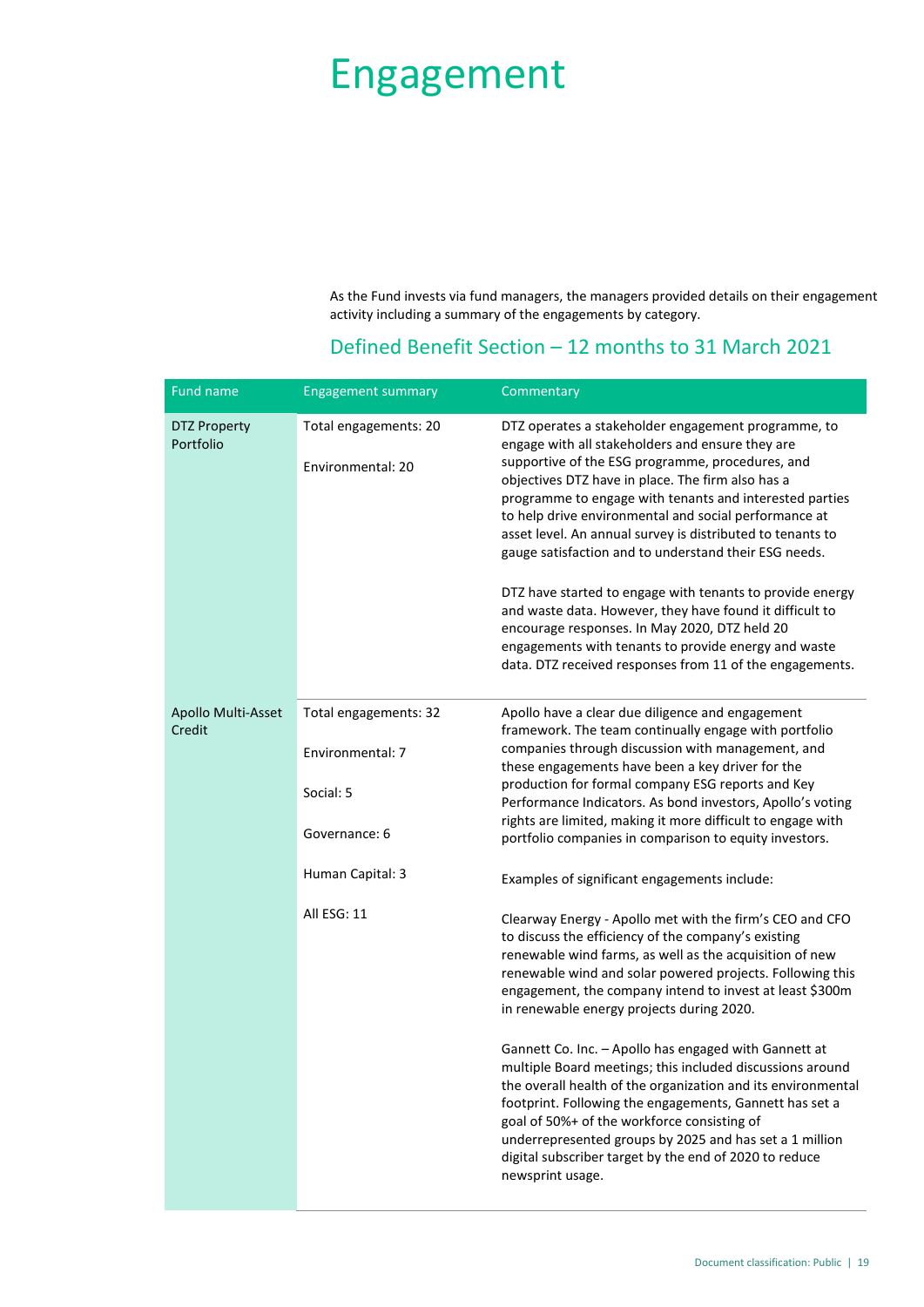| <b>AXA Secured</b><br>Finance            | AXA currently do not provide<br>details of their engagement<br>activity for the Global Secured<br>Assets fund.     | The Fund does not employ specific ESG engagement - all<br>ESG-focused engagement is considered at an AXA<br>Investment Management firm-wide level. AXA's<br>engagement focusses on ESG issues that have a material<br>impact on issuer performance or reputation, and AXA opts<br>to prioritise their key company exposures to maximise the<br>likelihood of engagement success.<br>AXA make use of a framework to judge engagement<br>success, which involves an escalation process for<br>companies not making sufficient progress towards defined<br>milestones. |
|------------------------------------------|--------------------------------------------------------------------------------------------------------------------|---------------------------------------------------------------------------------------------------------------------------------------------------------------------------------------------------------------------------------------------------------------------------------------------------------------------------------------------------------------------------------------------------------------------------------------------------------------------------------------------------------------------------------------------------------------------|
| M&G Secured<br>Finance                   | Total engagements: 35<br>Environmental: 2                                                                          | M&G have a systematic and regular approach to<br>engagement throughout the lifetime of a deal. ESG issues,<br>actions and engagement outcomes are documented and                                                                                                                                                                                                                                                                                                                                                                                                    |
|                                          | Social: 1                                                                                                          | tracked by analysts using their internal proprietary<br>dashboard.                                                                                                                                                                                                                                                                                                                                                                                                                                                                                                  |
|                                          | Governance: 31                                                                                                     | Examples of significant engagements include:                                                                                                                                                                                                                                                                                                                                                                                                                                                                                                                        |
|                                          | All ESG: 1                                                                                                         | Belmont Green Finance Ltd - M&G engaged with the<br>company to understand the development of the COVID<br>impact on their business and discuss the company's<br>transition plans for LIBOR mortgages. As a result, M&G had<br>an improved understanding of the main risk drivers in<br>payment holidays e.g. self-employed, higher balances,<br>owner-occupied, etc.                                                                                                                                                                                                |
|                                          |                                                                                                                    | Leaseplan - M&G engaged with Leaseplan to understand<br>their ESG activity, transition towards less polluting fleet and<br>data disclosure with regards to pool emission. Leaseplan's<br>newly issued deal in 2021 had a high percentage of<br>EV/Hybrid vehicles and high level of ESG disclosures.                                                                                                                                                                                                                                                                |
| <b>Hayfin Direct</b><br>Lending Fund II  | Hayfin currently do not<br>provide details of their<br>engagement activity for the<br>Direct Lending Funds.        | Hayfin engage with all borrowers and also with sponsors in<br>instances where it is deemed more appropriate, with the<br>aim of increasing the borrower/sponsor's ESG<br>understanding. This is demonstrated through the annual<br>survey as part of the manager's ESG oversight programme.<br>However, Hayfin do not have any quantifiable targets<br>established to measure engagement effectiveness.                                                                                                                                                             |
| <b>Hayfin Direct</b><br>Lending Fund III | Hayfin currently do not<br>provide details of their<br>engagement activity for the<br>Direct Lending Funds.        | Please see above.                                                                                                                                                                                                                                                                                                                                                                                                                                                                                                                                                   |
| <b>PGIM Ground</b><br>Lease Property     | PGIM currently do not provide<br>details of their engagement<br>activity for the Ground Lease<br>Property account. | Within the ground lease space, PGIM's ability to influence is<br>limited due to the "arms length" nature of transactions.<br>However, they should still be actively engaging with<br>counterparties on potential areas exposed to material ESG<br>risks. PGIM are unable to provide clear evidence of<br>engagements with counterparties on ESG risks.                                                                                                                                                                                                              |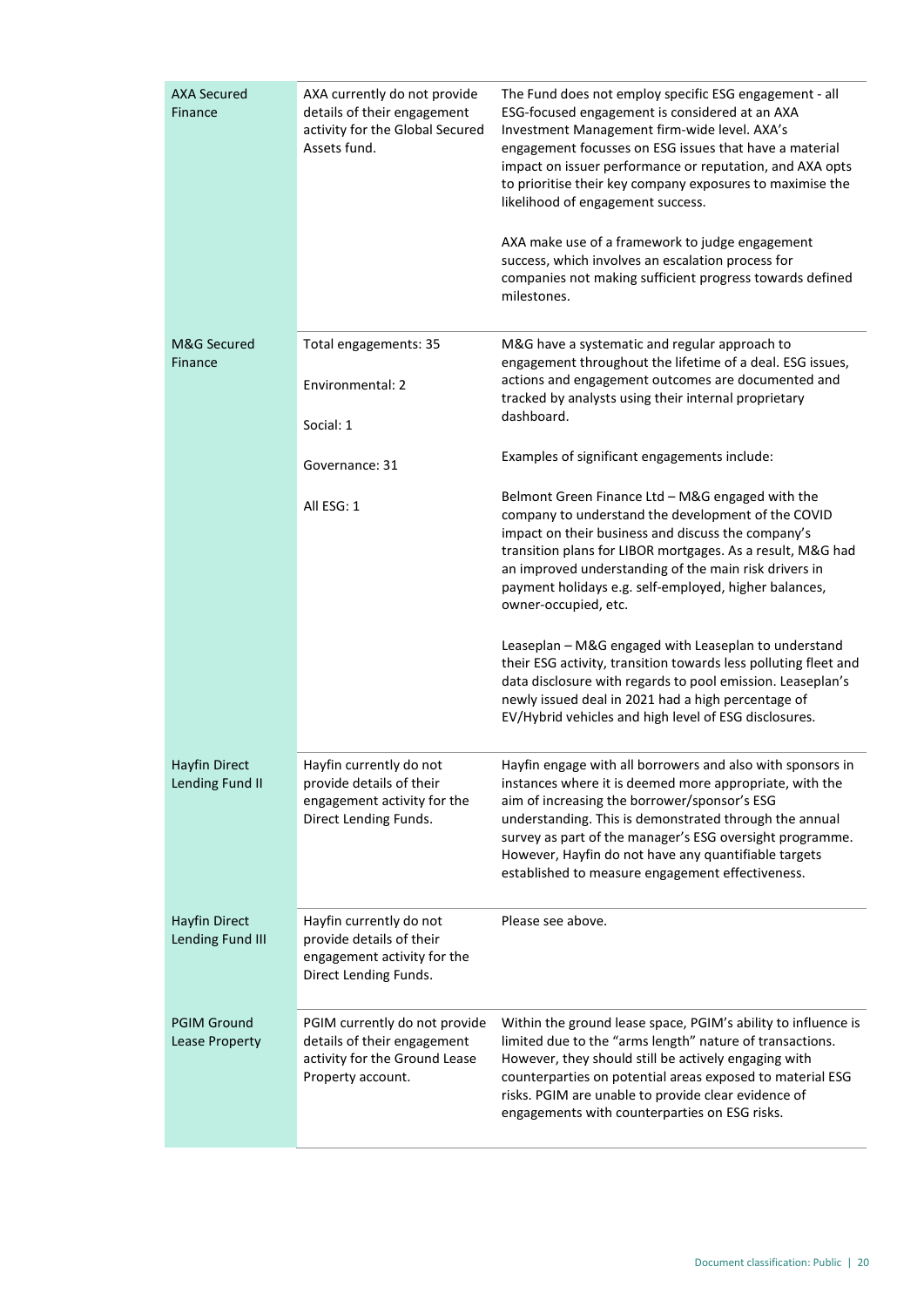| <b>LGIM LDI</b>                      | LGIM currently do not provide<br>details of their engagement<br>activity for individual<br>accounts.                                                  | LGIM engage with regulators, governments and other<br>industry participants to address long-term structural issues.<br>LGIM believe in an active ownership approach. Therefore<br>they aim to leverage the wider capabilities of the global<br>firm, to actively engage with companies, to create positive<br>change and value. Where engagements are unsuccessful,<br>the team will assess where problems arose and new<br>approaches to be employed.                                                                                                                                                                                                                                                                                                                                                                                                                                                                                                                                                                                                                                                                                                                                                                                                           |
|--------------------------------------|-------------------------------------------------------------------------------------------------------------------------------------------------------|------------------------------------------------------------------------------------------------------------------------------------------------------------------------------------------------------------------------------------------------------------------------------------------------------------------------------------------------------------------------------------------------------------------------------------------------------------------------------------------------------------------------------------------------------------------------------------------------------------------------------------------------------------------------------------------------------------------------------------------------------------------------------------------------------------------------------------------------------------------------------------------------------------------------------------------------------------------------------------------------------------------------------------------------------------------------------------------------------------------------------------------------------------------------------------------------------------------------------------------------------------------|
| LGIM Buy &<br><b>Maintain Credit</b> | LGIM currently do not provide<br>details of their engagement<br>activity for individual<br>accounts.                                                  | LGIM actively co-ordinate engagement activity at a firm<br>level, rather than on a fund-by-fund basis.<br>LGIM do not employ a formal framework for measuring the<br>success of an engagement, as they believe success is<br>difficult to measure and is best reflected in the overall<br>market value of an asset.                                                                                                                                                                                                                                                                                                                                                                                                                                                                                                                                                                                                                                                                                                                                                                                                                                                                                                                                              |
| AXA Buy &<br><b>Maintain Credit</b>  | Total engagements: 46<br>Environmental: 17<br>Social: 11<br>Governance: 6<br>Environmental & Governance:<br>3<br>Social & Governance: 1<br>All ESG: 8 | AXA's engagement focusses on ESG issues that have a<br>material impact on issuer performance or reputation and<br>opt to prioritise their key company exposures to maximise<br>the likelihood of engagement success. AXA use a<br>framework to judge engagement success, involving an<br>escalation process for companies not making sufficient<br>progress towards defined milestones.<br>Examples of significant engagements include:<br>BP Plc - AXA met with the Chief Executive Office, along<br>with other investor members of the Climate Action 100+, to<br>discuss the climate announcements and commitments<br>made by the company. BP announced a new strategy that<br>will reshape its business, BP committed to reduce emission<br>by 30-35% and reduce the carbon intensity of products sold<br>by more than 15% by 2030.<br>Verizon Communications Inc - AXA gave the company<br>negative feedback in relation to its first green bond<br>issuance because the company did not commit to<br>publishing an impact report at the time, a key requirement<br>in AXA's assessment process. Following the feedback,<br>Verizon published impact reporting for the second green<br>bond issues, and committed to keep doing so for future<br>issuances. |

## Defined Contribution Section – 12 months to 31 December 2020

Aegon has not been able to provide the requested information in the required PLSA template. However, Aegon has confirmed that they are working on a long-term solution to provide the information in the required format in future.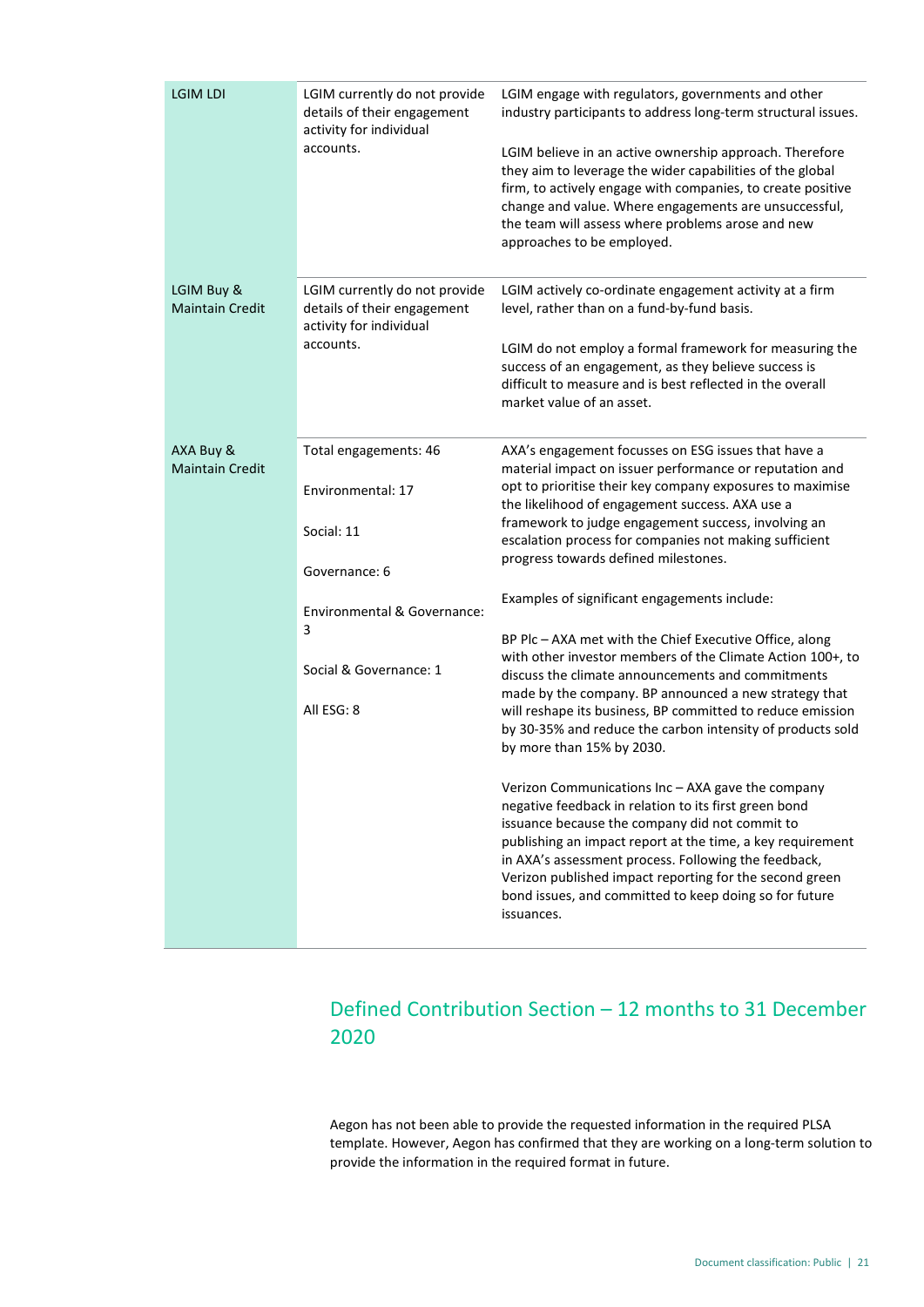# Voting

As the Fund invests via fund managers, Aegon was asked to collate and provide details on the voting actions of the underlying managers of the Fund's default lifestyle strategy funds, including a summary of the activity covering the reporting year up to 31 December 2020 (due to the availability of data for the DC Section funds information to 31 March 2021 was not available). Aegon was also asked for examples of any significant votes.

Given the DB Section does not have any equity investments, there are no voting actions to report.

## Defined Contribution Section – 12 months to 31 December 2020

In the table below we report on the funds that are components of the Fund's DC default lifestyle strategy, capturing the majority of the DC Section's assets.

| Fund name                                      | <b>Voting summary</b>                    | <b>Examples of significant votes</b>                                                              |
|------------------------------------------------|------------------------------------------|---------------------------------------------------------------------------------------------------|
| Aegon BlackRock<br>Diversified Growth<br>(BLK) | Meetings eligible to vote for: 931       | Aegon has not been able to provide the<br>requested information in the required PLSA<br>template. |
|                                                | Resolutions eligible to vote for: 11,872 |                                                                                                   |
|                                                | Resolutions voted: 11,371                |                                                                                                   |
|                                                | For votes: 10,456                        |                                                                                                   |
|                                                | Against votes: 769                       |                                                                                                   |
|                                                | Abstained from voting: 108               |                                                                                                   |
|                                                | Withheld from voting: 29                 |                                                                                                   |
|                                                | Votes for management: 10,731             |                                                                                                   |
|                                                | Votes against management: 640            |                                                                                                   |
| Aegon Insight                                  | Meetings eligible to vote for: 0         | Please see above                                                                                  |
| <b>Broad</b><br>Opportunities (BLK)            | Resolutions eligible to vote for: 0      |                                                                                                   |
|                                                | Resolutions voted: 119                   |                                                                                                   |
|                                                | For votes: 119                           |                                                                                                   |
|                                                | Against votes: 0                         |                                                                                                   |
|                                                | Abstained from voting: 0                 |                                                                                                   |
|                                                | Withheld from voting: 0                  |                                                                                                   |
|                                                | Votes for management: 119                |                                                                                                   |